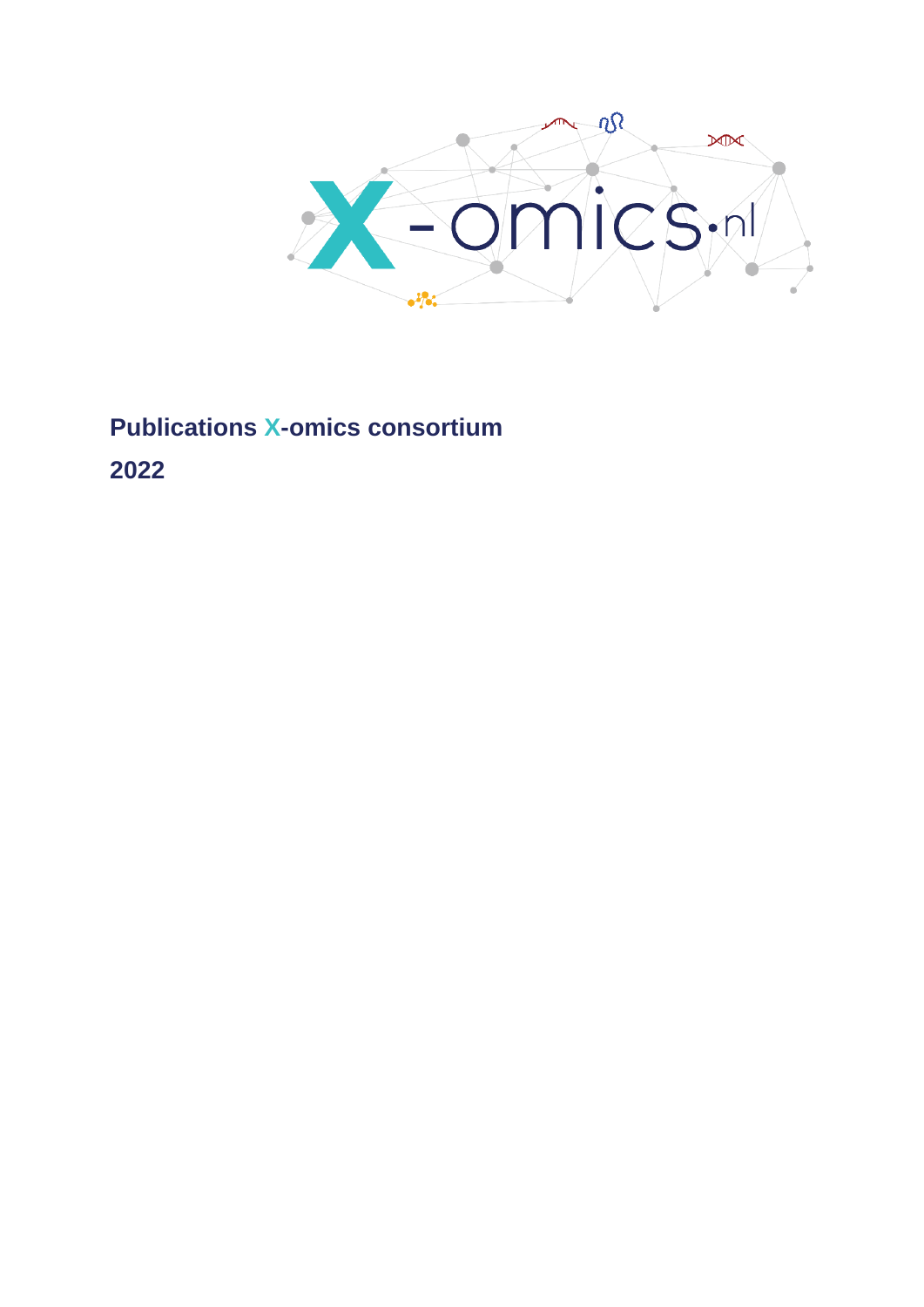# **Publications of the X-omics consortium**

## **Mei**

*[How to proceed after "negative" exome: A review on genetic diagnostics, limitations,](https://pubmed.ncbi.nlm.nih.gov/35506430/)  [challenges, and emerging new multiomics techniques.](https://pubmed.ncbi.nlm.nih.gov/35506430/)*

Wortmann SB, Oud MM, Alders M, Coene KLM, van der Crabben SN, Feichtinger RG, Garanto A, **Hoischen A**, Langeveld M, **Lefeber D**, Mayr JA, Ockeloen CW, Prokisch H, Rodenburg R, Waterham HR, Wevers RA, van de Warrenburg BPC, Willemsen MAAP, Wolf NI, **Vissers LELM**, van Karnebeek CDM.

J Inherit Metab Dis. 2022 May 4. doi: 10.1002/jimd.12507. Online ahead of print. PMID: 35506430 Review.

<https://pubmed.ncbi.nlm.nih.gov/35506430/>

*[Circulating interleukin-37 declines with aging in healthy humans: relations to healthspan](https://pubmed.ncbi.nlm.nih.gov/35622271/)  [indicators and IL37 gene SNPs.](https://pubmed.ncbi.nlm.nih.gov/35622271/)*

Brunt VE, Ikoba AP, Ziemba BP, Ballak DB, **Hoischen A**, Dinarello CA, Ehringer MA, Seals DR.

Geroscience. 2022 May 27. doi: 10.1007/s11357-022-00587-3. Online ahead of print. PMID: 35622271

<https://pubmed.ncbi.nlm.nih.gov/35622271/>

*[The Immunometabolic Atlas: A tool for design](https://pubmed.ncbi.nlm.nih.gov/35550647/) and interpretation of metabolomics studies in [immunology.](https://pubmed.ncbi.nlm.nih.gov/35550647/)*

Maas P, den Hartog I, Kindt A, Boman S, **Hankemeier T**, van Hasselt C.

PLoS One. 2022 May 12;17(5):e0268408. doi: 10.1371/journal.pone.0268408. eCollection 2022. PMID: 35550647

<https://pubmed.ncbi.nlm.nih.gov/35550647/>

*[Plasma Levels of Endocannabinoids and Their Analogues Are Related to Specific Fecal](https://pubmed.ncbi.nlm.nih.gov/35631284/)  [Bacterial Genera in Young Adults: Role in Gut Barrier Integrity.](https://pubmed.ncbi.nlm.nih.gov/35631284/)*

Ortiz-Alvarez L, Xu H, Di X, Kohler I, Osuna-Prieto FJ, Acosta FM, Vilchez-Vargas R, Link A, Plaza-Díaz J, van der Stelt M, **Hankemeier T**, Clemente-Postigo M, Tinahones FJ, Gil A, Rensen PCN, Ruiz JR, Martinez-Tellez B.

Nutrients. 2022 May 20;14(10):2143. doi: 10.3390/nu14102143. PMID: 35631284

<https://pubmed.ncbi.nlm.nih.gov/35631284/>

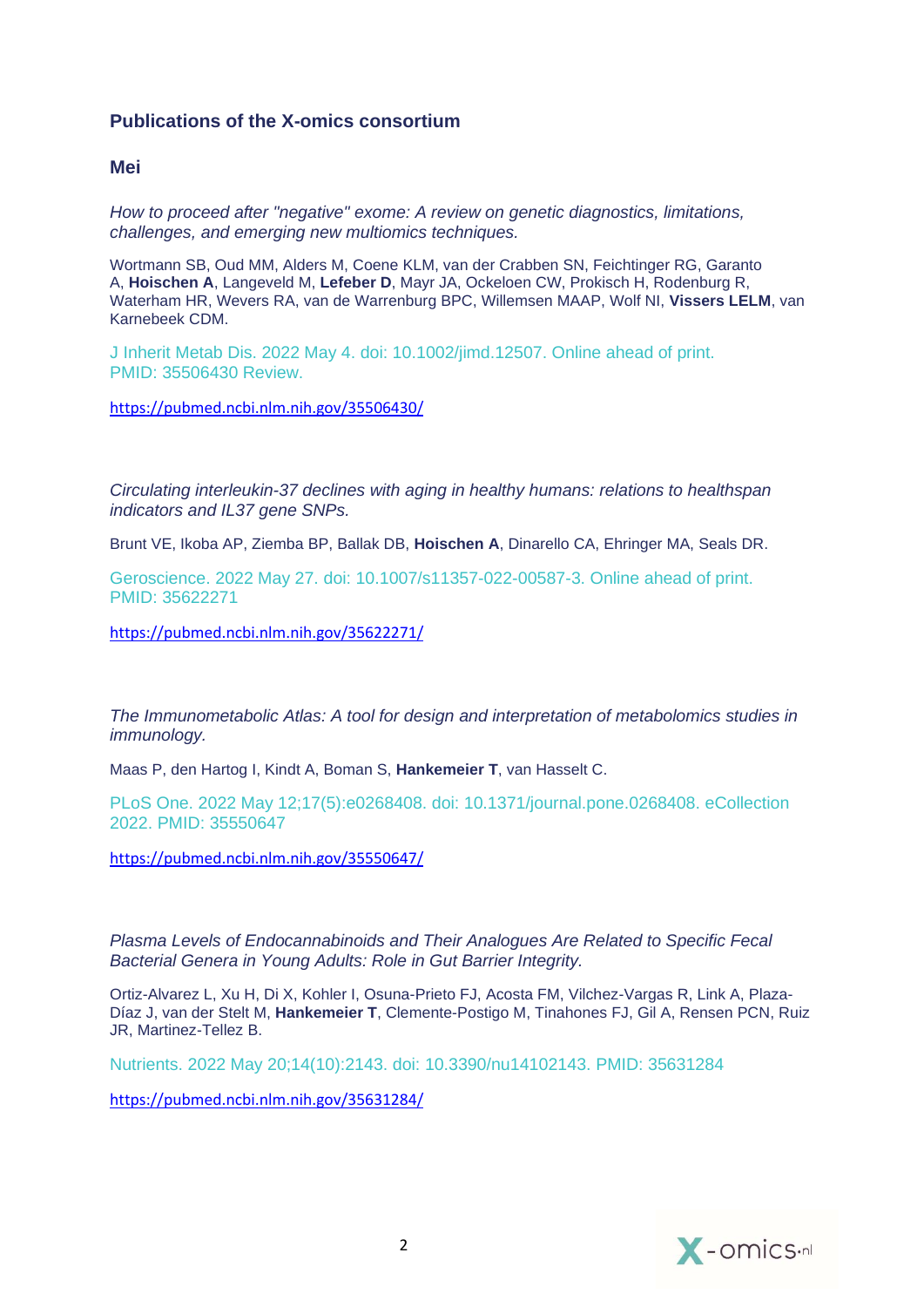*[Quantification of endocannabinoids in human cerebrospinal fluid using a novel micro-flow](https://pubmed.ncbi.nlm.nih.gov/35595362/)  [liquid chromatography-mass spectrometry method.](https://pubmed.ncbi.nlm.nih.gov/35595362/)*

He B, Di X, Guled F, Harder AVE, van den Maagdenberg AMJM, Terwindt GM, Krekels EHJ, Kohler I, **Harms A**, Ramautar R, **Hankemeier T**.

Anal Chim Acta. 2022 Jun 1;1210:339888. doi: 10.1016/j.aca.2022.339888. Epub 2022 May 2. PMID: 35595362

<https://pubmed.ncbi.nlm.nih.gov/35595362/>

*[Sbk2, a Newly Discovered Atrium-Enriched Regulator of Sarcomere Integrity.](https://pubmed.ncbi.nlm.nih.gov/35587025/)*

van Gorp PRR, Zhang J, Liu J, Tsonaka R, Mei H, Dekker SO, Bart CI, De Coster T, Post H, **Heck AJR**, Schalij MJ, Atsma DE, Pijnappels DA, de Vries AAF.

Circ Res. 2022 May 19:101161CIRCRESAHA121319300. doi: 10.1161/CIRCRESAHA.121.319300. Online ahead of print. PMID: 35587025

<https://pubmed.ncbi.nlm.nih.gov/35587025/>

*[Complementary omics strategies to dissect p53 signaling networks under nutrient stress.](https://pubmed.ncbi.nlm.nih.gov/35635656/)*

Galhuber M, Michenthaler H, Heininger C, Reinisch I, Nössing C, Krstic J, Kupper N, Moyschewitz E, Auer M, Heitzer E, Ulz P, Birner-Gruenberger R, Liesinger L, Lenihan-Geels GN, Oster M, Spreitzer E, Zenezini Chiozzi R, Schulz TJ, Schupp M, Madl T, **Heck AJR**, Prokesch A.

Cell Mol Life Sci. 2022 May 30;79(6):326. doi: 10.1007/s00018-022-04345-8. PMID: 35635656

<https://pubmed.ncbi.nlm.nih.gov/35635656/>

*[Delayed tracking and inequality of opportunity: Gene-environment interactions in educational](https://pubmed.ncbi.nlm.nih.gov/35508471/)  [attainment.](https://pubmed.ncbi.nlm.nih.gov/35508471/)*

Knigge A, Maas I, Stienstra K, de Zeeuw EL, **Boomsma DI**.

NPJ Sci Learn. 2022 May 4;7(1):6. doi: 10.1038/s41539-022-00122-1. PMID: 35508471

<https://pubmed.ncbi.nlm.nih.gov/35508471/>

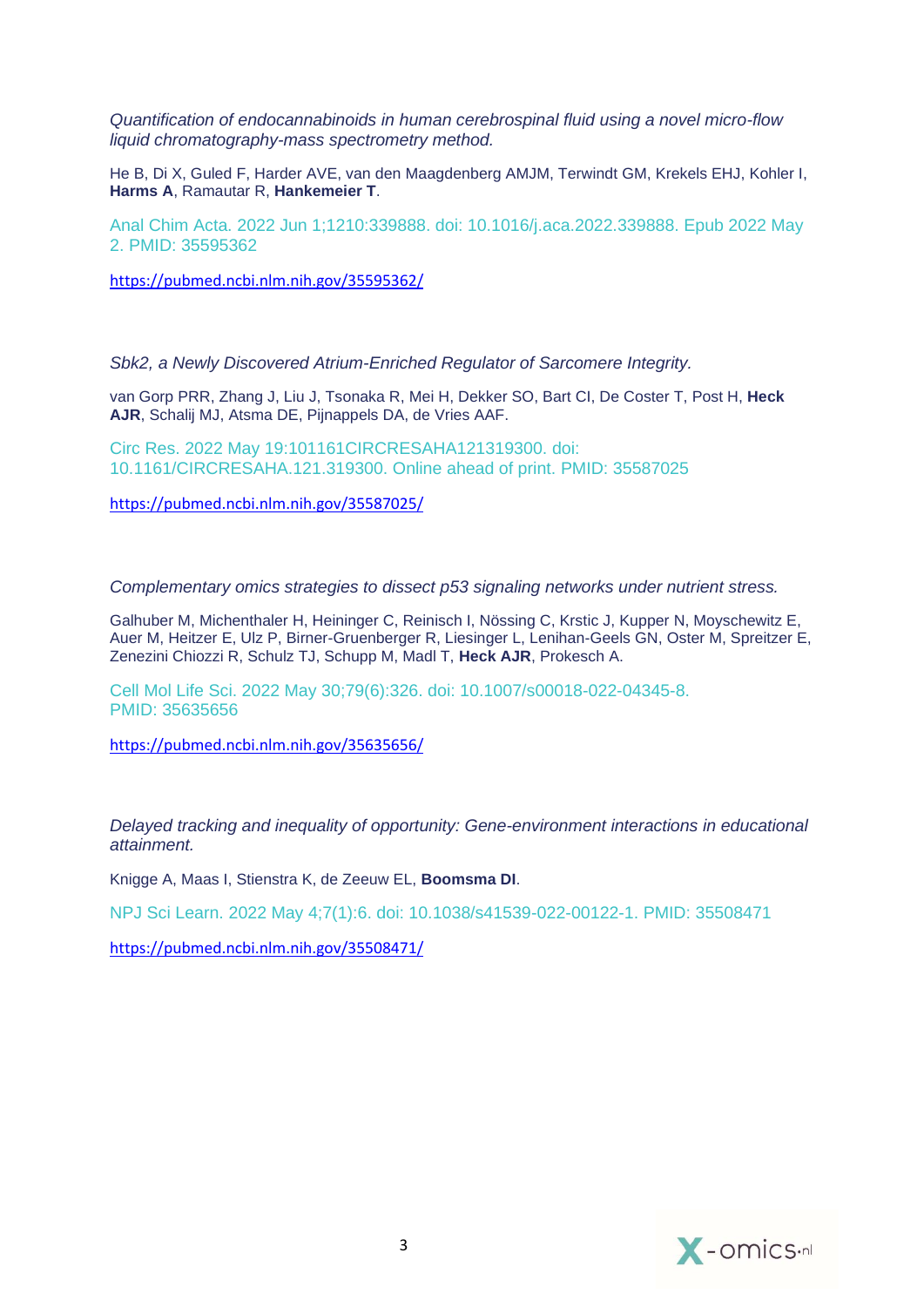#### *[Within-sibship genome-wide association analyses decrease bias in estimates of direct](https://pubmed.ncbi.nlm.nih.gov/35534559/)  [genetic effects.](https://pubmed.ncbi.nlm.nih.gov/35534559/)*

Howe LJ, Nivard MG, Morris TT, Hansen AF, Rasheed H, Cho Y, Chittoor G, Ahlskog R, Lind PA, Palviainen T, van der Zee MD, Cheesman R, Mangino M, Wang Y, Li S, Klaric L, Ratliff SM, Bielak LF, Nygaard M, Giannelis A, Willoughby EA, Reynolds CA, Balbona JV, Andreassen OA, Ask H, Baras A, Bauer CR, **Boomsma DI**, Campbell A, Campbell H, Chen Z, Christofidou P, Corfield E, Dahm CC, Dokuru DR, Evans LM, de Geus EJC, Giddaluru S, Gordon SD, Harden KP, Hill WD, Hughes A, Kerr SM, Kim Y, Kweon H, Latvala A, Lawlor DA, Li L, Lin K, Magnus P, Magnusson PKE, Mallard TT, Martikainen P, Mills MC, Njølstad PR, Overton JD, Pedersen NL, Porteous DJ, Reid J, Silventoinen K, Southey MC, Stoltenberg C, Tucker-Drob EM, Wright MJ; Social Science Genetic Association Consortium; Within Family Consortium, Hewitt JK, Keller MC, Stallings MC, Lee JJ, Christensen K, Kardia SLR, Peyser PA, Smith JA, Wilson JF, Hopper JL, Hägg S, Spector TD, Pingault JB, Plomin R, Havdahl A, Bartels M, Martin NG, Oskarsson S, Justice AE, Millwood IY, Hveem K, Naess Ø, Willer CJ, Åsvold BO, Koellinger PD, Kaprio J, Medland SE, Walters RG, Benjamin DJ, Turley P, Evans DM, Davey Smith G, Hayward C, Brumpton B, Hemani G, Davies NM.

Nat Genet. 2022 May;54(5):581-592. doi: 10.1038/s41588-022-01062-7. Epub 2022 May 9. PMID: 35534559

<https://pubmed.ncbi.nlm.nih.gov/35534559/>

*[Intergenerational transmission of body mass index and associations with educational](https://pubmed.ncbi.nlm.nih.gov/35509009/)  [attainment.](https://pubmed.ncbi.nlm.nih.gov/35509009/)*

Alrouh H, van Bergen E, de Zeeuw E, Dolan C, **Boomsma DI**.

BMC Public Health. 2022 May 4;22(1):890. doi: 10.1186/s12889-022-13270-1. PMID: 35509009

<https://pubmed.ncbi.nlm.nih.gov/35509009/>

*[Genetic and environmental contributions to stability and change in social inhibition across the](https://pubmed.ncbi.nlm.nih.gov/35511521/)  [adolescent and adult life span.](https://pubmed.ncbi.nlm.nih.gov/35511521/)*

Li-Gao R, **Boomsma DI**, Dolan CV, De Geus EJC, Denollet J, Kupper N.

Dev Psychol. 2022 May 5. doi: 10.1037/dev0001379. Online ahead of print. PMID: 35511521

<https://pubmed.ncbi.nlm.nih.gov/35511521/>

*[The Effect of Hearing Aid Use on the Association](https://pubmed.ncbi.nlm.nih.gov/34711744/) Between Hearing Loss and Brain Structure [in Older Adults.](https://pubmed.ncbi.nlm.nih.gov/34711744/)*

de Boer TG, Rigters SC, Croll PH, Niessen WJ, **Ikram MA**, van der Schroeff MP, Vernooij MW, Goedegebure A.

Ear Hear. 2022 May/Jun;43(3):933-940. doi: 10.1097/AUD.0000000000001148. PMID: 34711744

<https://pubmed.ncbi.nlm.nih.gov/34711744/>

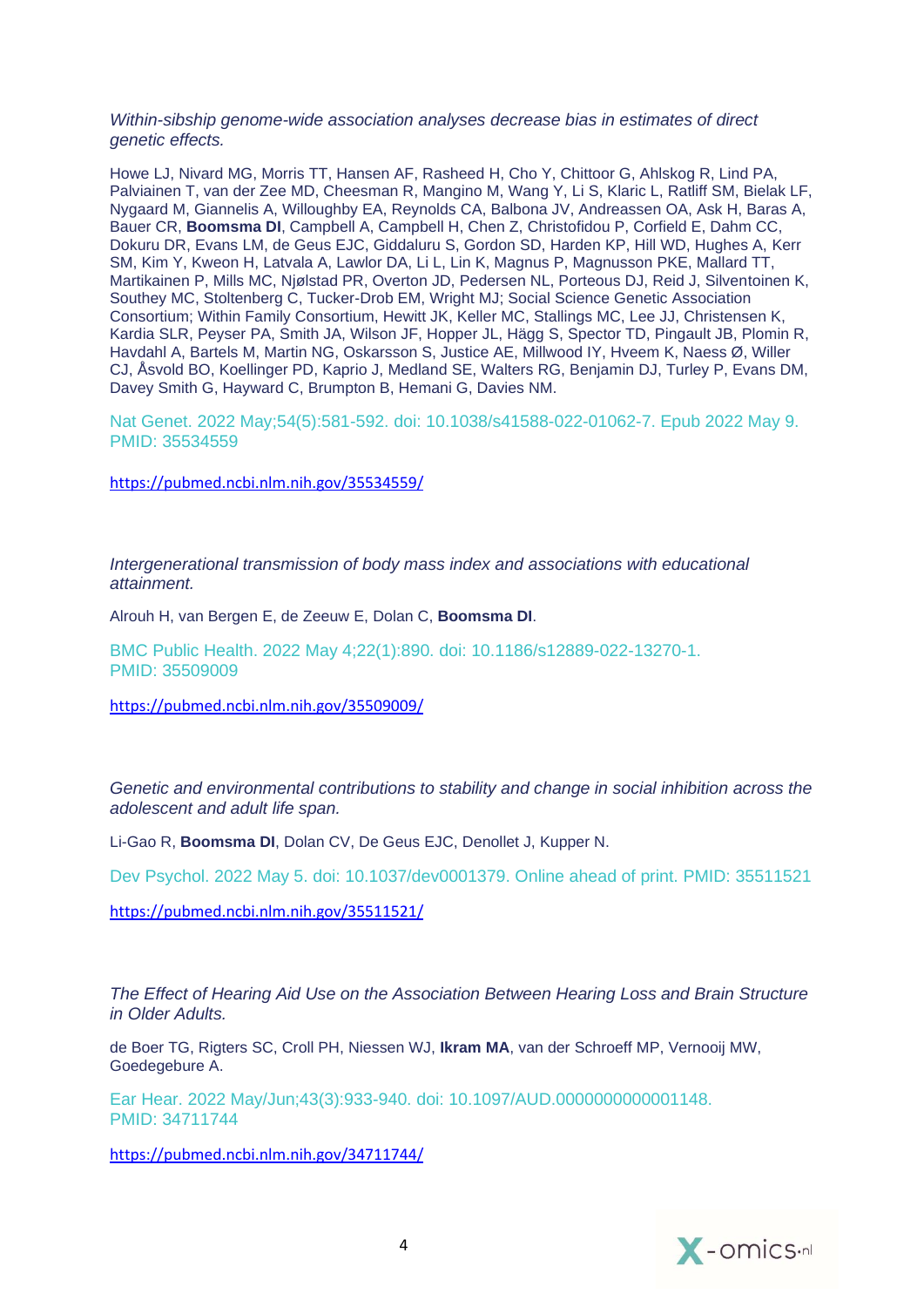*[Research Aims in Clinical Medicine: Description, Identification, or Explanation.](https://pubmed.ncbi.nlm.nih.gov/35505540/)*

Bos D, **Ikram MA**.

World Neurosurg. 2022 May;161:240-244. doi: 10.1016/j.wneu.2021.11.081. PMID: 35505540

<https://pubmed.ncbi.nlm.nih.gov/35505540/>

#### *[Multi-ancestry genetic study of type 2 diabetes highlights the power of diverse populations for](https://pubmed.ncbi.nlm.nih.gov/35551307/)  [discovery and translation.](https://pubmed.ncbi.nlm.nih.gov/35551307/)*

Mahajan A, Spracklen CN, Zhang W, Ng MCY, Petty LE, Kitajima H, Yu GZ, Rüeger S, Speidel L, Kim YJ, Horikoshi M, Mercader JM, Taliun D, Moon S, Kwak SH, Robertson NR, Rayner NW, Loh M, Kim BJ, Chiou J, Miguel-Escalada I, Della Briotta Parolo P, Lin K, Bragg F, Preuss MH, Takeuchi F, Nano J, Guo X, Lamri A, Nakatochi M, Scott RA, Lee JJ, Huerta-Chagoya A, Graff M, Chai JF, Parra EJ, Yao J, Bielak LF, Tabara Y, Hai Y, Steinthorsdottir V, Cook JP, Kals M, Grarup N, Schmidt EM, Pan I, Sofer T, Wuttke M, Sarnowski C, Gieger C, Nousome D, Trompet S, Long J, Sun M, Tong L, Chen WM, Ahmad M, Noordam R, Lim VJY, Tam CHT, Joo YY, Chen CH, Raffield LM, Lecoeur C, Prins BP, Nicolas A, Yanek LR, Chen G, Jensen RA, Tajuddin S, Kabagambe EK, An P, Xiang AH, Choi HS, Cade BE, Tan J, Flanagan J, Abaitua F, Adair LS, Adeyemo A, Aguilar-Salinas CA, Akiyama M, Anand SS, Bertoni A, Bian Z, Bork-Jensen J, Brandslund I, Brody JA, Brummett CM, Buchanan TA, Canouil M, Chan JCN, Chang LC, Chee ML, Chen J, Chen SH, Chen YT, Chen Z, Chuang LM, Cushman M, Das SK, de Silva HJ, Dedoussis G, Dimitrov L, Doumatey AP, Du S, Duan Q, Eckardt KU, Emery LS, Evans DS, Evans MK, Fischer K, Floyd JS, Ford I, Fornage M, Franco OH, Frayling TM, Freedman BI, Fuchsberger C, Genter P, Gerstein HC, Giedraitis V, González-Villalpando C, González-Villalpando ME, Goodarzi MO, Gordon-Larsen P, Gorkin D, Gross M, Guo Y, Hackinger S, Han S, Hattersley AT, Herder C, Howard AG, Hsueh W, Huang M, Huang W, Hung YJ, Hwang MY, Hwu CM, Ichihara S, **Ikram MA**, Ingelsson M, Islam MT, Isono M, Jang HM, Jasmine F, Jiang G, Jonas JB, Jørgensen ME, Jørgensen T, Kamatani Y, Kandeel FR, Kasturiratne A, Katsuya T, Kaur V, Kawaguchi T, Keaton JM, Kho AN, Khor CC, Kibriya MG, Kim DH, Kohara K, Kriebel J, Kronenberg F, Kuusisto J, Läll K, Lange LA, Lee MS, Lee NR, Leong A, Li L, Li Y, Li-Gao R, Ligthart S, Lindgren CM, Linneberg A, Liu CT, Liu J, Locke AE, Louie T, Luan J, Luk AO, Luo X, Lv J, Lyssenko V, Mamakou V, Mani KR, Meitinger T, Metspalu A, Morris AD, Nadkarni GN, Nadler JL, Nalls MA, Nayak U, Nongmaithem SS, Ntalla I, Okada Y, Orozco L, Patel SR, Pereira MA, Peters A, Pirie FJ, Porneala B, Prasad G, Preissl S, Rasmussen-Torvik LJ, Reiner AP, Roden M, Rohde R, Roll K, Sabanayagam C, Sander M, Sandow K, Sattar N, Schönherr S, Schurmann C, Shahriar M, Shi J, Shin DM, Shriner D, Smith JA, So WY, Stančáková A, Stilp AM, Strauch K, Suzuki K, Takahashi A, Taylor KD, Thorand B, Thorleifsson G, Thorsteinsdottir U, Tomlinson B, Torres JM, Tsai FJ, Tuomilehto J, Tusie-Luna T, Udler MS, Valladares-Salgado A, van Dam RM, van Klinken JB, Varma R, Vujkovic M, Wacher-Rodarte N, Wheeler E, Whitsel EA, Wickremasinghe AR, van Dijk KW, Witte DR, Yajnik CS, Yamamoto K, Yamauchi T, Yengo L, Yoon K, Yu C, Yuan JM, Yusuf S, Zhang L, Zheng W; FinnGen; eMERGE Consortium, Raffel LJ, Igase M, Ipp E, Redline S, Cho YS, Lind L, Province MA, Hanis CL, Peyser PA, Ingelsson E, Zonderman AB, Psaty BM, Wang YX, Rotimi CN, Becker DM, Matsuda F, Liu Y, Zeggini E, Yokota M, Rich SS, Kooperberg C, Pankow JS, Engert JC, Chen YI, Froguel P, Wilson JG, Sheu WHH, Kardia SLR, Wu JY, Hayes MG, Ma RCW, Wong TY, Groop L, Mook-Kanamori DO, Chandak GR, Collins FS, Bharadwaj D, Paré G, Sale MM, Ahsan H, Motala AA, Shu XO, Park KS, Jukema JW, Cruz M, McKean-Cowdin R, Grallert H, Cheng CY, Bottinger EP, Dehghan A, Tai ES, Dupuis J, Kato N, Laakso M, Köttgen A, Koh WP, Palmer CNA, Liu S, Abecasis G, Kooner JS, Loos RJF, North KE, Haiman CA, Florez JC, Saleheen D, Hansen T, Pedersen O, Mägi R, Langenberg C, Wareham NJ, Maeda S, Kadowaki T, Lee J, Millwood IY, Walters RG, Stefansson K, Myers SR, Ferrer J, Gaulton KJ, Meigs JB, Mohlke KL, Gloyn AL, Bowden DW, Below JE, Chambers JC, Sim X, Boehnke M, Rotter JI, McCarthy MI, Morris AP.

Nat Genet. 2022 May;54(5):560-572. doi: 10.1038/s41588-022-01058-3. Epub 2022 May 12. PMID: 35551307

<https://pubmed.ncbi.nlm.nih.gov/35551307/>

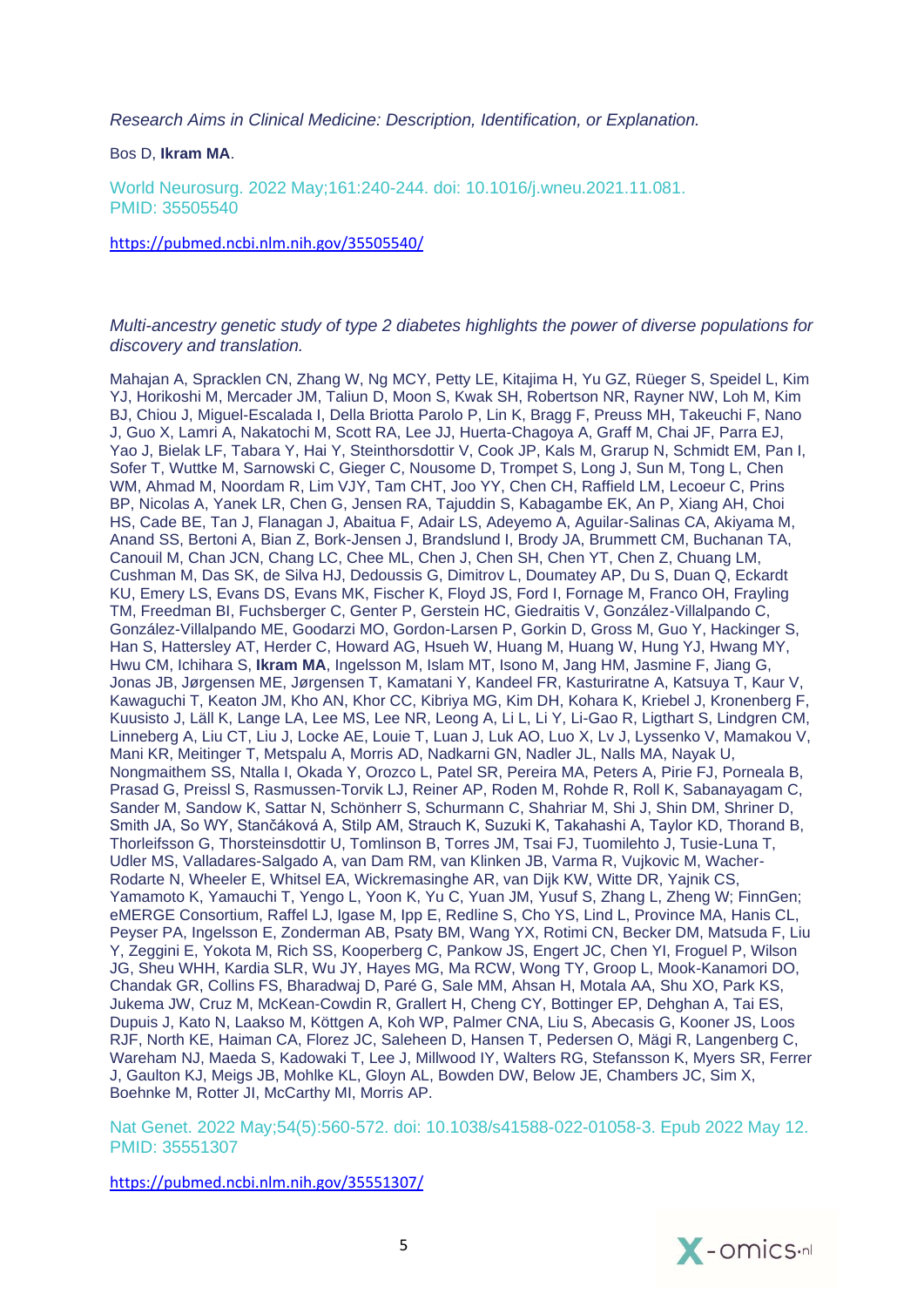#### *[Gene-mapping study of extremes of cerebral small vessel disease reveals TRIM47 as a](https://pubmed.ncbi.nlm.nih.gov/35511193/)  [strong candidate.](https://pubmed.ncbi.nlm.nih.gov/35511193/)*

Mishra A, Duplaà C, Vojinovic D, Suzuki H, Sargurupremraj M, Zilhão NR, Li S, Bartz TM, Jian X, Zhao W, Hofer E, Wittfeld K, Harris SE, van der Auwera-Palitschka S, Luciano M, Bis JC, Adams HHH, Satizabal CL, Gottesman RF, Gampawar PG, Bülow R, Weiss S, Yu M, Bastin ME, Lopez OL, Vernooij MW, Beiser AS, Völker U, Kacprowski T, Soumare A, Smith JA, Knopman DS, Morris Z, Zhu Y, Rotter JI, Dufouil C, Valdés Hernández M, Muñoz Maniega S, Lathrop M, Boerwinkle E, Schmidt R, Ihara M, Mazoyer B, Yang Q, Joutel A, Tournier-Lasserve E, Launer LJ, Deary IJ, Mosley TH, Amouyel P, DeCarli CS, Psaty BM, Tzourio C, Kardia SLR, Grabe HJ, Teumer A, van Duijn CM, Schmidt H, Wardlaw JM, **Ikram MA**, Fornage M, Gudnason V, Seshadri S, Matthews PM, Longstreth WT, Couffinhal T, Debette S.

Brain. 2022 May 2:awab432. doi: 10.1093/brain/awab432. Online ahead of print. PMID: 35511193

<https://pubmed.ncbi.nlm.nih.gov/35511193/>

### *[Genetic architecture of orbital telorism.](https://pubmed.ncbi.nlm.nih.gov/34791242/)*

Knol MJ, Pawlak MA, Lamballais S, Terzikhan N, Hofer E, Xiong Z, Klaver CCW, Pirpamer L, Vernooij MW, **Ikram MA**, Schmidt R, Kayser M, Evans TE, Adams HHH.

Hum Mol Genet. 2022 May 4;31(9):1531-1543. doi: 10.1093/hmg/ddab334. PMID: 34791242

<https://pubmed.ncbi.nlm.nih.gov/34791242/>

*[Sex-Specific Added Value of Cardiac Biomarkers for 10-Year Cardiovascular Risk Prediction.](https://pubmed.ncbi.nlm.nih.gov/35512434/)*

Zhu F, Arshi B, Leening MJG, Aribas E, **Ikram MA**, Boersma E, Ikram MK, Kavousi M.

Eur J Prev Cardiol. 2022 May 5:zwac091. doi: 10.1093/eurjpc/zwac091. Online ahead of print. PMID: 35512434

<https://pubmed.ncbi.nlm.nih.gov/35512434/>

*Sex-specific anthropometric and blood pressure trajectories and risk of incident atrial fibrillation: the Rotterdam Study.*

Lu Z, Tilly MJ, Geurts S, Aribas E, Roeters van Lennep J, de Groot NMS, **Ikram MA**, van Rosmalen J, Kavousi M.

Eur J Prev Cardiol. 2022 May 5:zwac083. doi: 10.1093/eurjpc/zwac083. Online ahead of print. PMID: 35512674

<https://pubmed.ncbi.nlm.nih.gov/35512674/>

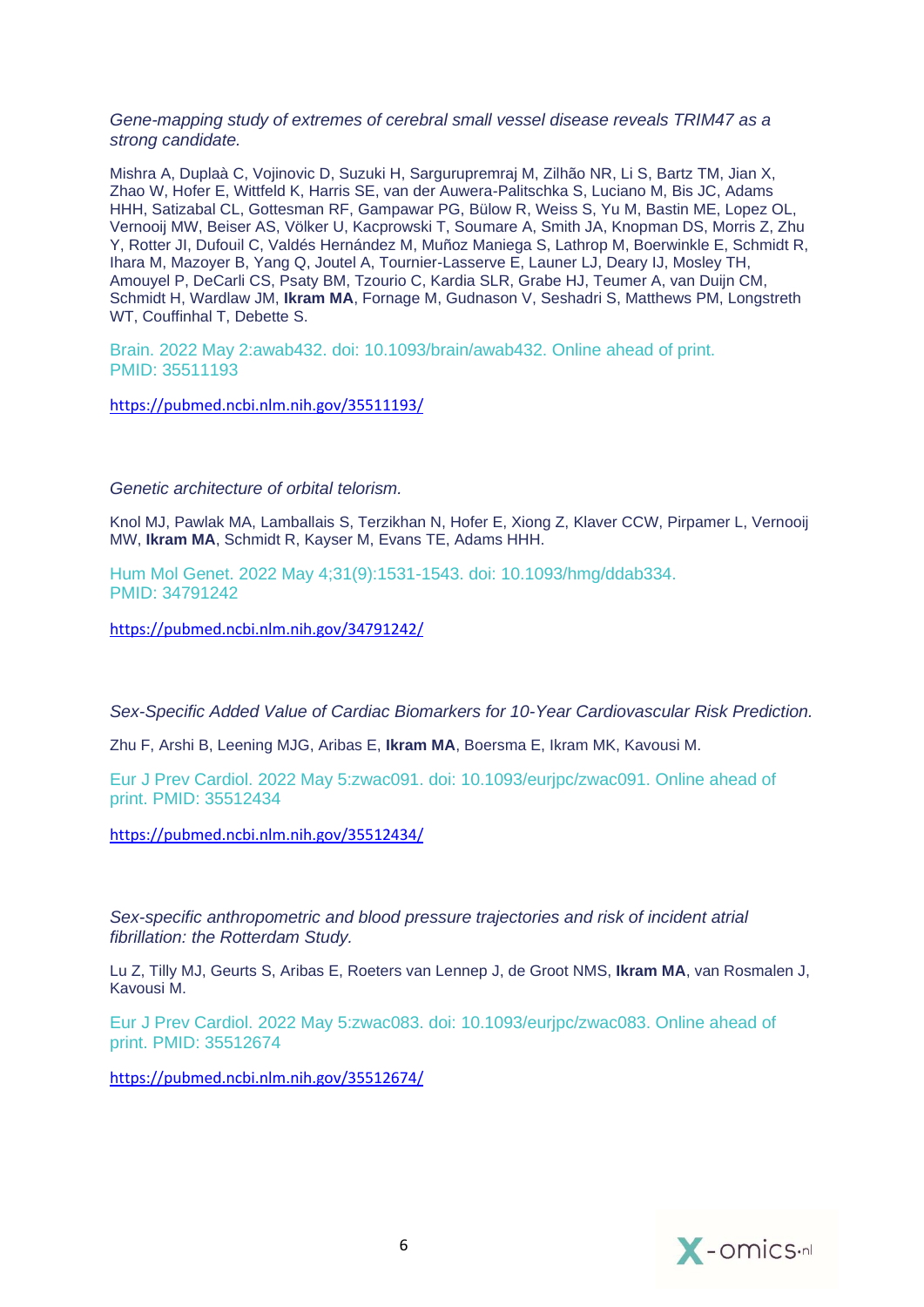*[Associations of neuroimaging markers with depressive symptoms over time in middle-aged](https://pubmed.ncbi.nlm.nih.gov/35534463/)  [and elderly persons.](https://pubmed.ncbi.nlm.nih.gov/35534463/)*

Özel F, Hilal S, de Feijter M, van der Velpen I, Direk N, **Ikram MA**, Vernooij MW, Luik AI.

Psychol Med. 2022 May 10:1-9. doi: 10.1017/S003329172200112X. Online ahead of print. PMID: 35534463

<https://pubmed.ncbi.nlm.nih.gov/35534463/>

*[The longitudinal association of sleep and 24-hour activity rhythms with cortisol response to a](https://pubmed.ncbi.nlm.nih.gov/35577743/)  [very low dose of dexamethasone.](https://pubmed.ncbi.nlm.nih.gov/35577743/)*

de Feijter M, Tiemensma J, **Ikram MA**, Stricker BH, Luik AI.

Sleep Health. 2022 May 13:S2352-7218(22)00037-7. doi: 10.1016/j.sleh.2022.03.002. Online ahead of print. PMID: 35577743

<https://pubmed.ncbi.nlm.nih.gov/35577743/>

*[Thyroid Function and the Risk of Prediabetes and Type 2 Diabetes.](https://pubmed.ncbi.nlm.nih.gov/35137143/)*

Roa Dueñas OH, Van der Burgh AC, Ittermann T, Ligthart S, **Ikram MA**, Peeters R, Chaker L.

J Clin Endocrinol Metab. 2022 May 17;107(6):1789-1798. doi: 10.1210/clinem/dgac006. PMID: 35137143

<https://pubmed.ncbi.nlm.nih.gov/35137143/>

*[Bidirectional Association Between Kidney Function and Atrial Fibrillation: A Population-Based](https://pubmed.ncbi.nlm.nih.gov/35579615/)  [Cohort Study.](https://pubmed.ncbi.nlm.nih.gov/35579615/)*

van der Burgh AC, Geurts S, **Ikram MA**, Hoorn EJ, Kavousi M, Chaker L.

J Am Heart Assoc. 2022 May 17;11(10):e025303. doi: 10.1161/JAHA.122.025303. Epub 2022 May 17. PMID: 35579615

<https://pubmed.ncbi.nlm.nih.gov/35579615/>

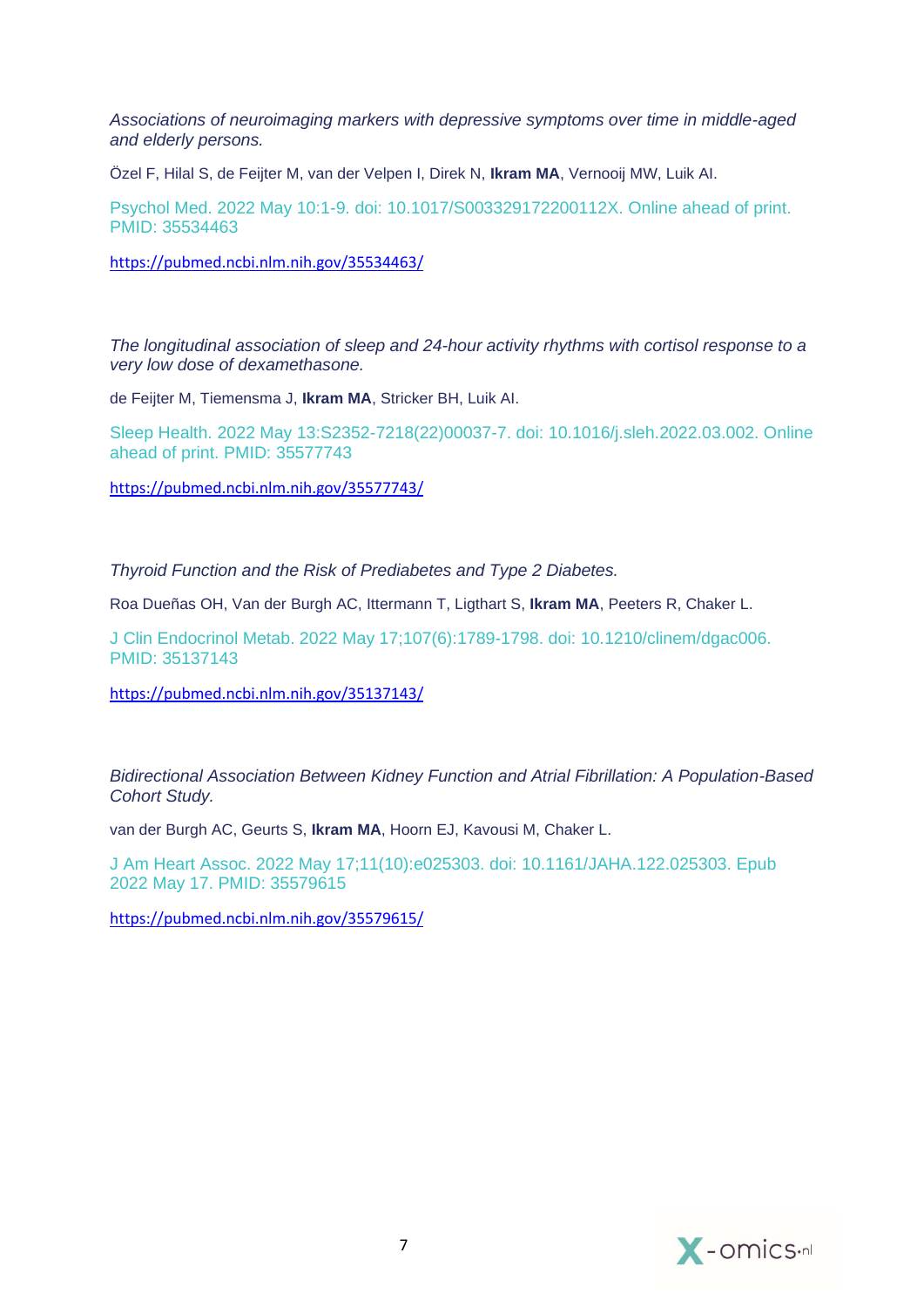*[Resting heart rate and incident atrial fibrillation: A stratified Mendelian randomization in the](https://pubmed.ncbi.nlm.nih.gov/35594314/)  [AFGen consortium.](https://pubmed.ncbi.nlm.nih.gov/35594314/)*

Siland JE, Geelhoed B, Roselli C, Wang B, Lin HJ, Weiss S, Trompet S, van den Berg ME, Soliman EZ, Chen LY, Ford I, Jukema JW, Macfarlane PW, Kornej J, Lin H, Lunetta KL, Kavousi M, Kors JA, **Ikram MA**, Guo X, Yao J, Dörr M, Felix SB, Völker U, Sotoodehnia N, Arking DE, Stricker BH, Heckbert SR, Lubitz SA, Benjamin EJ, Alonso A, Ellinor PT, van der Harst P, Rienstra M.

PLoS One. 2022 May 20;17(5):e0268768. doi: 10.1371/journal.pone.0268768. eCollection 2022. PMID: 35594314

<https://pubmed.ncbi.nlm.nih.gov/35594314/>

*[Association of Nonalcoholic Fatty Liver Disease and Fibrosis With Incident Dementia and](https://pubmed.ncbi.nlm.nih.gov/35618435/)  [Cognition: The Rotterdam Study.](https://pubmed.ncbi.nlm.nih.gov/35618435/)*

Xiao T, van Kleef L, Ikram MK, De Knegt R, **Ikram MA**.

Neurology. 2022 May 26:10.1212/WNL.0000000000200770. doi: 10.1212/WNL.0000000000200770. Online ahead of print. PMID: 35618435

<https://pubmed.ncbi.nlm.nih.gov/35618435/>

*[Subcortical brain structures and the risk of dementia in the Rotterdam Study.](https://pubmed.ncbi.nlm.nih.gov/35633518/)*

van der Velpen IF, Vlasov V, Evans TE, Ikram MK, Gutman BA, Roshchupkin GV, Adams HH, Vernooij MW, **Ikram MA**.

Alzheimers Dement. 2022 May 28. doi: 10.1002/alz.12690. Online ahead of print. PMID: 35633518

<https://pubmed.ncbi.nlm.nih.gov/35633518/>

*[Novel Antibody-Peptide Binding Assay Indicates Presence of Immunoglobulins against](https://pubmed.ncbi.nlm.nih.gov/35563452/)  [EGFR Phospho-Site S1166 in High-Grade Glioma.](https://pubmed.ncbi.nlm.nih.gov/35563452/)*

Zeneyedpour L, Stingl C, Kros JM, Sillevis Smitt PAE, **Luider TM**.

Int J Mol Sci. 2022 May 2;23(9):5061. doi: 10.3390/ijms23095061.PMID: 35563452

<https://pubmed.ncbi.nlm.nih.gov/35563452/>

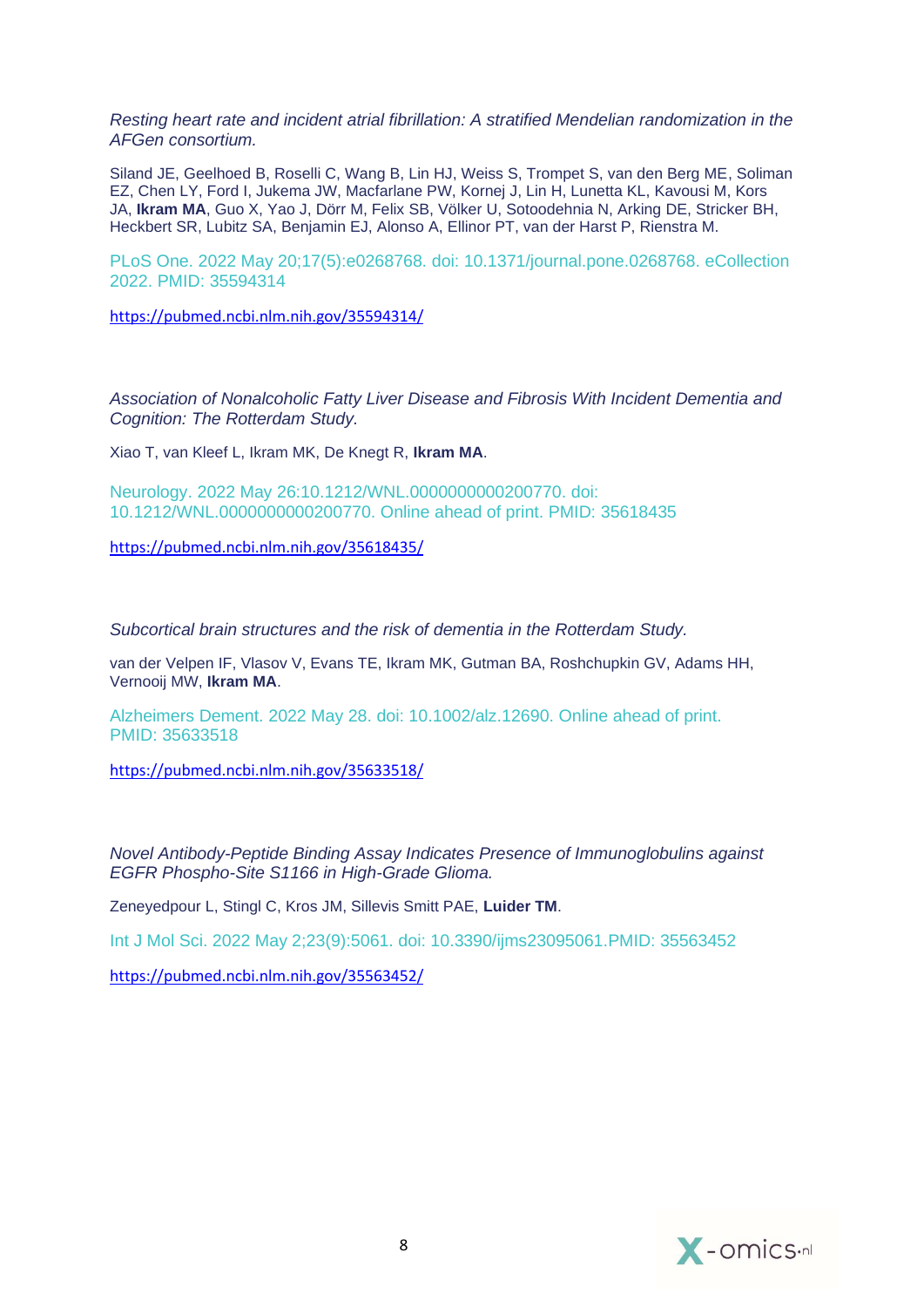*The [developmental stage of the medulloblastoma cell-of-origin restricts Hedgehog pathway](https://pubmed.ncbi.nlm.nih.gov/35535520/)  [usage and drug sensitivity.](https://pubmed.ncbi.nlm.nih.gov/35535520/)*

Smit MJ, Martini TEI, Armandari I, Bočkaj I, Zomerman WW, de Camargo Magalhães ES, Siragna Z, Meeuwsen TGJ, Scherpen FJG, Schoots MH, Ritsema M, den Dunnen WFA, Hoving EW, Paridaen JTML, de Haan G, **Guryev V**, Bruggeman SWM.

J Cell Sci. 2022 May 10:jcs.258608. doi: 10.1242/jcs.258608. Online ahead of print. PMID: 35535520

<https://pubmed.ncbi.nlm.nih.gov/35535520/>

*[PANDORA: A Fast, Anchor-Restrained Modelling Protocol for Peptide: MHC Complexes.](https://pubmed.ncbi.nlm.nih.gov/35619705/)*

Marzella DF, Parizi FM, van Tilborg D, Renaud N, Sybrandi D, Buzatu R, Rademaker DT, **'t Hoen PAC**, Xue LC.

Front Immunol. 2022 May 10;13:878762. doi: 10.3389/fimmu.2022.878762. eCollection 2022. PMID: 35619705

<https://pubmed.ncbi.nlm.nih.gov/35619705/>

*[PHGDH heterogeneity potentiates cancer](https://pubmed.ncbi.nlm.nih.gov/35585241/) cell dissemination and metastasis.*

Rossi M, Altea-Manzano P, Demicco M, Doglioni G, Bornes L, Fukano M, Vandekeere A, Cuadros AM, Fernández-García J, Riera-Domingo C, Jauset C, Planque M, Alkan HF, Nittner D, Zuo D, Broadfield LA, Parik S, Pane AA, Rizzollo F, Rinaldi G, Zhang T, Teoh ST, Aurora AB, Karras P, Vermeire I, Broekaert D, Elsen JV, Knott MML, Orth MF, Demeyer S, Eelen G, Dobrolecki LE, Bassez A, Brussel TV, Sotlar K, Lewis MT, Bartsch H, **Wuhrer M**, Veelen PV, Carmeliet P, Cools J, Morrison SJ, Marine JC, Lambrechts D, Mazzone M, Hannon GJ, Lunt SY, Grünewald TGP, Park M, Rheenen JV, Fendt SM.

Nature. 2022 May;605(7911):747-753. doi: 10.1038/s41586-022-04758-2. Epub 2022 May 18. PMID: 35585241

<https://pubmed.ncbi.nlm.nih.gov/35585241/>

*[Application of metabolite set enrichment analysis on untargeted metabolomics data](https://pubmed.ncbi.nlm.nih.gov/35546254/)  [prioritises relevant pathways and detects novel biomarkers for inherited metabolic disorders.](https://pubmed.ncbi.nlm.nih.gov/35546254/)*

Hoegen B, Hampstead JE, Engelke UFH, Kulkarni P, Wevers RA, Brunner HG, Coene KLM, **Gilissen C**.

J Inherit Metab Dis. 2022 May 11. doi: 10.1002/jimd.12522. Online ahead of print. PMID: 35546254

<https://pubmed.ncbi.nlm.nih.gov/35546254/>

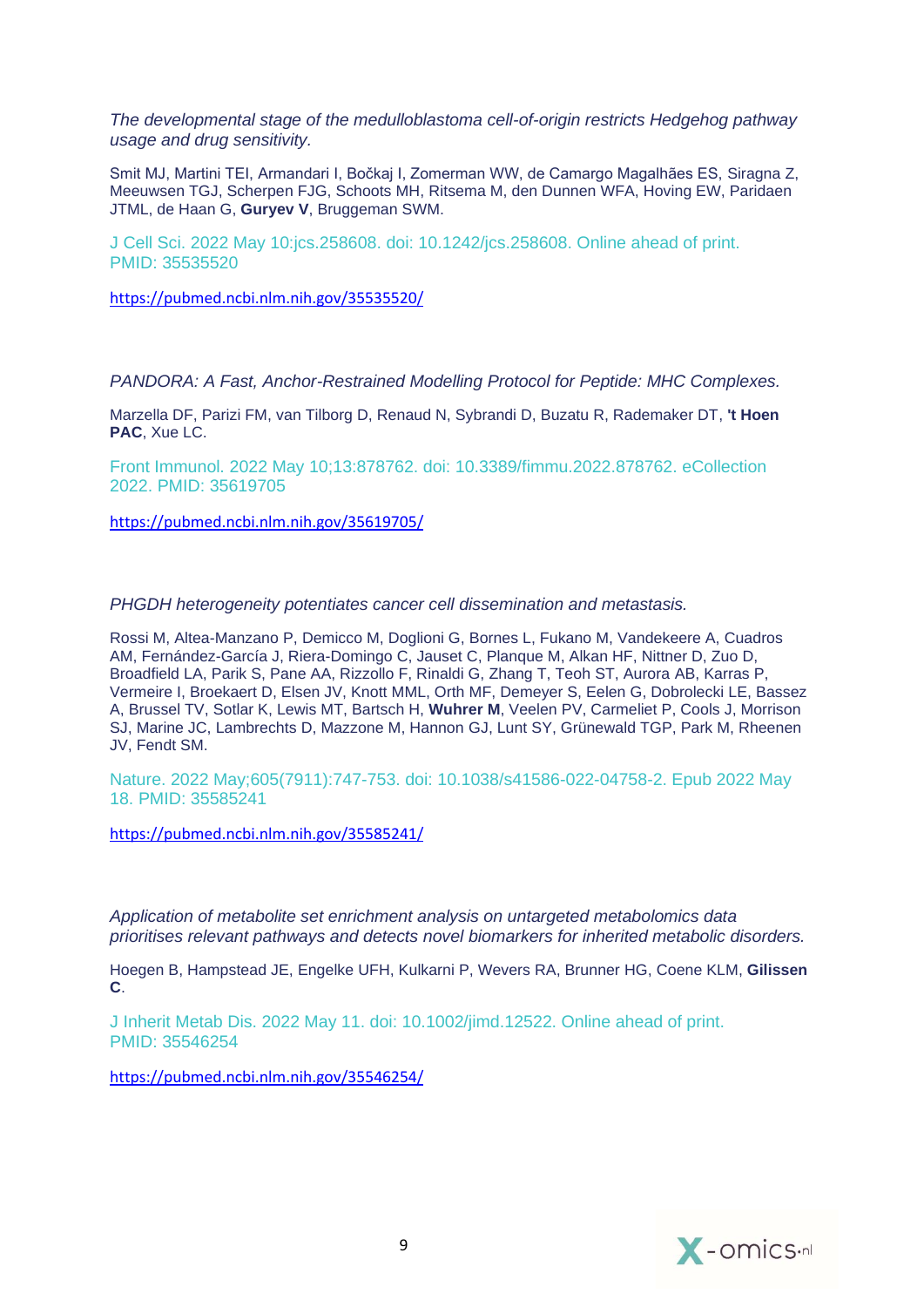*[Evaluation of Cell Models to Study Monocyte Functions in PMM2 Congenital Disorders of](https://pubmed.ncbi.nlm.nih.gov/35603178/)  [Glycosylation.](https://pubmed.ncbi.nlm.nih.gov/35603178/)*

de Haas P, de Jonge MI, Koenen HJPM, Joosten B, Janssen MCH, de Boer L, Hendriks WJAJ, **Lefeber DJ**, Cambi A.

Front Immunol. 2022 May 6;13:869031. doi: 10.3389/fimmu.2022.869031. eCollection 2022. PMID: 35603178

<https://pubmed.ncbi.nlm.nih.gov/35603178/>

*[Novel mRNA therapy restores GALT protein and enzyme activity in a zebrafish model of](https://pubmed.ncbi.nlm.nih.gov/35527402/)  [classic galactosemia.](https://pubmed.ncbi.nlm.nih.gov/35527402/)*

Delnoy B, Haskovic M, Vanoevelen J, Steinbusch LKM, Vos EN, Knoops K, Zimmermann LJI, Noga M, **Lefeber DJ**, Martini PGV, Coelho AI, Rubio-Gozalbo ME.

J Inherit Metab Dis. 2022 May 8. doi: 10.1002/jimd.12512. Online ahead of print. PMID: 35527402

<https://pubmed.ncbi.nlm.nih.gov/35527402/>

*[De novo mutations in children born after medical assisted reproduction.](https://pubmed.ncbi.nlm.nih.gov/35413117/)*

Smits RM, Xavier MJ, Oud MS, Astuti GDN, Meijerink AM, de Vries PF, Holt GS, Alobaidi BKS, Batty LE, Khazeeva G, Sablauskas K, **Vissers LELM**, **Gilissen C**, Fleischer K, Braat DDM, Ramos L, Veltman JA.

Hum Reprod. 2022 May 30;37(6):1360-1369. doi: 10.1093/humrep/deac068. PMID: 35413117

<https://pubmed.ncbi.nlm.nih.gov/35413117/>

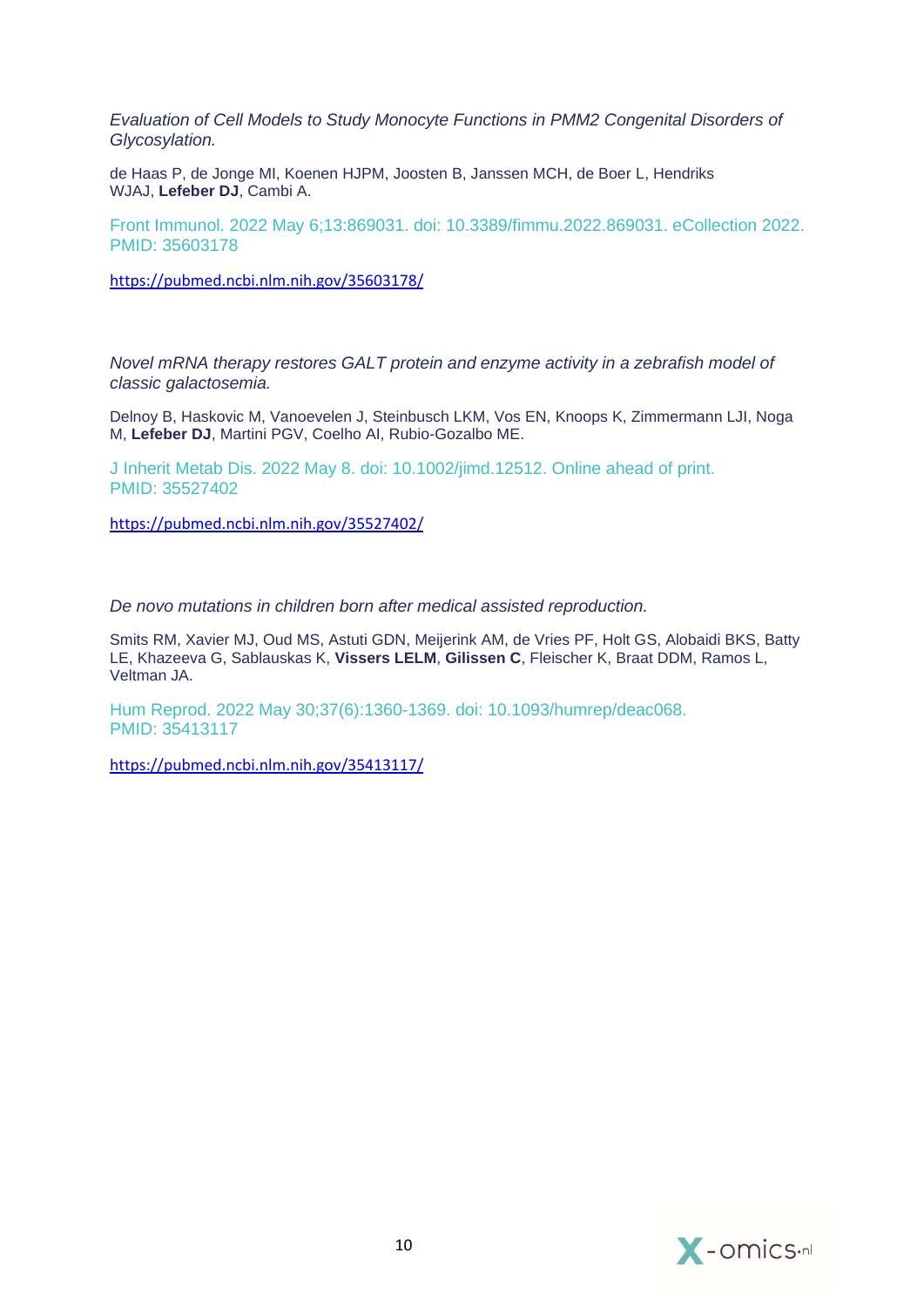# **April**

*[Clonal Hematopoiesis Is Associated With Low CD4 Nadir and Increased Residual HIV](https://pubmed.ncbi.nlm.nih.gov/34417800/)  [Transcriptional Activity in Virally Suppressed Individuals With HIV.](https://pubmed.ncbi.nlm.nih.gov/34417800/)*

van der Heijden WA, van Deuren RC, van de Wijer L, van den Munckhof ICL, Steehouwer M, Riksen NP, Netea MG, de Mast Q, Vandekerckhove L, de Voer RM, van der Ven AJ, **Hoischen A**.

J Infect Dis. 2022 Apr 19;225(8):1339-1347. doi: 10.1093/infdis/jiab419. PMID: 34417800

<https://pubmed.ncbi.nlm.nih.gov/34417800/>

*[Postcolumn Infusion as a Quality Control Tool for LC-MS-Based Analysis.](https://pubmed.ncbi.nlm.nih.gov/35483670/)*

González O, Dubbelman AC, **Hankemeier T**.

J Am Soc Mass Spectrom. 2022 Apr 28. doi: 10.1021/jasms.2c00022. Online ahead of print. PMID: 35483670

<https://pubmed.ncbi.nlm.nih.gov/35483670/>

#### *[DNA methylation in peripheral tissues and left-handedness.](https://pubmed.ncbi.nlm.nih.gov/35379837/)*

Odintsova VV, Suderman M, Hagenbeek FA, Caramaschi D, Hottenga JJ, Pool R; BIOS Consortium, Dolan CV, Ligthart L, van Beijsterveldt CEM, Willemsen G, de Geus EJC, Beck JJ, Ehli EA, Cuellar-Partida G, Evans DM, Medland SE, Relton CL, **Boomsma DI**, van Dongen J.

Sci Rep. 2022 Apr 4;12(1):5606. doi: 10.1038/s41598-022-08998-0. PMID: 35379837

<https://pubmed.ncbi.nlm.nih.gov/35379837/>

#### *Genome-wide Association Meta-analysis of Childhood and Adolescent Internalizing Symptoms.*

Jami ES, Hammerschlag AR, Ip HF, Allegrini AG, Benyamin B, Border R, Diemer EW, Jiang C, Karhunen V, Lu Y, Lu Q, Mallard TT, Mishra PP, Nolte IM, Palviainen T, Peterson RE, Sallis HM, Shabalin AA, Tate AE, Thiering E, Vilor-Tejedor N, Wang C, Zhou A, Adkins DE, Alemany S, Ask H, Chen Q, Corley RP, Ehli EA, Evans LM, Havdahl A, Hagenbeek FA, Hakulinen C, Henders AK, Hottenga JJ, Korhonen T, Mamun A, Marrington S, Neumann A, Rimfeld K, Rivadeneira F, Silberg JL, van Beijsterveldt CE, Vuoksimaa E, Whipp AM, Tong X, Andreassen OA, **Boomsma DI**, Brown SA, Burt SA, Copeland W, Dick DM, Harden KP, Harris KM, Hartman CA, Heinrich J, Hewitt JK, Hopfer C, Hypponen E, Jarvelin MR, Kaprio J, Keltikangas-Järvinen L, Klump KL, Krauter K, Kuja-Halkola R, Larsson H, Lehtimäki T, Lichtenstein P, Lundström S, Maes HH, Magnus P, Munafò MR, Najman JM, Njølstad PR, Oldehinkel AJ, Pennell CE, Plomin R, Reichborn-Kjennerud T, Reynolds C, Rose RJ, Smolen A, Snieder H, Stallings M, Standl M, Sunyer J, Tiemeier H, Wadsworth SJ, Wall TL, Whitehouse AJO, Williams GM, Ystrøm E, Nivard MG, Bartels M, Middeldorp CM.

J Am Acad Child Adolesc Psychiatry. 2022 Apr 1:S0890-8567(22)00179-4. doi: 10.1016/j.jaac.2021.11.035. Online ahead of print. PMID: 35378236

<https://pubmed.ncbi.nlm.nih.gov/35378236/>

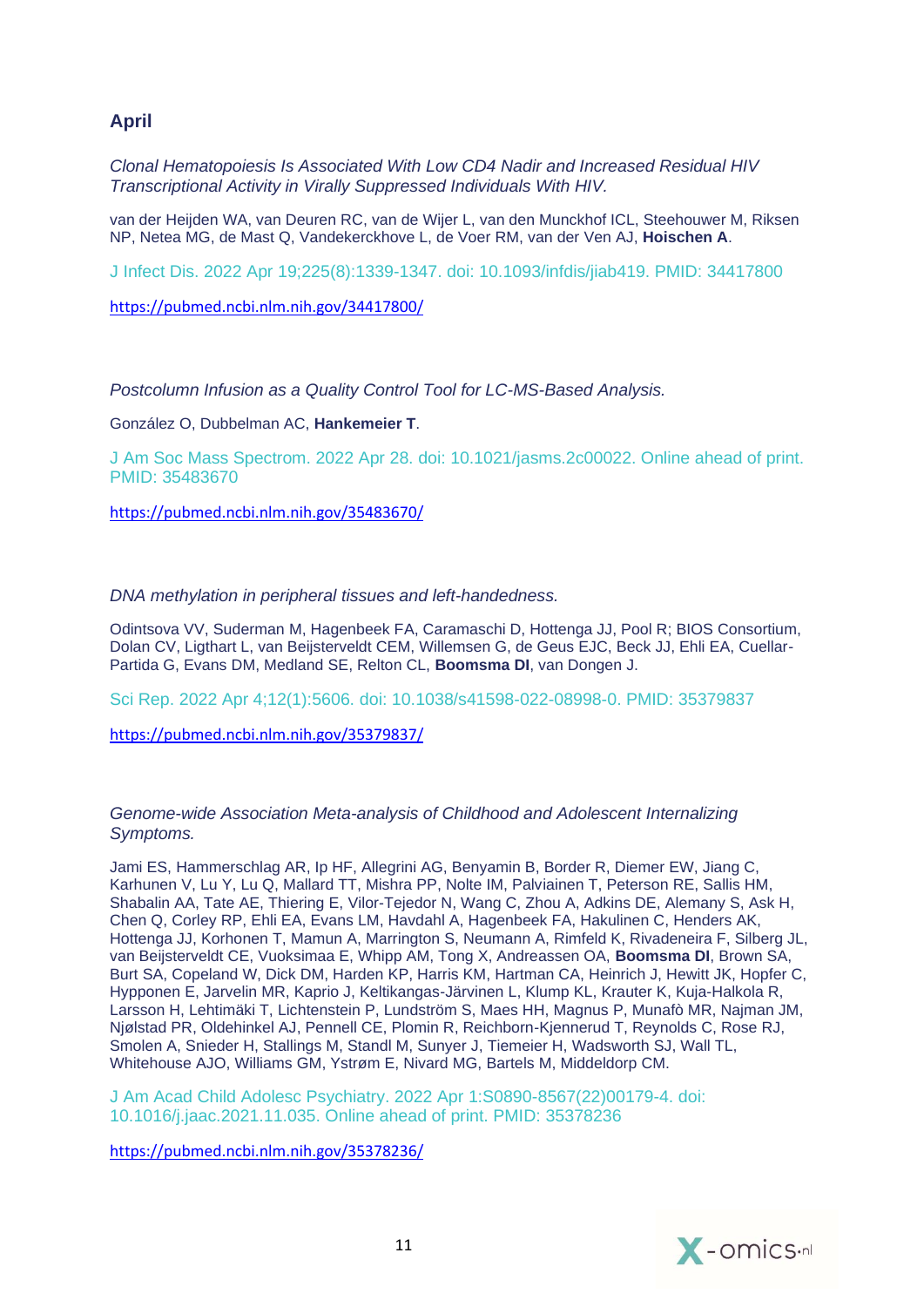#### *[Genetic variants associated with longitudinal changes in brain structure across the lifespan.](https://pubmed.ncbi.nlm.nih.gov/35383335/)*

Brouwer RM, Klein M, Grasby KL, Schnack HG, Jahanshad N, Teeuw J, Thomopoulos SI, Sprooten E, Franz CE, Gogtay N, Kremen WS, Panizzon MS, Olde Loohuis LM, Whelan CD, Aghajani M, Alloza C, Alnæs D, Artiges E, Ayesa-Arriola R, Barker GJ, Bastin ME, Blok E, Bøen E, Breukelaar IA, Bright JK, Buimer EEL, Bülow R, Cannon DM, Ciufolini S, Crossley NA, Damatac CG, Dazzan P, de Mol CL, de Zwarte SMC, Desrivières S, Díaz-Caneja CM, Doan NT, Dohm K, Fröhner JH, Goltermann J, Grigis A, Grotegerd D, Han LKM, Harris MA, Hartman CA, Heany SJ, Heindel W, Heslenfeld DJ, Hohmann S, Ittermann B, Jansen PR, Janssen J, Jia T, Jiang J, Jockwitz C, Karali T, Keeser D, Koevoets MGJC, Lenroot RK, Malchow B, Mandl RCW, Medel V, Meinert S, Morgan CA, Mühleisen TW, Nabulsi L, Opel N, de la Foz VO, Overs BJ, Paillère Martinot ML, Redlich R, Marques TR, Repple J, Roberts G, Roshchupkin GV, Setiaman N, Shumskaya E, Stein F, Sudre G, Takahashi S, Thalamuthu A, Tordesillas-Gutiérrez D, van der Lugt A, van Haren NEM, Wardlaw JM, Wen W, Westeneng HJ, Wittfeld K, Zhu AH, Zugman A, Armstrong NJ, Bonfiglio G, Bralten J, Dalvie S, Davies G, Di Forti M, Ding L, Donohoe G, Forstner AJ, Gonzalez-Peñas J, Guimaraes JPOFT, Homuth G, Hottenga JJ, Knol MJ, Kwok JBJ, Le Hellard S, Mather KA, Milaneschi Y, Morris DW, Nöthen MM, Papiol S, Rietschel M, Santoro ML, Steen VM, Stein JL, Streit F, Tankard RM, Teumer A, van 't Ent D, van der Meer D, van Eijk KR, Vassos E, Vázquez-Bourgon J, Witt SH; IMAGEN Consortium, Adams HHH, Agartz I, Ames D, Amunts K, Andreassen OA, Arango C, Banaschewski T, Baune BT, Belangero SI, Bokde ALW, **Boomsma DI**, Bressan RA, Brodaty H, Buitelaar JK, Cahn W, Caspers S, Cichon S, Crespo-Facorro B, Cox SR, Dannlowski U, Elvsåshagen T, Espeseth T, Falkai PG, Fisher SE, Flor H, Fullerton JM, Garavan H, Gowland PA, Grabe HJ, Hahn T, Heinz A, Hillegers M, Hoare J, Hoekstra PJ, **Ikram MA**, Jackowski AP, Jansen A, Jönsson EG, Kahn RS, Kircher T, Korgaonkar MS, Krug A, Lemaitre H, Malt UF, Martinot JL, McDonald C, Mitchell PB, Muetzel RL, Murray RM, Nees F, Nenadić I, Oosterlaan J, Ophoff RA, Pan PM, Penninx BWJH, Poustka L, Sachdev PS, Salum GA, Schofield PR, Schumann G, Shaw P, Sim K, Smolka MN, Stein DJ, Trollor JN, van den Berg LH, Veldink JH, Walter H, Westlye LT, Whelan R, White T, Wright MJ, Medland SE, Franke B, Thompson PM, Hulshoff Pol HE.

#### Nat Neurosci. 2022 Apr;25(4):421-432. doi: 10.1038/s41593-022-01042-4. Epub 2022 Apr 5. PMID: 35383335

<https://pubmed.ncbi.nlm.nih.gov/35383335/>

#### *[New insights into the genetic etiology of Alzheimer's disease and related dementias.](https://pubmed.ncbi.nlm.nih.gov/35379992/)*

Bellenguez C, Küçükali F, Jansen IE, Kleineidam L, Moreno-Grau S, Amin N, Naj AC, Campos-Martin R, Grenier-Boley B, Andrade V, Holmans PA, Boland A, Damotte V, van der Lee SJ, Costa MR, Kuulasmaa T, Yang Q, de Rojas I, Bis JC, Yaqub A, Prokic I, Chapuis J, Ahmad S, Giedraitis V, Aarsland D, Garcia-Gonzalez P, Abdelnour C, Alarcón-Martín E, Alcolea D, Alegret M, Alvarez I, Álvarez V, Armstrong NJ, Tsolaki A, Antúnez C, Appollonio I, Arcaro M, Archetti S, Pastor AA, Arosio B, Athanasiu L, Bailly H, Banaj N, Baquero M, Barral S, Beiser A, Pastor AB, Below JE, Benchek P, Benussi L, Berr C, Besse C, Bessi V, Binetti G, Bizarro A, Blesa R, Boada M, Boerwinkle E, Borroni B, Boschi S, Bossù P, Bråthen G, Bressler J, Bresner C, Brodaty H, Brookes KJ, Brusco LI, Buiza-Rueda D, Bûrger K, Burholt V, Bush WS, Calero M, Cantwell LB, Chene G, Chung J, Cuccaro ML, Carracedo Á, Cecchetti R, Cervera-Carles L, Charbonnier C, Chen HH, Chillotti C, Ciccone S, Claassen JAHR, Clark C, Conti E, Corma-Gómez A, Costantini E, Custodero C, Daian D, Dalmasso MC, Daniele A, Dardiotis E, Dartigues JF, de Deyn PP, de Paiva Lopes K, de Witte LD, Debette S, Deckert J, Del Ser T, Denning N, DeStefano A, Dichgans M, Diehl-Schmid J, Diez-Fairen M, Rossi PD, Djurovic S, Duron E, Düzel E, Dufouil C, Eiriksdottir G, Engelborghs S, Escott-Price V, Espinosa A, Ewers M, Faber KM, Fabrizio T, Nielsen SF, Fardo DW, Farotti L, Fenoglio C, Fernández-Fuertes M, Ferrari R, Ferreira CB, Ferri E, Fin B, Fischer P, Fladby T, Fließbach K, Fongang B, Fornage M, Fortea J, Foroud TM, Fostinelli S, Fox NC, Franco-Macías E, Bullido MJ, Frank-García A, Froelich L, Fulton-Howard B, Galimberti D, García-Alberca JM, García-González P, Garcia-Madrona S, Garcia-Ribas G, Ghidoni R, Giegling I, Giorgio G, Goate AM, Goldhardt O, Gomez-Fonseca D, González-Pérez A, Graff C, Grande G, Green E, Grimmer T, Grünblatt E, Grunin M, Gudnason V, Guetta-Baranes T, Haapasalo A, Hadjigeorgiou G, Haines JL, Hamilton-Nelson KL, Hampel H, Hanon O, Hardy J, Hartmann AM, Hausner L, Harwood J, Heilmann-Heimbach S, Helisalmi S, Heneka MT, Hernández I, Herrmann MJ,

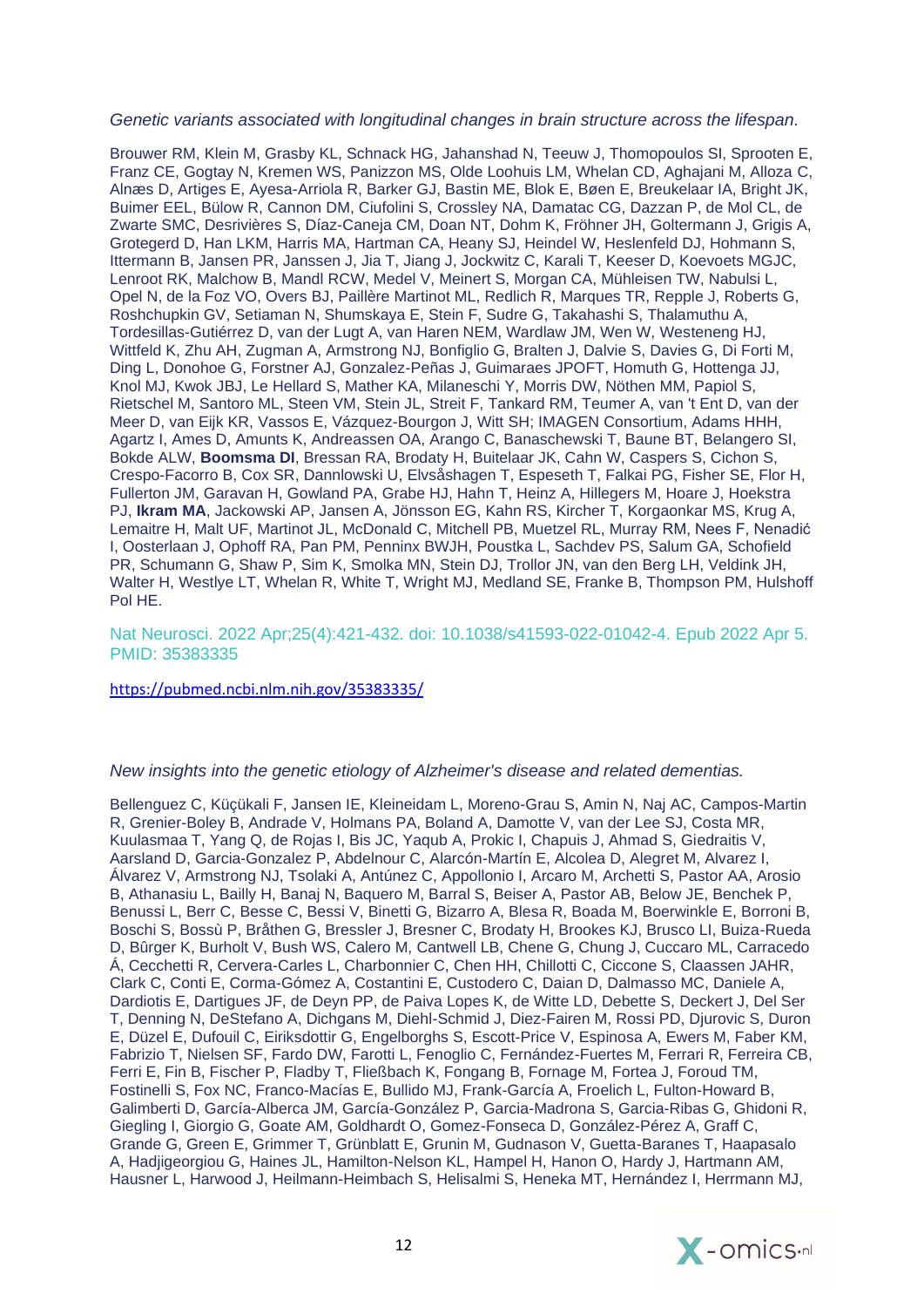Hoffmann P, Holmes C, Holstege H, Vilas RH, Hulsman M, Humphrey J, Biessels GJ, Jian X, Johansson C, Jun GR, Kastumata Y, Kauwe J, Kehoe PG, Kilander L, Ståhlbom AK, Kivipelto M, Koivisto A, Kornhuber J, Kosmidis MH, Kukull WA, Kuksa PP, Kunkle BW, Kuzma AB, Lage C, Laukka EJ, Launer L, Lauria A, Lee CY, Lehtisalo J, Lerch O, Lleó A, Longstreth W Jr, Lopez O, de Munain AL, Love S, Löwemark M, Luckcuck L, Lunetta KL, Ma Y, Macías J, MacLeod CA, Maier W, Mangialasche F, Spallazzi M, Marquié M, Marshall R, Martin ER, Montes AM, Rodríguez CM, Masullo C, Mayeux R, Mead S, Mecocci P, Medina M, Meggy A, Mehrabian S, Mendoza S, Menéndez-González M, Mir P, Moebus S, Mol M, Molina-Porcel L, Montrreal L, Morelli L, Moreno F, Morgan K, Mosley T, Nöthen MM, Muchnik C, Mukherjee S, Nacmias B, Ngandu T, Nicolas G, Nordestgaard BG, Olaso R, Orellana A, Orsini M, Ortega G, Padovani A, Paolo C, Papenberg G, Parnetti L, Pasquier F, Pastor P, Peloso G, Pérez-Cordón A, Pérez-Tur J, Pericard P, Peters O, Pijnenburg YAL, Pineda JA, Piñol-Ripoll G, Pisanu C, Polak T, Popp J, Posthuma D, Priller J, Puerta R, Quenez O, Quintela I, Thomassen JQ, Rábano A, Rainero I, Rajabli F, Ramakers I, Real LM, Reinders MJT, Reitz C, Reyes-Dumeyer D, Ridge P, Riedel-Heller S, Riederer P, Roberto N, Rodriguez-Rodriguez E, Rongve A, Allende IR, Rosende-Roca M, Royo JL, Rubino E, Rujescu D, Sáez ME, Sakka P, Saltvedt I, Sanabria Á, Sánchez-Arjona MB, Sanchez-Garcia F, Juan PS, Sánchez-Valle R, Sando SB, Sarnowski C, Satizabal CL, Scamosci M, Scarmeas N, Scarpini E, Scheltens P, Scherbaum N, Scherer M, Schmid M, Schneider A, Schott JM, Selbæk G, Seripa D, Serrano M, Sha J, Shadrin AA, Skrobot O, Slifer S, Snijders GJL, Soininen H, Solfrizzi V, Solomon A, Song Y, Sorbi S, Sotolongo-Grau O, Spalletta G, Spottke A, Squassina A, Stordal E, Tartan JP, Tárraga L, Tesí N, Thalamuthu A, Thomas T, Tosto G, Traykov L, Tremolizzo L, Tybjærg-Hansen A, Uitterlinden A, Ullgren A, Ulstein I, Valero S, Valladares O, Broeckhoven CV, Vance J, Vardarajan BN, van der Lugt A, Dongen JV, van Rooij J, van Swieten J, Vandenberghe R, Verhey F, Vidal JS, Vogelgsang J, Vyhnalek M, Wagner M, Wallon D, Wang LS, Wang R, Weinhold L, Wiltfang J, Windle G, Woods B, Yannakoulia M, Zare H, Zhao Y, Zhang X, Zhu C, Zulaica M; EADB; GR@ACE; DEGESCO; EADI; GERAD; Demgene; FinnGen; ADGC; CHARGE, Farrer LA, Psaty BM, Ghanbari M, Raj T, Sachdev P, Mather K, Jessen F, **Ikram MA**, de Mendonça A, Hort J, Tsolaki M, Pericak-Vance MA, Amouyel P, Williams J, Frikke-Schmidt R, Clarimon J, Deleuze JF, Rossi G, Seshadri S, Andreassen OA, Ingelsson M, Hiltunen M, Sleegers K, Schellenberg GD, van Duijn CM, Sims R, van der Flier WM, Ruiz A, Ramirez A, Lambert JC.

Nat Genet. 2022 Apr;54(4):412-436. doi: 10.1038/s41588-022-01024-z. Epub 2022 Apr 4. PMID: 35379992

<https://pubmed.ncbi.nlm.nih.gov/35383335/>

*[Meta-analysis of genome-wide association studies identifies ancestry-specific associations](https://pubmed.ncbi.nlm.nih.gov/35396452/)  [underlying circulating total tau levels.](https://pubmed.ncbi.nlm.nih.gov/35396452/)*

Sarnowski C, Ghanbari M, Bis JC, Logue M, Fornage M, Mishra A, Ahmad S, Beiser AS, Boerwinkle E, Bouteloup V, Chouraki V, Cupples LA, Damotte V, DeCarli CS, DeStefano AL, Djoussé L, Fohner AE, Franz CE, Kautz TF, Lambert JC, Lyons MJ, Mosley TH, Mukamal KJ, Pase MP, Portilla Fernandez EC, Rissman RA, Satizabal CL, Vasan RS, Yaqub A, Debette S, Dufouil C, Launer LJ, Kremen WS, Longstreth WT, **Ikram MA**, Seshadri S.

Commun Biol. 2022 Apr 8;5(1):336. doi: 10.1038/s42003-022-03287-y. PMID: 35396452

<https://pubmed.ncbi.nlm.nih.gov/35396452/>

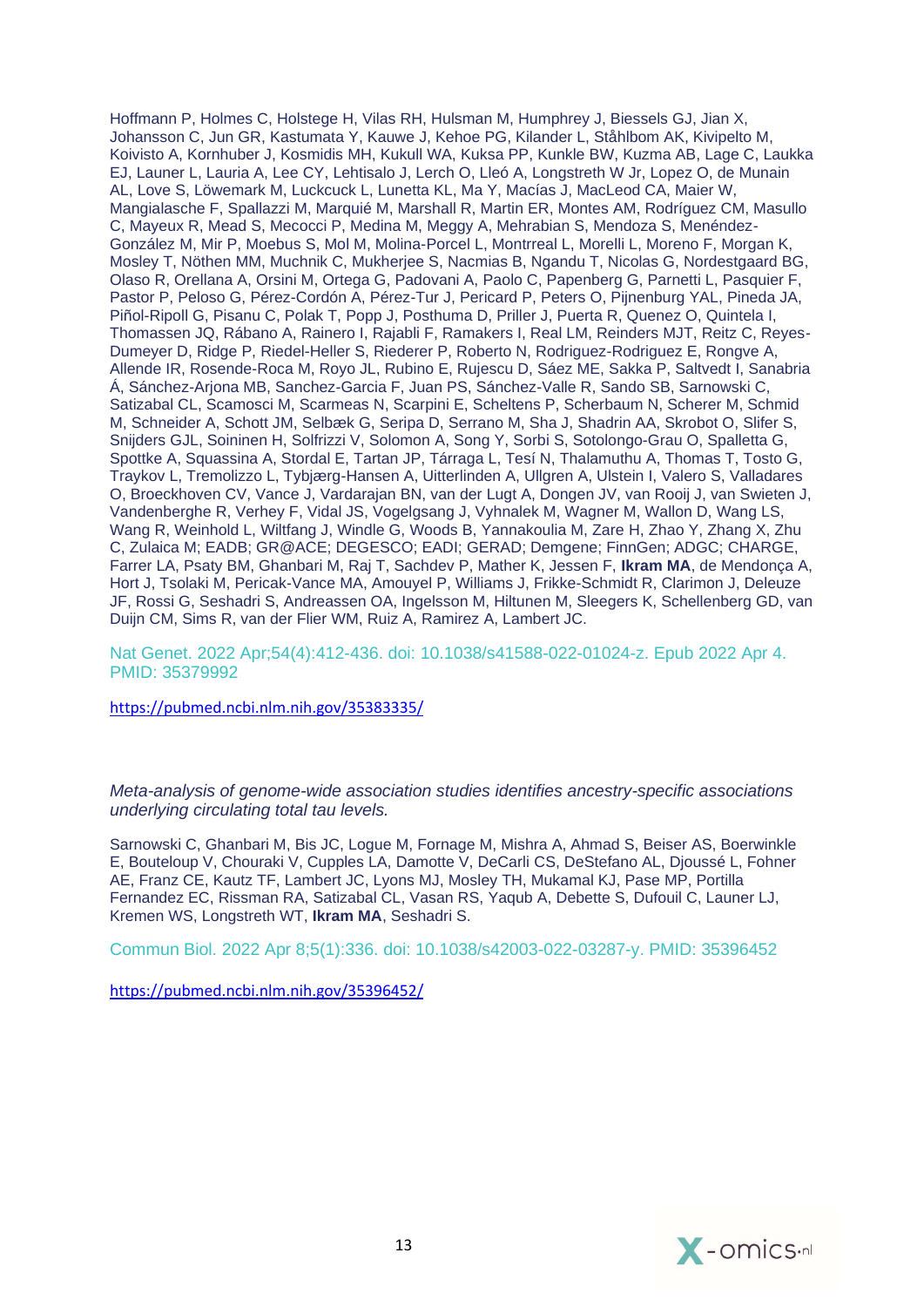*[Autologous dendritic cells pulsed with allogeneic tumour cell lysate induce tumour-reactive T](https://pubmed.ncbi.nlm.nih.gov/35490565/)[cell responses in patients with pancreatic cancer: A phase I study.](https://pubmed.ncbi.nlm.nih.gov/35490565/)*

Lau SP, Klaase L, Vink M, Dumas J, Bezemer K, van Krimpen A, van der Breggen R, Wismans LV, Doukas M, de Koning W, Stubbs AP, Mustafa DAM, Vroman H, Stadhouders R, Nunes JB, Stingl C, de Miranda NFCC, **Luider TM**, van der Burg SH, Aerts JG, van Eijck CHJ.

Eur J Cancer. 2022 Apr 28;169:20-31. doi: 10.1016/j.ejca.2022.03.015. Online ahead of print. PMID: 35490565

<https://pubmed.ncbi.nlm.nih.gov/35490565/>

*[Aberrant tryptophan metabolism in stromal cells is associated with mesenteric fibrosis in](https://pubmed.ncbi.nlm.nih.gov/35275095/)  [small intestinal neuroendocrine tumors.](https://pubmed.ncbi.nlm.nih.gov/35275095/)*

Blažević A, Iyer AM, van Velthuysen MF, Hofland J, van Koestveld PM, Franssen GJH, Feelders RA, Zajec M, **Luider TM**, de Herder WW, Hofland LJ.

Endocr Connect. 2022 Apr 29;11(4):e220020. doi: 10.1530/EC-22-0020. PMID: 35275095

<https://pubmed.ncbi.nlm.nih.gov/35275095/>

*[Ubiquitin ligase STUB1 destabilizes IFNγ-receptor complex to suppress tumor IFNγ](https://pubmed.ncbi.nlm.nih.gov/35395848/)  [signaling.](https://pubmed.ncbi.nlm.nih.gov/35395848/)*

Apriamashvili G, Vredevoogd DW, Krijgsman O, Bleijerveld OB, Ligtenberg MA, de Bruijn B, Boshuizen J, Traets JJH, D'Empaire Altimari D, van Vliet A, Lin CP, Visser NL, Londino JD, Sanchez-Hodge R, Oswalt LE, Altinok S, Schisler JC, **Altelaar M**, Peeper DS.

Nat Commun. 2022 Apr 8;13(1):1923. doi: 10.1038/s41467-022-29442-x. PMID: 35395848

<https://pubmed.ncbi.nlm.nih.gov/35395848/>

#### *[Environmental factors shaping the gut microbiome in a Dutch population.](https://pubmed.ncbi.nlm.nih.gov/35418674/)*

Gacesa R, Kurilshikov A, Vich Vila A, Sinha T, Klaassen MAY, Bolte LA, Andreu-Sánchez S, Chen L, Collij V, Hu S, Dekens JAM, Lenters VC, Björk JR, Swarte JC, **Swertz MA**, Jansen BH, Gelderloos-Arends J, Jankipersadsing S, Hofker M, Vermeulen RCH, Sanna S, Harmsen HJM, Wijmenga C, Fu J, Zhernakova A, Weersma RK.

Nature. 2022 Apr;604(7907):732-739. doi: 10.1038/s41586-022-04567-7. Epub 2022 Apr 13. PMID: 35418674 Review.

<https://pubmed.ncbi.nlm.nih.gov/35418674/>

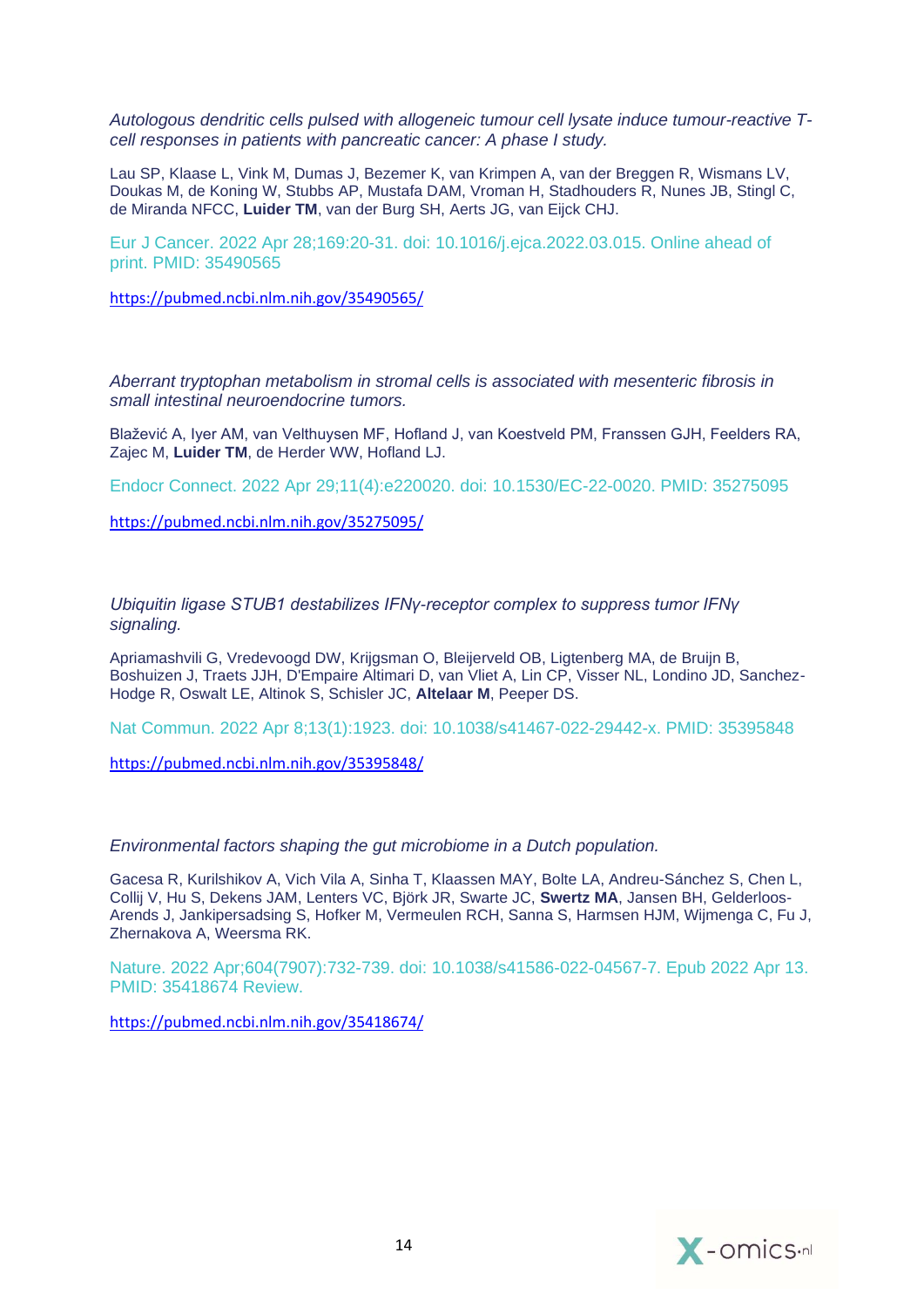*[Road to FAIR genomes: a gap analysis of NGS data generation and sharing in the](https://pubmed.ncbi.nlm.nih.gov/35505836/)  [Netherlands.](https://pubmed.ncbi.nlm.nih.gov/35505836/)*

Belien JAM, Kip AE, **Swertz MA**.

BMJ Open Sci. 2022 Apr 12;6(1):e100268. doi: 10.1136/bmjos-2021-100268. eCollection 2022. PMID: 35505836

<https://pubmed.ncbi.nlm.nih.gov/35505836/>

*[FAIR Genomes metadata schema promoting Next Generation Sequencing data reuse in](https://pubmed.ncbi.nlm.nih.gov/35418585/)  [Dutch healthcare and research.](https://pubmed.ncbi.nlm.nih.gov/35418585/)*

van der Velde KJ, Singh G, Kaliyaperumal R, Liao X, de Ridder S, Rebers S, Kerstens HHD, de Andrade F, van Reeuwijk J, De Gruyter FE, Hiltemann S, Ligtvoet M, Weiss MM, van Deutekom HWM, Jansen AML, Stubbs AP, **Vissers LELM**, Laros JFJ, van Enckevort E, Stemkens D, **'t Hoen PAC**, Beliën JAM, van Gijn ME, **Swertz MA**.

Sci Data. 2022 Apr 13;9(1):169. doi: 10.1038/s41597-022-01265-x. PMID: 35418585

<https://pubmed.ncbi.nlm.nih.gov/35418585/>

*[Bone marrow transplantation induces changes in the gut microbiota that chronically increase](https://pubmed.ncbi.nlm.nih.gov/35477719/)  the cytokine response [pattern of splenocytes.](https://pubmed.ncbi.nlm.nih.gov/35477719/)*

Katiraei S, van Diepen JA, Tavares LP, Hoving LR, Pronk A, Verschueren I, Rensen PCN, Zwaginga JJ, Kostidis S, **Giera M**, Teixera M, van Dijk KW, Netea MG, Berbée JFP, van Harmelen V.

Sci Rep. 2022 Apr 27;12(1):6883. doi: 10.1038/s41598-022-10637-7. PMID: 35477719

<https://pubmed.ncbi.nlm.nih.gov/35477719/>

*[Longitudinal changes of serum protein N-Glycan levels for earlier detection of pancreatic](https://pubmed.ncbi.nlm.nih.gov/35414481/)  [cancer in high-risk individuals.](https://pubmed.ncbi.nlm.nih.gov/35414481/)*

Levink IJM, Klatte DCF, Hanna-Sawires RG, Vreeker GCM, Ibrahim IS, van der Burgt YEM, Overbeek KA, Koopmann BDM, Cahen DL, Fuhler GM, **Wuhrer M**, Bonsing BA, Tollenaar RAEM, Vleggaar FP, Vasen HFA, van Leerdam ME, Bruno MJ, Mesker WE.

Pancreatology. 2022 Apr 4:S1424-3903(22)00135-1. doi: 10.1016/j.pan.2022.03.021. Online ahead of print. PMID: 35414481

<https://pubmed.ncbi.nlm.nih.gov/35414481/>

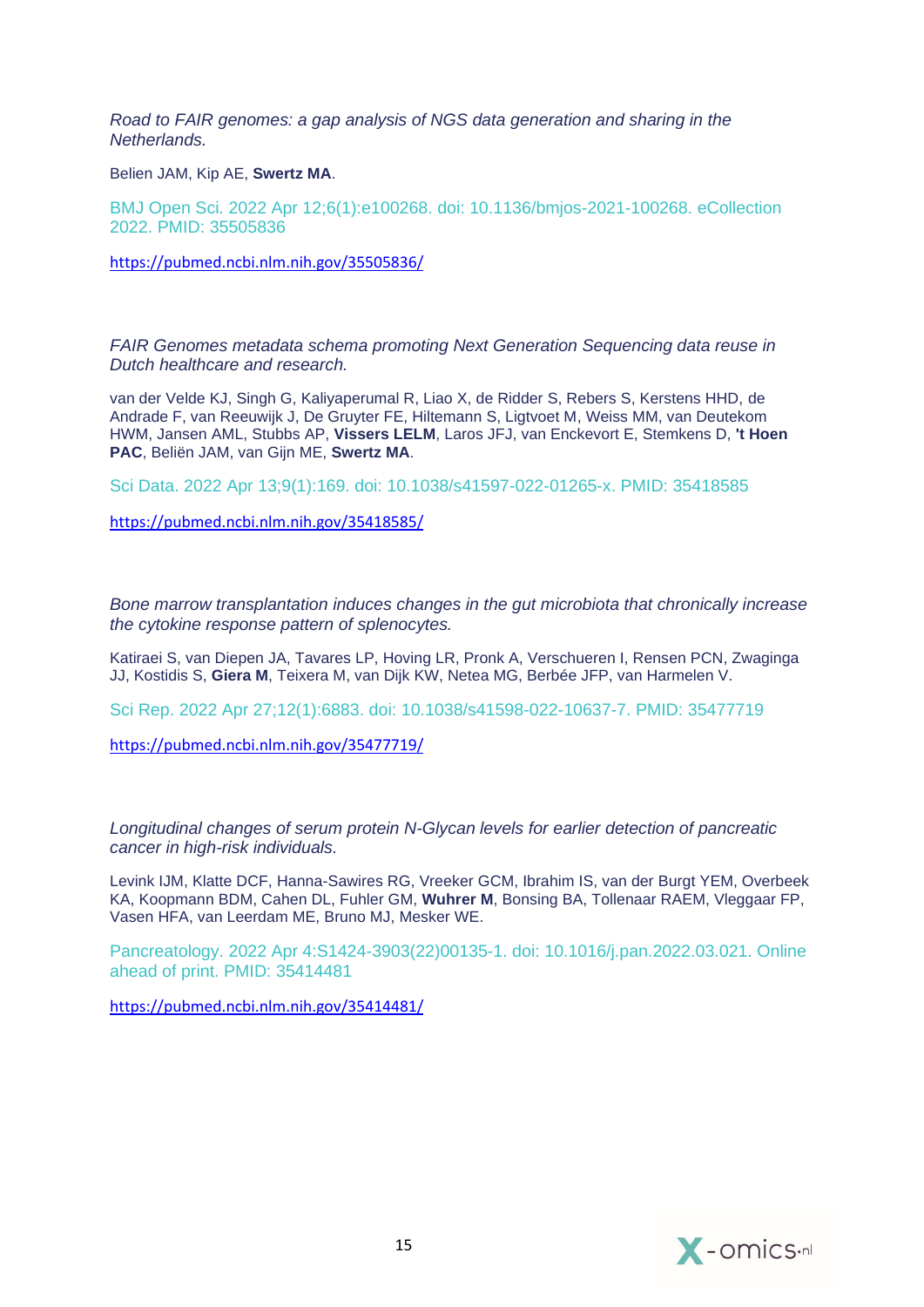*[CDP-ribitol prodrug treatment ameliorates ISPD-deficient muscular dystrophy mouse model.](https://pubmed.ncbi.nlm.nih.gov/35422047/)*

Tokuoka H, Imae R, Nakashima H, Manya H, Masuda C, Hoshino S, Kobayashi K, **Lefeber DJ**, Matsumoto R, Okada T, Endo T, Kanagawa M, Toda T.

Nat Commun. 2022 Apr 14;13(1):1847. doi: 10.1038/s41467-022-29473-4.PMID: 35422047

<https://pubmed.ncbi.nlm.nih.gov/35422047/>

*[Developments and Perspectives in High-Throughput Protein Glycomics: Enabling the](https://pubmed.ncbi.nlm.nih.gov/35452121/)  [Analysis of Thousands of Samples.](https://pubmed.ncbi.nlm.nih.gov/35452121/)*

Haan N, Pučić-Baković M, Novokmet M, Falck D, Lageveen-Kammeijer G, Razdorov G, Vučković F, Trbojević-Akmačić I, Gornik O, Hanić M, **Wuhrer M**, Lauc G.

Glycobiology. 2022 Apr 22:cwac026. doi: 10.1093/glycob/cwac026. Online ahead of print. PMID: 35452121

<https://pubmed.ncbi.nlm.nih.gov/35452121/>

*[Sialic Acid Derivatization of Fluorescently Labeled](https://pubmed.ncbi.nlm.nih.gov/35482581/)* N*-Glycans Allows Linkage Differentiation [by Reversed-Phase Liquid Chromatography-Fluorescence Detection-Mass Spectrometry.](https://pubmed.ncbi.nlm.nih.gov/35482581/)*

Moran AB, Gardner RA, **Wuhrer M**, Lageveen-Kammeijer GSM, Spencer DIR.

Anal Chem. 2022 Apr 28. doi: 10.1021/acs.analchem.1c02610. Online ahead of print. PMID: 35482581

<https://pubmed.ncbi.nlm.nih.gov/35482581/>

*[FER regulates endosomal recycling and is a predictor for adjuvant taxane benefit in breast](https://pubmed.ncbi.nlm.nih.gov/35385742/)  [cancer.](https://pubmed.ncbi.nlm.nih.gov/35385742/)*

Tavares S, Liv N, Pasolli M, Opdam M, Rätze MAK, Saornil M, Sluimer LM, Hengeveld RCC, van Es R, van Werkhoven E, Vos H, Rehmann H, **Burgering BMT**, Oosterkamp HM, Lens SMA, Klumperman J, Linn SC, Derksen PWB.

Cell Rep. 2022 Apr 5;39(1):110584. doi: 10.1016/j.celrep.2022.110584. PMID: 35385742

<https://pubmed.ncbi.nlm.nih.gov/35385742/>

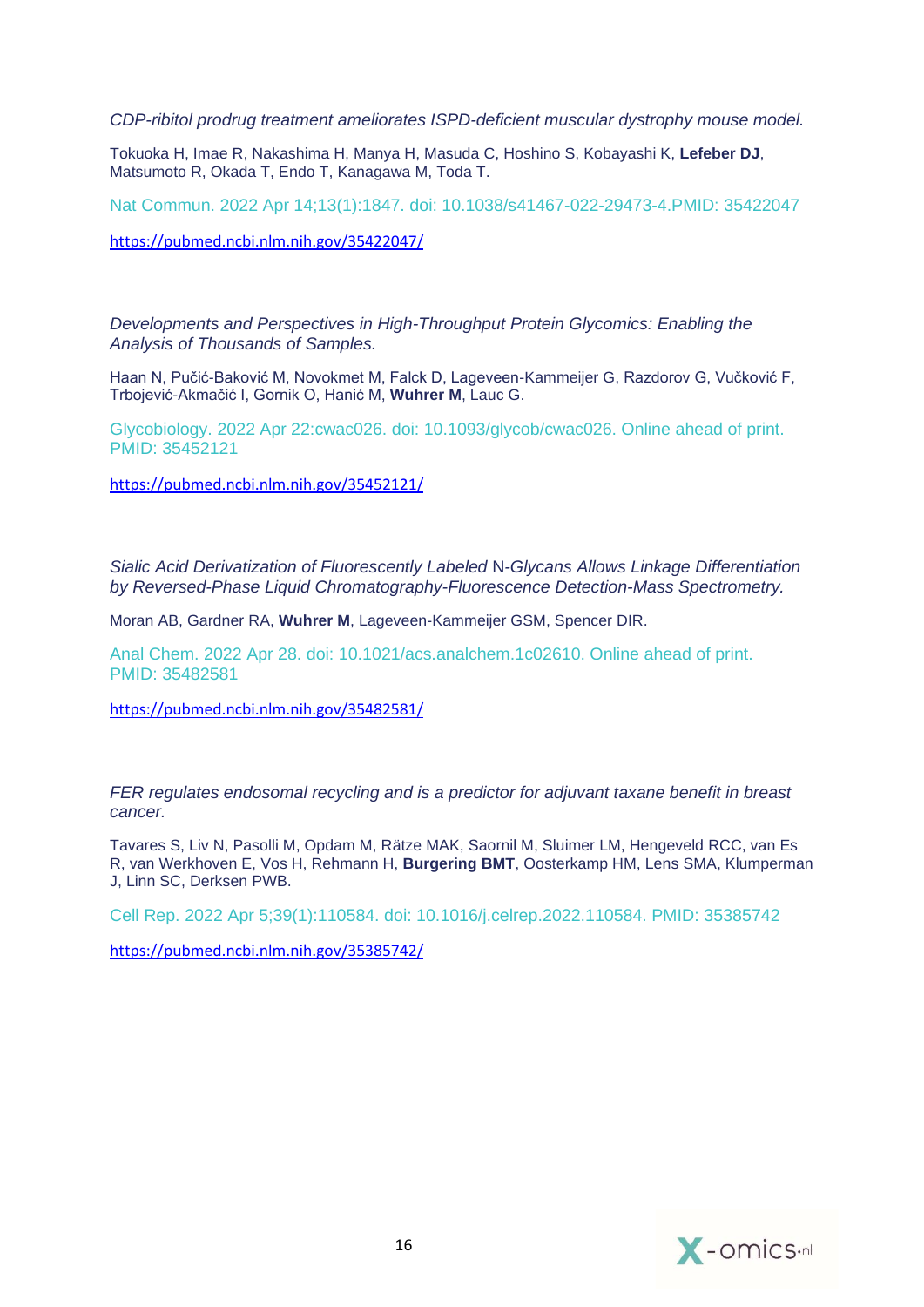*[De novo mutations in children born after medical assisted reproduction.](https://pubmed.ncbi.nlm.nih.gov/35413117/)*

Smits RM, Xavier MJ, Oud MS, Astuti GDN, Meijerink AM, de Vries PF, Holt GS, Alobaidi BKS, Batty LE, Khazeeva G, Sablauskas K, **Vissers LELM**, **Gilissen C**, Fleischer K, Braat DDM, Ramos L, Veltman JA.

Hum Reprod. 2022 Apr 12:deac068. doi: 10.1093/humrep/deac068. Online ahead of print. PMID: 35413117

<https://pubmed.ncbi.nlm.nih.gov/35413117/>

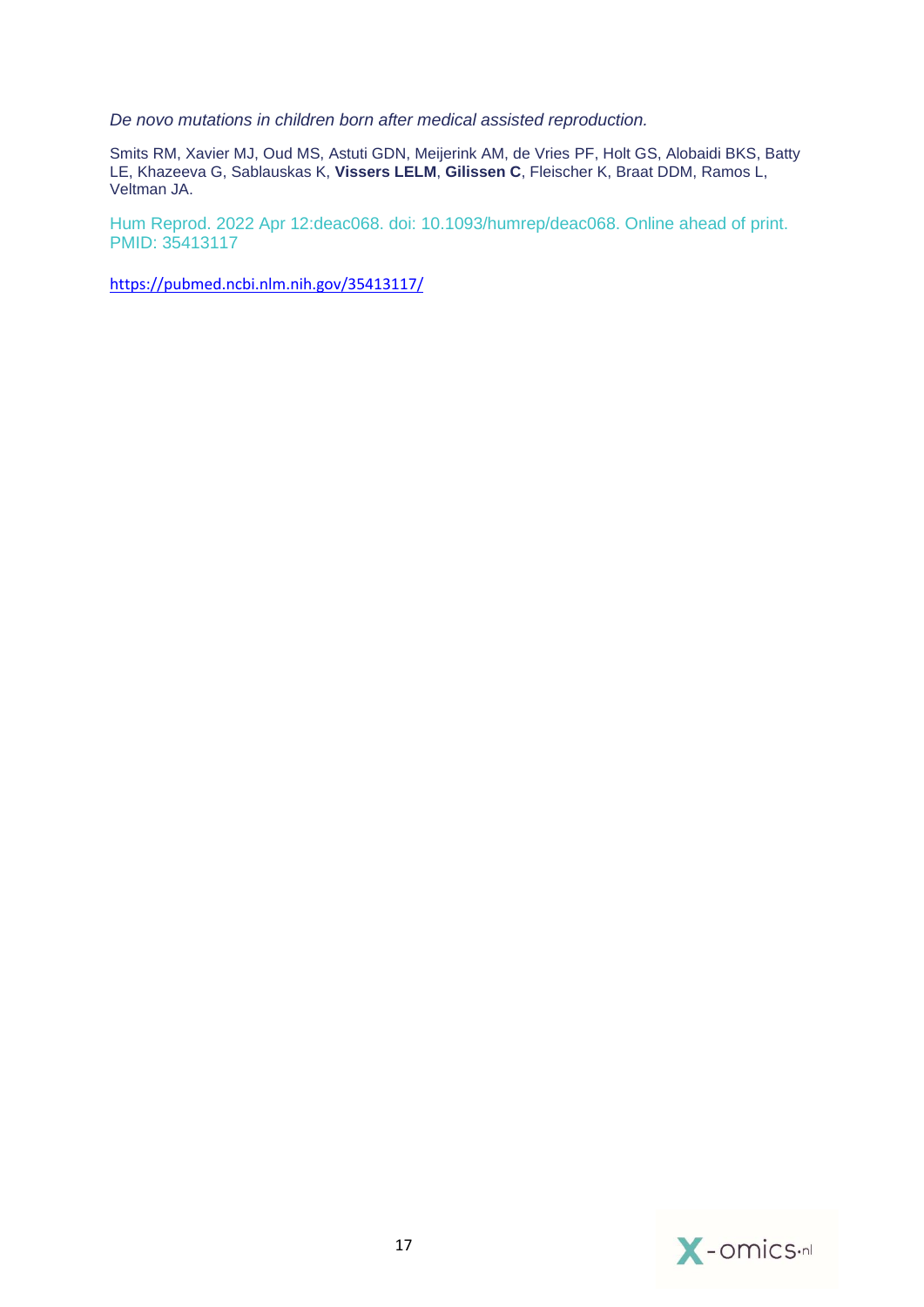## **March 2022**

*[Familial long-read sequencing increases yield of de novo mutations.](https://pubmed.ncbi.nlm.nih.gov/35290762/)*

Noyes MD, Harvey WT, Porubsky D, Sulovari A, Li R, Rose NR, Audano PA, Munson KM, Lewis AP, Hoekzema K, Mantere T, Graves-Lindsay TA, Sanders AD, Goodwin S, Kramer M, Mokrab Y, Zody MC, **Hoischen A,** Korbel JO, McCombie WR, Eichler EE.

Am J Hum Genet. 2022 Apr 7;109(4):631-646. doi: 10.1016/j.ajhg.2022.02.014. Epub 2022 Mar 14. PMID: 35290762

<https://pubmed.ncbi.nlm.nih.gov/35290762/>

*[Unraveling antimicrobial resistance using metabolomics.](https://pubmed.ncbi.nlm.nih.gov/35341988/)*

Kok M, Maton L, van der Peet M, **Hankemeier T**, van Hasselt JGC.

Drug Discov Today. 2022 Mar 24:S1359-6446(22)00125-8. doi: 10.1016/j.drudis.2022.03.015. Online ahead of print. PMID: 35341988

<https://pubmed.ncbi.nlm.nih.gov/35341988/>

*[Effect of Different Exercise Training Modalities on Fasting Levels of Oxylipins and](https://pubmed.ncbi.nlm.nih.gov/35339112/)  [Endocannabinoids in Middle-Aged Sedentary Adults: A Randomized Controlled Trial.](https://pubmed.ncbi.nlm.nih.gov/35339112/)*

Jurado-Fasoli L, Yang W, Kohler I, Dote-Montero M, Osuna-Prieto FJ, Di X, **Hankemeier T**, Krekels EHJ, **Harms AC**, Castillo MJ, Amaro-Gahete FJ, Martinez-Tellez B.

Int J Sport Nutr Exerc Metab. 2022 Mar 26:1-10. doi: 10.1123/ijsnem.2021-0332. Online ahead of print. PMID: 35339112

<https://pubmed.ncbi.nlm.nih.gov/35339112/>

*[Frequency chasing of individual megadalton ions in an Orbitrap analyser improves precision](https://pubmed.ncbi.nlm.nih.gov/35273389/)  [of analysis in single-molecule mass spectrometry.](https://pubmed.ncbi.nlm.nih.gov/35273389/)*

Wörner TP, Aizikov K, Snijder J, Fort KL, Makarov AA, **Heck AJR**.

Nat Chem. 2022 Mar 10. doi: 10.1038/s41557-022-00897-1. Online ahead of print. PMID: 35273389

<https://pubmed.ncbi.nlm.nih.gov/35273389/>

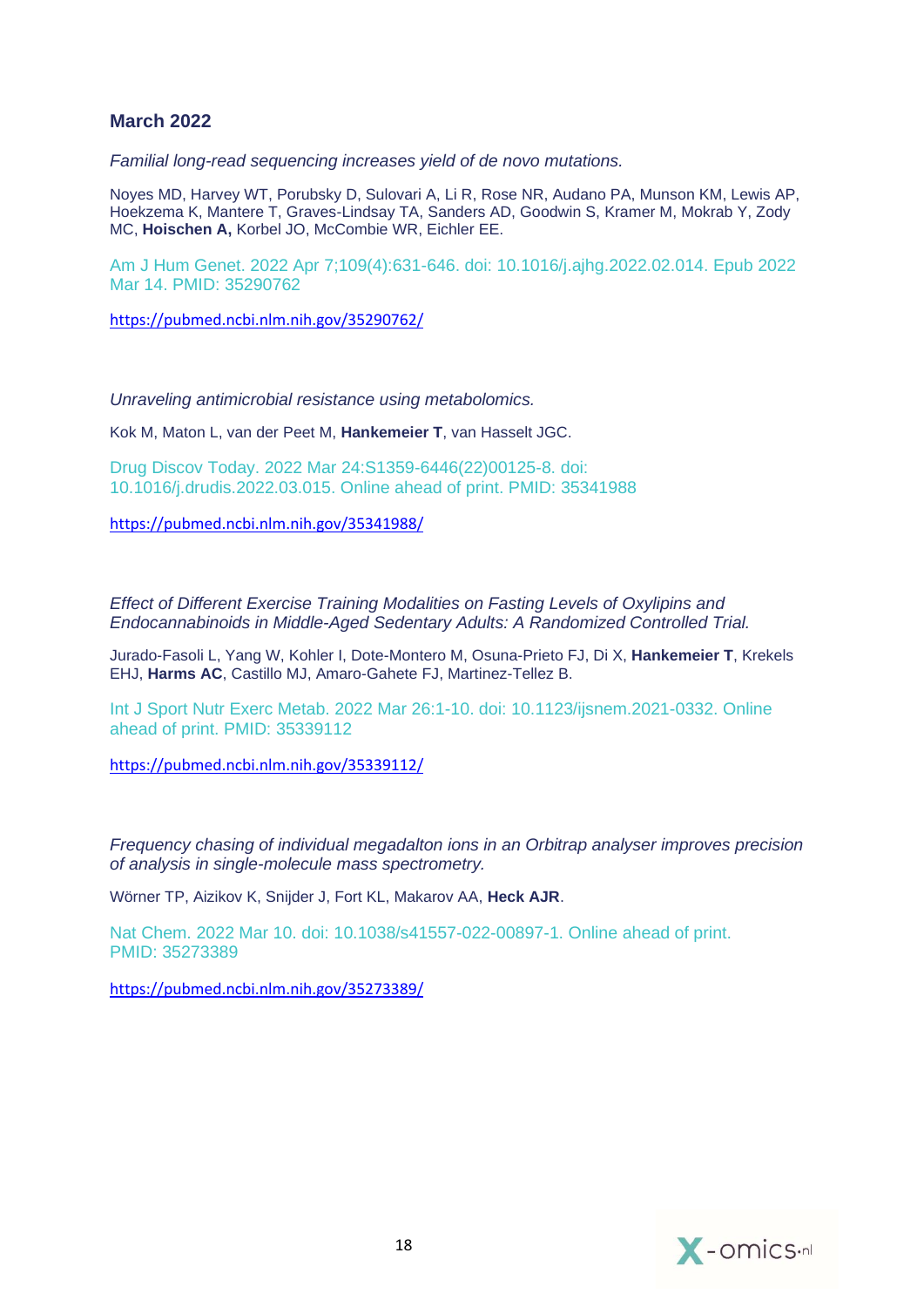*[Fat metabolism is associated with telomere length in six population-based studies.](https://pubmed.ncbi.nlm.nih.gov/34875050/)*

van der Spek A, Karamujić-Čomić H, Pool R, Bot M, Beekman M, Garmaeva S, Arp PP, Henkelman S, Liu J, Alves AC, Willemsen G, van Grootheest G, Aubert G; BBMRI Metabolomics Consortium, **Ikram MA**, Jarvelin MR, Lansdorp P, Uitterlinden AG, Zhernakova A, **Slagboom PE**, Penninx BWJH, **Boomsma DI**, Amin N, van Duijn CM.

Hum Mol Genet. 2022 Mar 31;31(7):1159-1170. doi: 10.1093/hmg/ddab281. PMID: 34875050

<https://pubmed.ncbi.nlm.nih.gov/34875050/>

*[Site-Specific, Platform-Based Conjugation Strategy for the Synthesis of Dual-Labeled](https://pubmed.ncbi.nlm.nih.gov/35230093/)  [Immunoconjugates for Bimodal PET/NIRF Imaging of HER2-Positive Tumors.](https://pubmed.ncbi.nlm.nih.gov/35230093/)*

Adumeau P, Raavé R, Boswinkel M, Heskamp S, Wessels HJCT, **van Gool AJ**, Moreau M, Bernhard C, Da Costa L, Goncalves V, Denat F.

Bioconjug Chem. 2022 Mar 16;33(3):530-540. doi: 10.1021/acs.bioconjchem.2c00049. Epub 2022 Mar 1. PMID: 35230093

<https://pubmed.ncbi.nlm.nih.gov/35230093/>

*[Persistence of parental-reported asthma at early ages: A](https://pubmed.ncbi.nlm.nih.gov/35338742/) longitudinal twin study.*

Slob EMA, Longo C, Vijverberg SJH, Beijsterveldt TCEMV, Bartels M, Hottenga JJ, Pijnenburg MW, Koppelman GH, Maitland-van der Zee AH, Dolan CV, **Boomsma DI**.

Pediatr Allergy Immunol. 2022 Mar;33(3):e13762. doi: 10.1111/pai.13762. PMID: 35338742

<https://pubmed.ncbi.nlm.nih.gov/35338742/>

*[Genome-wide Association Study of Liking for Several Types of Physical Activity in the UK](https://pubmed.ncbi.nlm.nih.gov/35320144/)  [Biobank and Two Replication Cohorts.](https://pubmed.ncbi.nlm.nih.gov/35320144/)*

Klimentidis YC, Newell M, van der Zee MD, Bland VL, May-Wilson S, Arani G, Menni C, Mangino M, Arora A, Raichlen DA, Alexander GE, Wilson JF, **Boomsma DI**, Hottenga JJ, de Geus EJC, Pirastu N.

Med Sci Sports Exerc. 2022 Mar 11. doi: 10.1249/MSS.0000000000002907. Online ahead of print. PMID: 35320144

<https://pubmed.ncbi.nlm.nih.gov/35320144/>

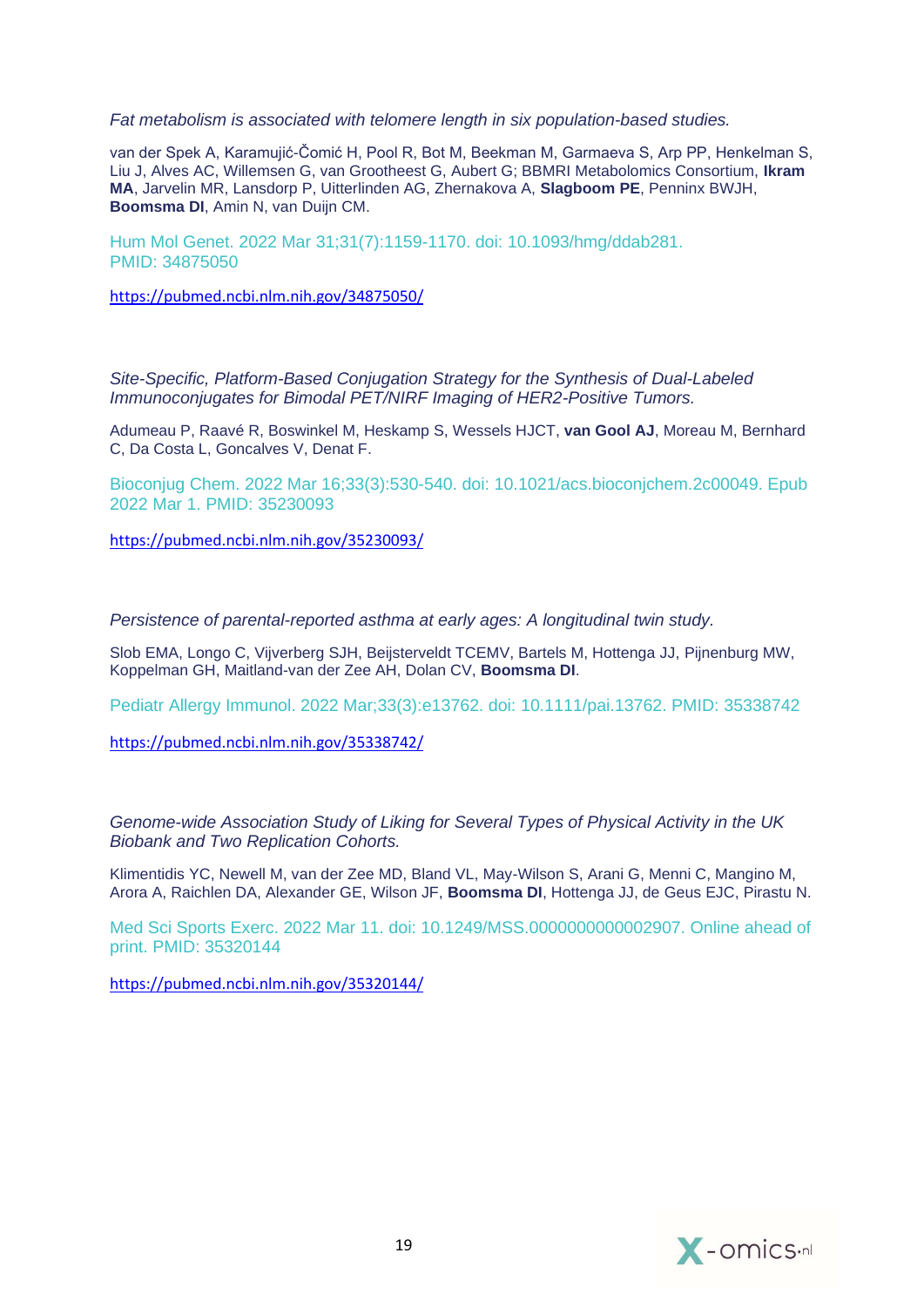*[Genetic and environmental influences on quality of life: The COVID-19 pandemic as a](https://pubmed.ncbi.nlm.nih.gov/35289084/)  [natural experiment.](https://pubmed.ncbi.nlm.nih.gov/35289084/)*

van de Weijer MP, Pelt DHM, de Vries LP, Huider F, van der Zee MD, Helmer Q, Ligthart L, Willemsen G, **Boomsma DI**, de Geus E, Bartels M.

Genes Brain Behav. 2022 Mar 15:e12796. doi: 10.1111/gbb.12796. Online ahead of print. PMID: 35289084

<https://pubmed.ncbi.nlm.nih.gov/35289084/>

*[Multivariate Genetic Structure of Externalizing Behavior and Structural Brain Development in](https://pubmed.ncbi.nlm.nih.gov/35328598/)  [a Longitudinal Adolescent Twin Sample.](https://pubmed.ncbi.nlm.nih.gov/35328598/)*

Teeuw J, Klein M, Mota NR, Brouwer RM, van 't Ent D, Al-Hassaan Z, Franke B, **Boomsma DI**, Hulshoff Pol HE.

Int J Mol Sci. 2022 Mar 15;23(6):3176. doi: 10.3390/ijms23063176. PMID: 35328598

<https://pubmed.ncbi.nlm.nih.gov/35328598/>

*[Genome-wide Association Meta-analysis of Childhood and Adolescent Internalizing](https://pubmed.ncbi.nlm.nih.gov/35378236/)  [Symptoms.](https://pubmed.ncbi.nlm.nih.gov/35378236/)*

Jami ES, Hammerschlag AR, Ip HF, Allegrini AG, Benyamin B, Border R, Diemer EW, Jiang C, Karhunen V, Lu Y, Lu Q, Mallard TT, Mishra PP, Nolte IM, Palviainen T, Peterson RE, Sallis HM, Shabalin AA, Tate AE, Thiering E, Vilor-Tejedor N, Wang C, Zhou A, Adkins DE, Alemany S, Ask H, Chen Q, Corley RP, Ehli EA, Evans LM, Havdahl A, Hagenbeek FA, Hakulinen C, Henders AK, Hottenga JJ, Korhonen T, Mamun A, Marrington S, Neumann A, Rimfeld K, Rivadeneira F, Silberg JL, van Beijsterveldt CE, Vuoksimaa E, Whipp AM, Xiaoran T, Andreassen OA, **Boomsma DI**, Brown SA, Burt SA, Copeland W, Dick DM, Harden KP, Harris KM, Hartman CA, Heinrich J, Hewitt JK, Hopfer C, Hypponen E, Jarvelin MR, Kaprio J, Keltikangas-Järvinen L, Klump KL, Krauter K, Kuja-Halkola R, Larsson H, Lehtimäki T, Lichtenstein P, Lundström S, Maes HH, Magnus P, Munafò MR, Najman JM, Njølstad PR, Oldehinkel AJ, Pennell CE, Plomin R, Reichborn-Kjennerud T, Reynolds C, Rose RJ, Smolen A, Snieder H, Stallings M, Standl M, Sunyer J, Tiemeier H, Wadsworth SJ, Wall TL, Whitehouse AJO, Williams GM, Ystrøm E, Nivard MG, Bartels M, Middeldorp CM.

J Am Acad Child Adolesc Psychiatry. 2022 Mar 30:S0890-8567(22)00179-4. doi: 10.1016/j.jaac.2021.11.035. Online ahead of print. PMID: 35378236

<https://pubmed.ncbi.nlm.nih.gov/35378236/>

*Plasma Amyloid Beta, Total-Tau and Neurofilament Light Chain Levels and the Risk of Stroke: A Prospective Population-Based Study.*

Heshmatollah A, Fani L, Koudstaal PJ, Ghanbari M, **Ikram MA**, Ikram MK.

Neurology. 2022 Mar 1:10.1212/WNL.0000000000200004. doi: 10.1212/WNL.0000000000200004. Online ahead of print. PMID: 35232820

<https://pubmed.ncbi.nlm.nih.gov/35232820/>

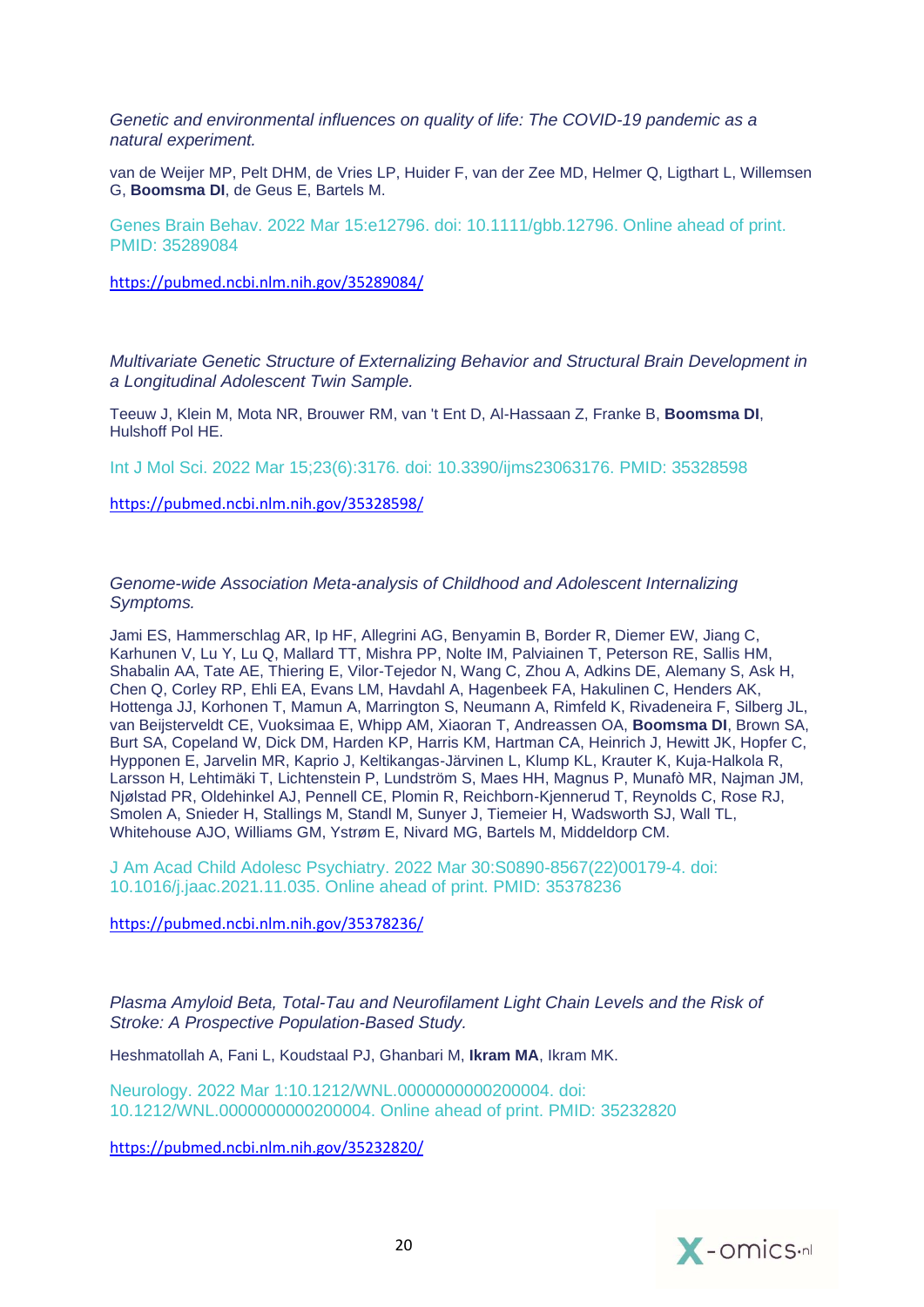*[Genetic and clinical determinants of abdominal aortic diameter: genome-wide association](https://pubmed.ncbi.nlm.nih.gov/35234888/)  [studies, exome array data and Mendelian randomization study.](https://pubmed.ncbi.nlm.nih.gov/35234888/)*

Portilla-Fernandez E, Klarin D, Hwang SJ, Biggs ML, Bis JC, Weiss S, Rospleszcz S, Natarajan P, Hoffmann U, Rogers IS, Truong QA, Völker U, Dörr M, Bülow R, Criqui MH, Allison M, Ganesh SK, Yao J, Waldenberger M, Bamberg F, Rice KM, Essers J, Kapteijn DMC, van der Laan SW, de Knegt RJ, Ghanbari M, Felix JF, **Ikram MA**, Kavousi M, Uitterlinden AG, Roks AJM, Danser AHJ, Tsao PS, Damrauer SM, Guo X, Rotter JI, Psaty BM, Kathiresan S, Völzke H, Peters A, Johnson C, Strauch K, Meitinger T, O'Donnell CJ, Dehghan A; VA Million Veteran Program.

Hum Mol Genet. 2022 Mar 2:ddac051. doi: 10.1093/hmg/ddac051. Online ahead of print. PMID: 35234888

<https://pubmed.ncbi.nlm.nih.gov/35234888/>

*[Genetic evidence for the most common risk factors for chronic axonal polyneuropathy in the](https://pubmed.ncbi.nlm.nih.gov/35247017/)  [general population.](https://pubmed.ncbi.nlm.nih.gov/35247017/)*

Taams NE, Knol MJ, Hanewinckel R, Drenthen J, Adams HHH, van Doorn PA, **Ikram MA**.

Eur J Neurol. 2022 Mar 5. doi: 10.1111/ene.15311. Online ahead of print. PMID: 35247017

<https://pubmed.ncbi.nlm.nih.gov/35247017/>

*[Lung function impairment in relation to cognition and vascular brain lesions: the Rotterdam](https://pubmed.ncbi.nlm.nih.gov/35267082/)  [Study.](https://pubmed.ncbi.nlm.nih.gov/35267082/)*

Xiao T, Wijnant SRA, van der Velpen I, Terzikhan N, Lahousse L, Ikram MK, Vernooij MW, Brusselle GG, **Ikram MA**.

J Neurol. 2022 Mar 10. doi: 10.1007/s00415-022-11027-9. Online ahead of print. PMID: 35267082

<https://pubmed.ncbi.nlm.nih.gov/35267082/>

*[Visit-to-visit blood pressure variability and the risk of stroke in the Netherlands: A population](https://pubmed.ncbi.nlm.nih.gov/35298463/)[based cohort study.](https://pubmed.ncbi.nlm.nih.gov/35298463/)*

Heshmatollah A, Ma Y, Fani L, Koudstaal PJ, **Ikram MA**, Ikram MK.

PLoS Med. 2022 Mar 17;19(3):e1003942. doi: 10.1371/journal.pmed.1003942. eCollection 2022 Mar. PMID: 35298463

<https://pubmed.ncbi.nlm.nih.gov/35298463/>

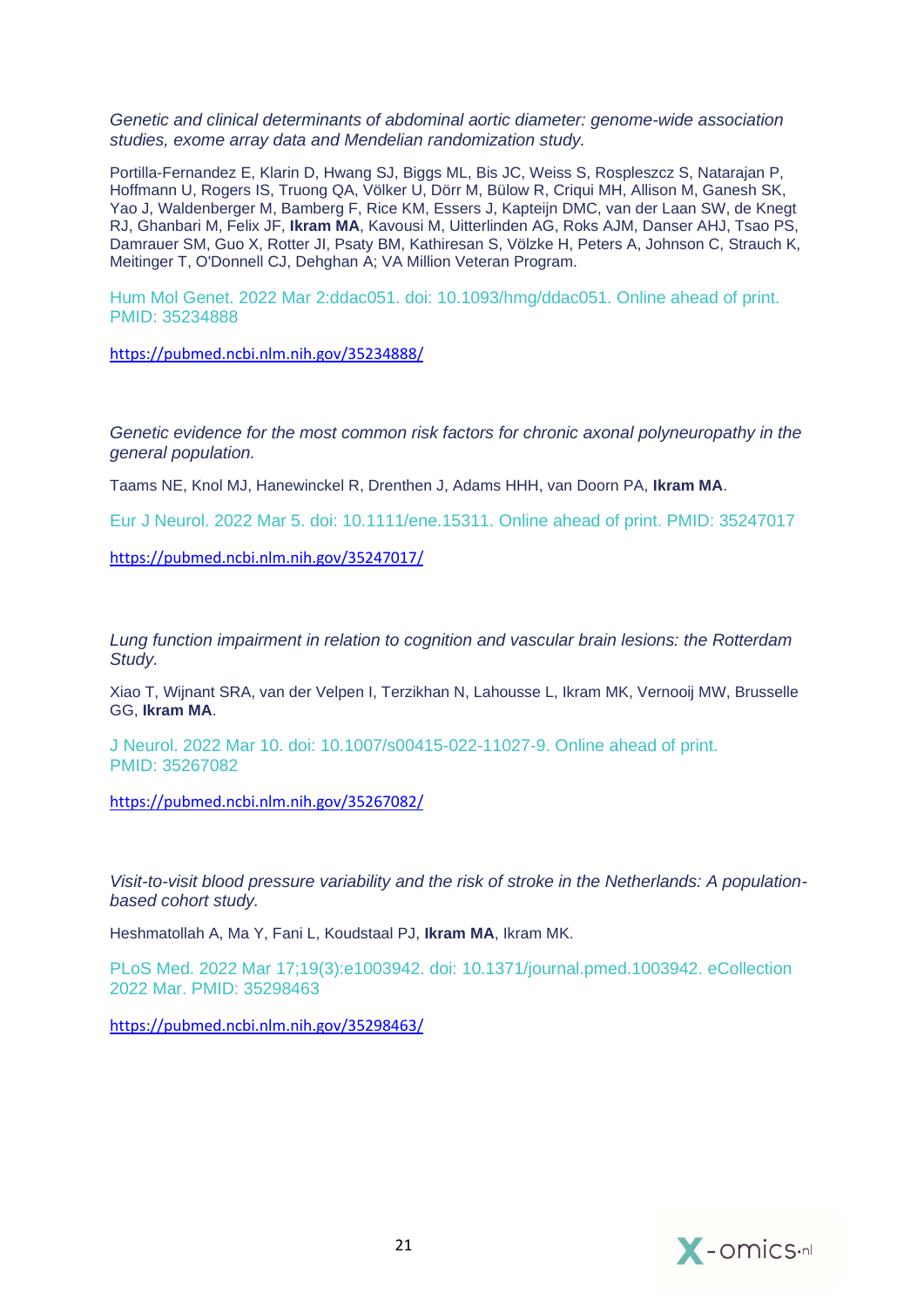*[Child mental health problems as a risk factor for academic underachievement: A multi](https://pubmed.ncbi.nlm.nih.gov/35298839/)[informant, population-based study.](https://pubmed.ncbi.nlm.nih.gov/35298839/)*

Schuurmans IK, Tamayo Martinez N, Blok E, Hillegers MHJ, **Ikram MA**, Luik AI, Cecil CAM.

Acta Psychiatr Scand. 2022 Mar 17. doi: 10.1111/acps.13426. Online ahead of print. PMID: 35298839

<https://pubmed.ncbi.nlm.nih.gov/35298839/>

*[Finding Correspondence between Metabolomic Features in Untargeted Liquid](https://pubmed.ncbi.nlm.nih.gov/35360896/)  [Chromatography-Mass Spectrometry Metabolomics Datasets.](https://pubmed.ncbi.nlm.nih.gov/35360896/)*

Climaco Pinto R, Karaman I, Lewis MR, Hällqvist J, Kaluarachchi M, Graça G, Chekmeneva E, Durainayagam B, Ghanbari M, **Ikram MA**, Zetterberg H, Griffin J, Elliott P, Tzoulaki I, Dehghan A, Herrington D, Ebbels T.

Anal Chem. 2022 Apr 12;94(14):5493-5503. doi: 10.1021/acs.analchem.1c03592. Epub 2022 Mar 31.PMID: 35360896

<https://pubmed.ncbi.nlm.nih.gov/35360896/>

*[Disentangling the association between kidney function and atrial fibrillation: a bidirectional](https://pubmed.ncbi.nlm.nih.gov/35278573/)  [Mendelian randomization study.](https://pubmed.ncbi.nlm.nih.gov/35278573/)*

Geurts S, van der Burgh AC, Bos MM, **Ikram MA**, Stricker BHC, Deckers JW, Hoorn EJ, Chaker L, Kavousi M.

Int J Cardiol. 2022 May 15;355:15-22. doi: 10.1016/j.ijcard.2022.03.004. Epub 2022 Mar 9.PMID: 35278573

<https://pubmed.ncbi.nlm.nih.gov/35278573/>

*[Aberrant tryptophan metabolism in stromal cells is associated with mesenteric fibrosis in](https://pubmed.ncbi.nlm.nih.gov/35275095/)  [small intestinal neuroendocrine tumors.](https://pubmed.ncbi.nlm.nih.gov/35275095/)*

Blazevic A, Iyer AM, van Velthuysen MF, Hofland J, van Koetsveld PM, Franssen GJH, Feelders RA, Zajec M, **Luider TM**, de Herder WW, Hofland LJ.

Endocr Connect. 2022 Mar 1:EC-22-0020. doi: 10.1530/EC-22-0020. Online ahead of print. PMID: 35275095

<https://pubmed.ncbi.nlm.nih.gov/35275095/>

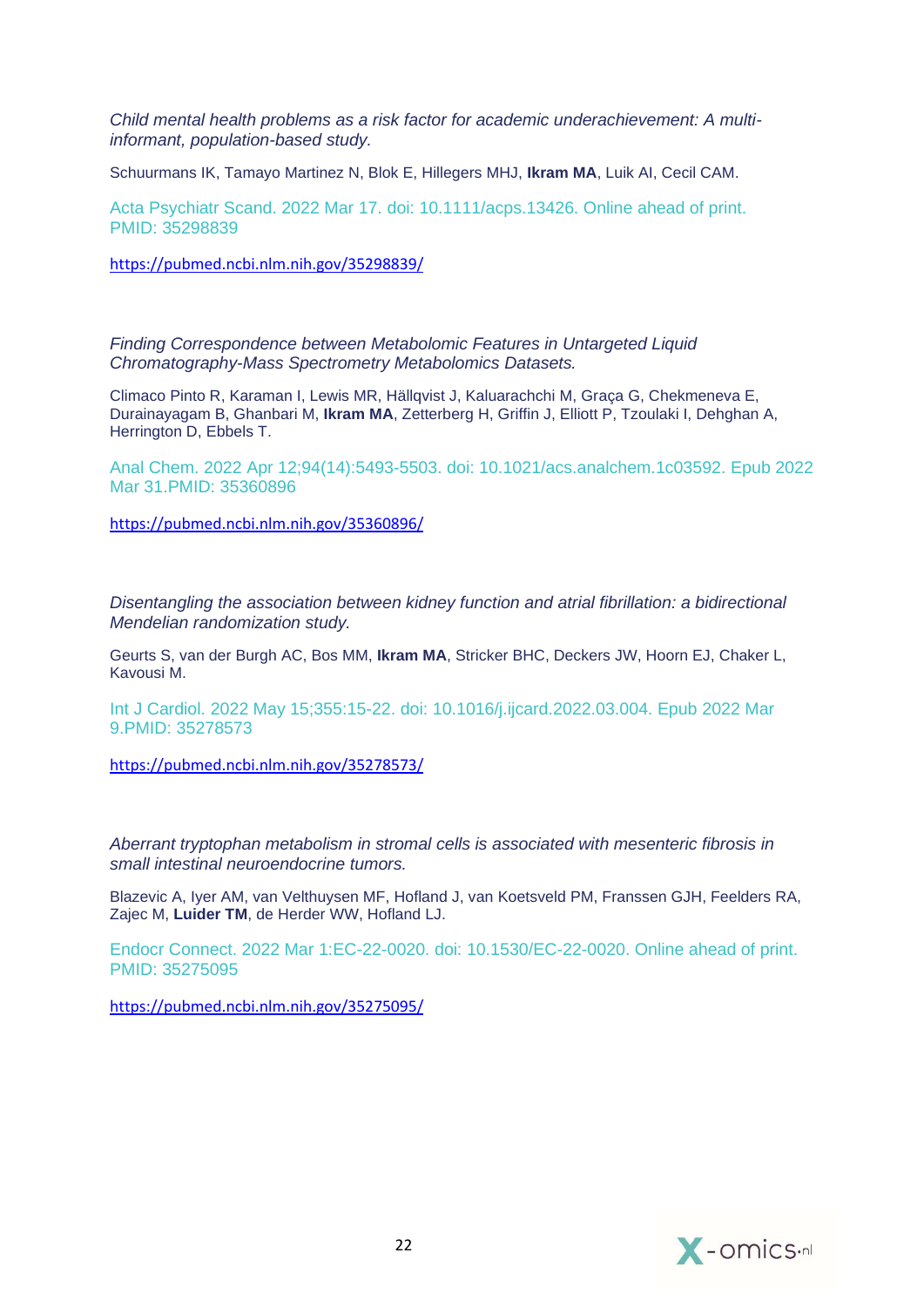*[Tryptophan depletion results in tryptophan-to-phenylalanine substitutants.](https://pubmed.ncbi.nlm.nih.gov/35264796/)*

Pataskar A, Champagne J, Nagel R, Kenski J, Laos M, Michaux J, Pak HS, Bleijerveld OB, Mordente K, Navarro JM, Blommaert N, Nielsen MM, Lovecchio D, Stone E, Georgiou G, de Gooijer MC, van Tellingen O, **Altelaar M**, Joosten RP, Perrakis A, Olweus J, Bassani-Sternberg M, Peeper DS, Agami R.

Nature. 2022 Mar;603(7902):721-727. doi: 10.1038/s41586-022-04499-2. Epub 2022 Mar 9. PMID: 35264796

<https://pubmed.ncbi.nlm.nih.gov/35264796/>

*[Identification and characterization of Crumbs polarity complex proteins in Caenorhabditis](https://pubmed.ncbi.nlm.nih.gov/35247383/)  [elegans.](https://pubmed.ncbi.nlm.nih.gov/35247383/)*

Castiglioni VG, Ramalho JJ, Kroll JR, Stucchi R, van Beuzekom H, Schmidt R, **Altelaar M**, Boxem M.

J Biol Chem. 2022 Mar 3;298(4):101786. doi: 10.1016/j.jbc.2022.101786. Online ahead of print. PMID: 35247383

<https://pubmed.ncbi.nlm.nih.gov/35247383/>

*[Whole-genome sequencing of 1,171 elderly admixed individuals from São Paulo, Brazil.](https://pubmed.ncbi.nlm.nih.gov/35246524/)*

Naslavsky MS, Scliar MO, Yamamoto GL, Wang JYT, Zverinova S, Karp T, Nunes K, Ceroni JRM, de Carvalho DL, da Silva Simões CE, Bozoklian D, Nonaka R, Dos Santos Brito Silva N, da Silva Souza A, de Souza Andrade H, Passos MRS, Castro CFB, Mendes-Junior CT, Mercuri RLV, Miller TLA, Buzzo JL, Rego FO, Araújo NM, Magalhães WCS, Mingroni-Netto RC, Borda V, Guio H, Rojas CP, Sanchez C, Caceres O, Dean M, Barreto ML, Lima-Costa MF, Horta BL, Tarazona-Santos E, Meyer D, Galante PAF, **Guryev V**, Castelli EC, Duarte YAO, Passos-Bueno MR, Zatz M.

Nat Commun. 2022 Mar 4;13(1):1004. doi: 10.1038/s41467-022-28648-3. PMID: 35246524

<https://pubmed.ncbi.nlm.nih.gov/35246524/>

*[Semantic modelling of common data elements for rare disease registries, and a prototype](https://pubmed.ncbi.nlm.nih.gov/35292119/)  [workflow for their deployment over registry data.](https://pubmed.ncbi.nlm.nih.gov/35292119/)*

Kaliyaperumal R, Wilkinson MD, Moreno PA, Benis N, Cornet R, Dos Santos Vieira B, Dumontier M, Bernabé CH, Jacobsen A, Le Cornec CMA, Godoy MP, Queralt-Rosinach N, Schultze Kool LJ, **Swertz MA**, van Damme P, van der Velde KJ, Lalout N, Zhang S, Roos M.

J Biomed Semantics. 2022 Mar 15;13(1):9. doi: 10.1186/s13326-022-00264-6. PMID: 35292119

<https://pubmed.ncbi.nlm.nih.gov/35292119/>

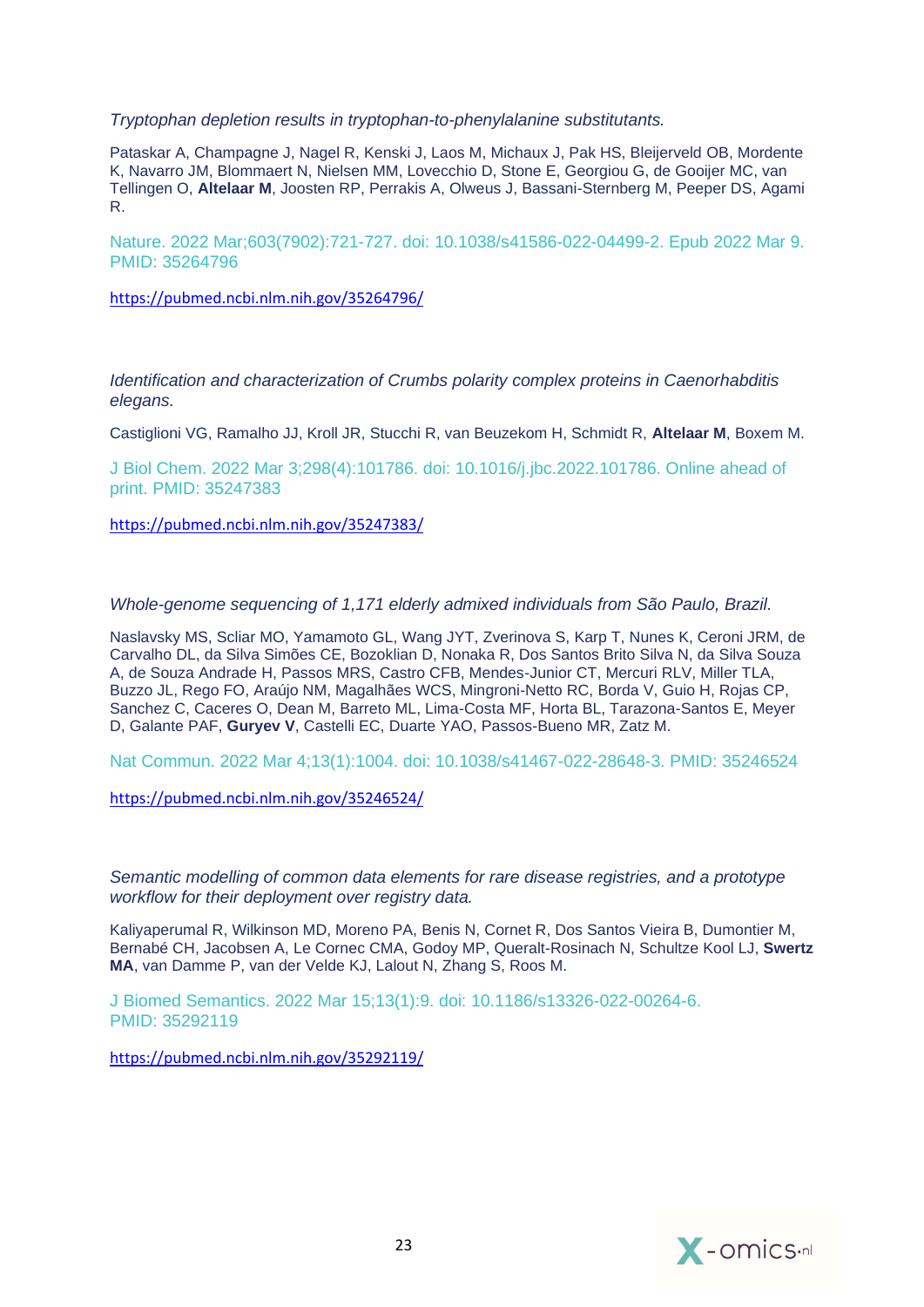*[A comprehensive atlas of fetal splicing patterns in the brain of adult myotonic dystrophy type](https://pubmed.ncbi.nlm.nih.gov/35274098/)  [1 patients.](https://pubmed.ncbi.nlm.nih.gov/35274098/)*

Degener MJF, van Cruchten RTP, Otero BA, Wang ET, Wansink DG, **'t Hoen PAC**.

NAR Genom Bioinform. 2022 Mar 8;4(1):lqac016. doi: 10.1093/nargab/lqac016. eCollection 2022 Mar. PMID: 35274098

<https://pubmed.ncbi.nlm.nih.gov/35274098/>

*[Blood Transcriptome Profiling Links Immunity to Disease Severity in Myotonic Dystrophy](https://pubmed.ncbi.nlm.nih.gov/35328504/)  [Type 1 \(DM1\).](https://pubmed.ncbi.nlm.nih.gov/35328504/)*

Nieuwenhuis S, Widomska J, Blom P, **'t Hoen PAC**, van Engelen BGM, Glennon JC, On Behalf Of The Optimistic Consortium.

Int J Mol Sci. 2022 Mar 12;23(6):3081. doi: 10.3390/ijms23063081. PMID: 35328504

<https://pubmed.ncbi.nlm.nih.gov/35328504/>

*[Changes in Plasma Lipid Levels Following Cortical Spreading Depolarization in a Transgenic](https://pubmed.ncbi.nlm.nih.gov/35323663/)  [Mouse Model of Familial Hemiplegic Migraine.](https://pubmed.ncbi.nlm.nih.gov/35323663/)*

Loonen ICM, Kohler I, Ghorasaini M, **Giera M**, van den Maagdenberg AMJM, Mayboroda OA, Tolner EA.

Metabolites. 2022 Mar 1;12(3):220. doi: 10.3390/metabo12030220. PMID: 35323663

<https://pubmed.ncbi.nlm.nih.gov/35323663/>

*High-Mannose* N*[-Glycans as Malignant Progression Markers in Early-Stage Colorectal](https://pubmed.ncbi.nlm.nih.gov/35326703/)  [Cancer.](https://pubmed.ncbi.nlm.nih.gov/35326703/)*

Boyaval F, Dalebout H, Van Zeijl R, Wang W, Fariña-Sarasqueta A, Lageveen-Kammeijer GSM, Boonstra JJ, McDonnell LA, **Wuhrer M**, Morreau H, Heijs B.

Cancers (Basel). 2022 Mar 18;14(6):1552. doi: 10.3390/cancers14061552. PMID: 35326703

<https://pubmed.ncbi.nlm.nih.gov/35326703/>

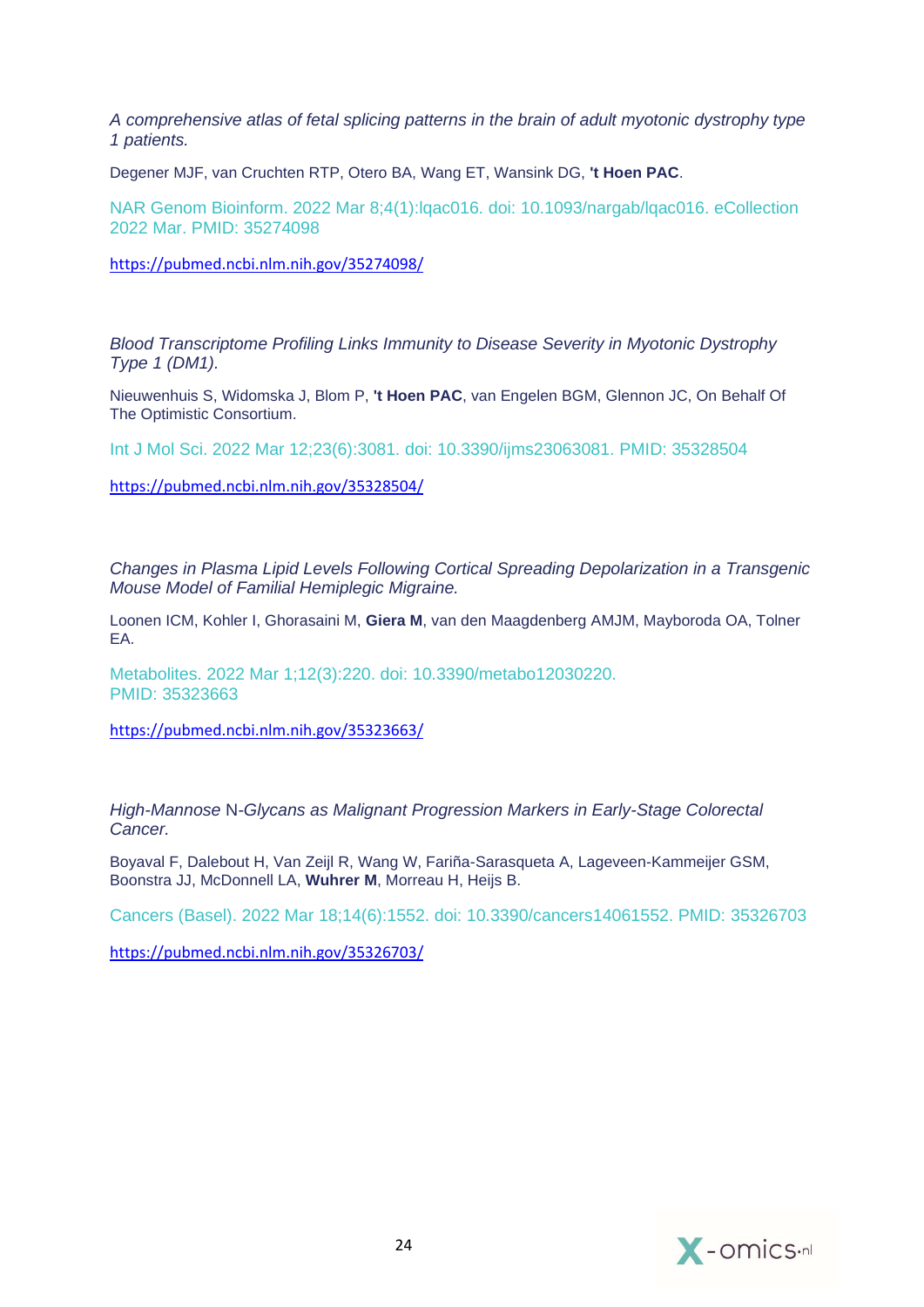*[Immunoglobulin G1 Fc glycosylation as an early hallmark of severe COVID-19.](https://pubmed.ncbi.nlm.nih.gov/35334306/)*

Pongracz T, Nouta J, Wang W, van Meijgaarden KE, Linty F, Vidarsson G, Joosten SA, Ottenhoff THM, Hokke CH, de Vries JJC, Arbous SM, Roukens AHE, **Wuhrer M**; BEAT-COVID; COVID-19 groups.

EBioMedicine. 2022 Mar 21;78:103957. doi: 10.1016/j.ebiom.2022.103957. Online ahead of print. PMID: 35334306

<https://pubmed.ncbi.nlm.nih.gov/35334306/>

*[Glycan and Protein Analysis of Glycoengineered Bacterial](https://pubmed.ncbi.nlm.nih.gov/35293727/)* E. coli *Vaccines by MALDI-in-[Source Decay FT-ICR Mass Spectrometry.](https://pubmed.ncbi.nlm.nih.gov/35293727/)*

Nicolardi S, Danuser R, Dotz V, Domínguez-Vega E, Al Kaabi A, Beurret M, Anish C, **Wuhrer M**.

Anal Chem. 2022 Mar 29;94(12):4979-4987. doi: 10.1021/acs.analchem.1c04690. Epub 2022 Mar 16. PMID: 35293727

<https://pubmed.ncbi.nlm.nih.gov/35293727/>

*[Fc galactosylation of anti-platelet hIgG1 alloantibodies enhance complement activation on](https://pubmed.ncbi.nlm.nih.gov/35354253/)  [platelets.](https://pubmed.ncbi.nlm.nih.gov/35354253/)*

Van Osch TLJ, Oosterhoff JJ, Bentlage AEH, Nouta J, Koeleman CAM, Geerdes DM, Mok JY, Heidt S, Mulder A, Van Esch WJE, Kapur R, Porcelijn L, Van der Schoot CE, De Haas M, **Wuhrer M**, Voorberg J, Vidarsson G.

Haematologica. 2022 Mar 31. doi: 10.3324/haematol.2021.280493. Online ahead of print. PMID: 35354253

<https://pubmed.ncbi.nlm.nih.gov/35354253/>

*Synergistic use of glycomics [and single-molecule molecular inversion probes for](https://pubmed.ncbi.nlm.nih.gov/35279850/)  [identification of congenital disorders of glycosylation type-1.](https://pubmed.ncbi.nlm.nih.gov/35279850/)*

Abu Bakar N, Ashikov A, Brum JM, Smeets R, Kersten M, Huijben K, Keng WT, Speck-Martins CE, de Carvalho DR, de Rizzo IMPO, de Mello WD, Heiner-Fokkema R, Gorman K, Grunewald S, Michelakakis H, Moraitou M, Martinelli D, van Scherpenzeel M, Janssen M, de Boer L, van den Heuvel LP, Thiel C, **Lefeber DJ**.

J Inherit Metab Dis. 2022 Mar 13. doi: 10.1002/jimd.12496. Online ahead of print. PMID: 35279850

<https://pubmed.ncbi.nlm.nih.gov/35279850/>

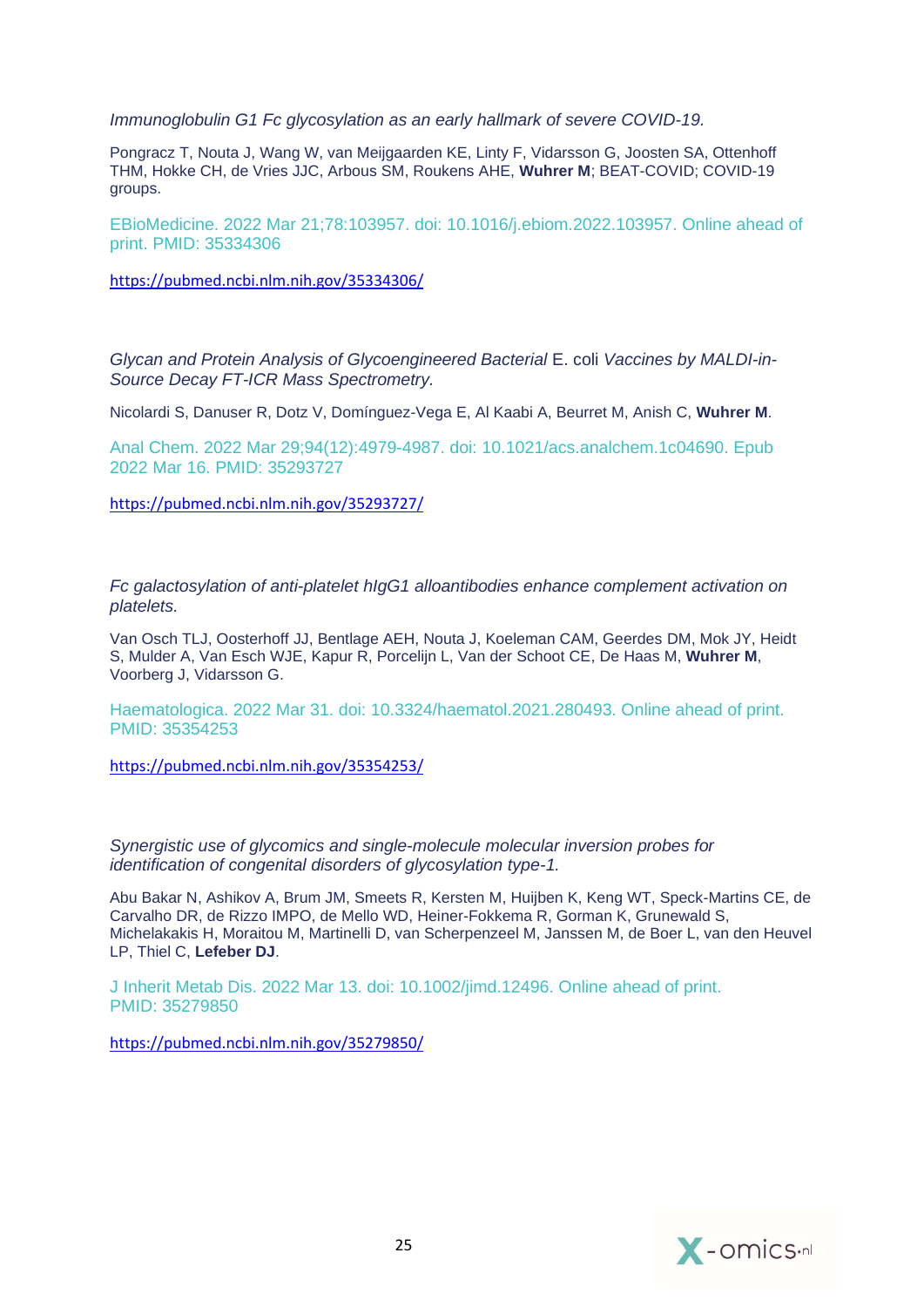*[De novo DHDDS variants cause a neurodevelopmental and neurodegenerative disorder with](https://pubmed.ncbi.nlm.nih.gov/34382076/)  [myoclonus.](https://pubmed.ncbi.nlm.nih.gov/34382076/)*

Galosi S, Edani BH, Martinelli S, Hansikova H, Eklund EA, Caputi C, Masuelli L, Corsten-Janssen N, Srour M, Oegema R, Bosch DGM, Ellis CA, Amlie-Wolf L, Accogli A, Atallah I, Averdunk L, Barañano KW, Bei R, Bagnasco I, Brusco A, Demarest S, Alaix AS, Di Bonaventura C, Distelmaier F, Elmslie F, Gan-Or Z, Good JM, Gripp K, Kamsteeg EJ, Macnamara E, Marcelis C, Mercier N, Peeden J, Pizzi S, Pannone L, Shinawi M, Toro C, Verbeek NE, Venkateswaran S, Wheeler PG, Zdrazilova L, Zhang R, Zorzi G, Guerrini R, Sessa WC, **Lefeber DJ**, Tartaglia M, Hamdan FF, Grabińska KA, Leuzzi V.

Brain. 2022 Mar 29;145(1):208-223. doi: 10.1093/brain/awab299. PMID: 34382076

<https://pubmed.ncbi.nlm.nih.gov/34382076/>

*[Dynamic tracing of sugar metabolism reveals the mechanisms of action of synthetic sugar](https://pubmed.ncbi.nlm.nih.gov/34939087/)  [analogs.](https://pubmed.ncbi.nlm.nih.gov/34939087/)*

van Scherpenzeel M, Conte F, Büll C, Ashikov A, Hermans E, Willems A, van Tol W, Kragt E, Noga M, Moret EE, Heise T, Langereis JD, Rossing E, Zimmermann M, Rubio-Gozalbo ME, de Jonge MI, Adema GJ, Zamboni N, Boltje T, **Lefeber DJ**.

Glycobiology. 2022 Mar 30;32(3):239-250. doi: 10.1093/glycob/cwab106. PMID: 34939087

<https://pubmed.ncbi.nlm.nih.gov/34939087/>

*[Inherited variants in CHD3 show variable expressivity in Snijders Blok-Campeau syndrome.](https://pubmed.ncbi.nlm.nih.gov/35346573/)*

van der Spek J, den Hoed J, Snijders Blok L, Dingemans AJM, Schijven D, Nellaker C, Venselaar H, Astuti GDN, Barakat TS, Bebin EM, Beck-Wödl S, Beunders G, Brown NJ, Brunet T, Brunner HG, Campeau PM, Čuturilo G, Gilissen C, Haack TB, Hüning I, Husain RA, Kamien B, Lim SC, Lovrecic L, Magg J, Maver A, Miranda V, Monteil DC, Ockeloen CW, Pais LS, Plaiasu V, Raiti L, Richmond C, Rieß A, Schwaibold EMC, Simon MEH, Spranger S, Tan TY, Thompson ML, de Vries BBA, Wilkins EJ, Willemsen MH, Francks C, **Vissers LELM**, Fisher SE, Kleefstra T.

Genet Med. 2022 Mar 25:S1098-3600(22)00672-4. doi: 10.1016/j.gim.2022.02.014. Online ahead of print. PMID: 35346573

<https://pubmed.ncbi.nlm.nih.gov/35346573/>

*[Medical costs of children admitted to the neonatal intensive care unit: The role and possible](https://pubmed.ncbi.nlm.nih.gov/35240323/)  [economic impact of WES in early diagnosis.](https://pubmed.ncbi.nlm.nih.gov/35240323/)*

Olde Keizer RACM, Marouane A, Deden AC, van Zelst-Stams WAG, de Boode WP, Keusters WR, Henneman L, van Amstel JKP, Frederix GWJ, **Vissers LELM**.

Eur J Med Genet. 2022 May;65(5):104467. doi: 10.1016/j.ejmg.2022.104467. Epub 2022 Mar 1. PMID: 35240323

<https://pubmed.ncbi.nlm.nih.gov/35240323/>

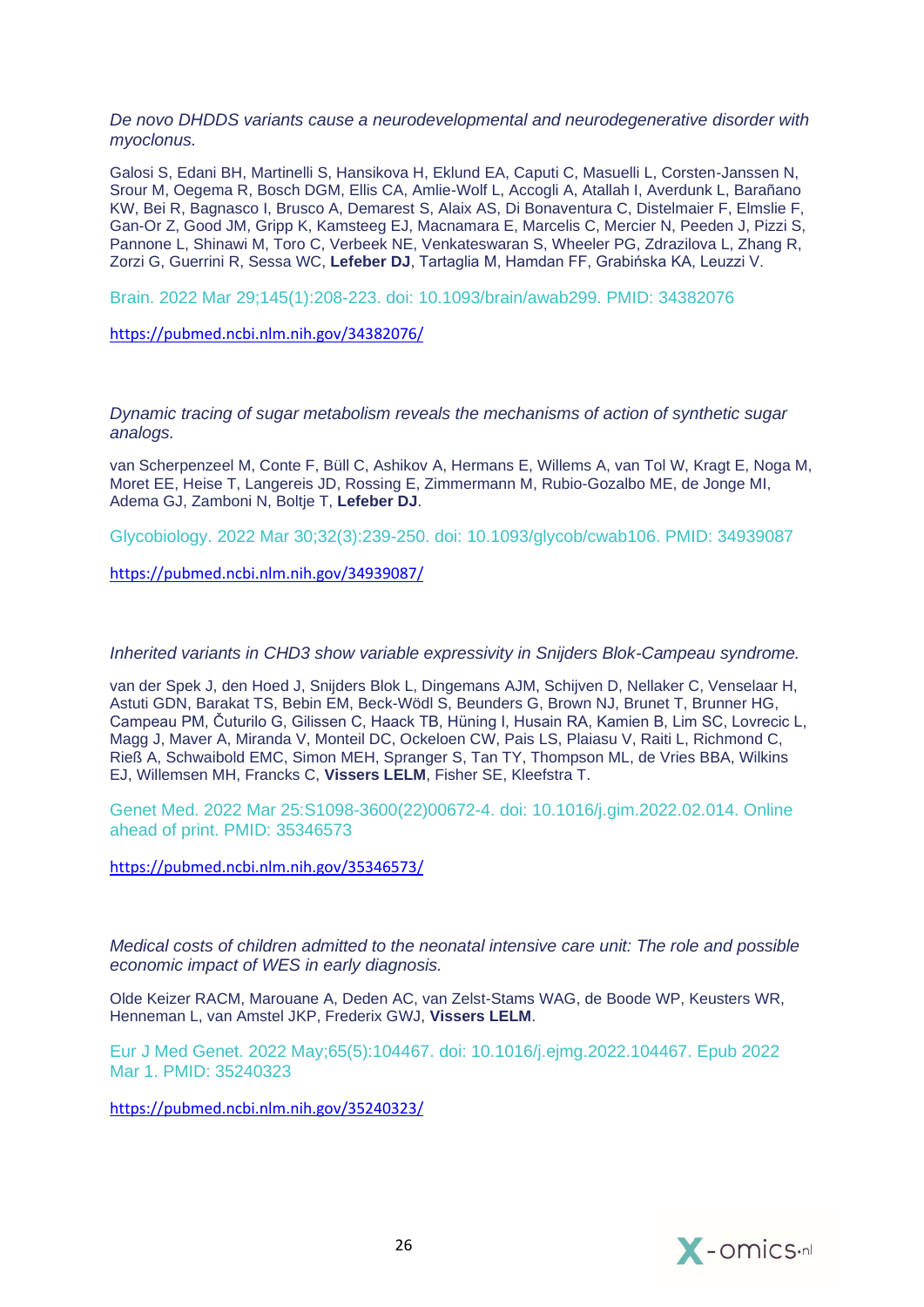# **February 2022**

*[Clinical exome sequencing -](https://pubmed.ncbi.nlm.nih.gov/35191116/) mistakes and caveats.*

Corominas J, Smeekens SP, **Nelen MR**, Yntema HG, Kamsteeg EJ, Pfundt R, **Gilissen C**. Hum Mutat. 2022 Feb 22. doi: 10.1002/humu.24360. Online ahead of print. PMID: 35191116 <https://pubmed.ncbi.nlm.nih.gov/35191116/>

*[Systematic Evaluation of HILIC Stationary Phases for Global Metabolomics of Human](https://pubmed.ncbi.nlm.nih.gov/35208239/)  [Plasma.](https://pubmed.ncbi.nlm.nih.gov/35208239/)*

Hosseinkhani F, Huang L, Dubbelman AC, Guled F, **Harms AC**, **Hankemeier T**.

Metabolites. 2022 Feb 9;12(2):165. doi:10.3390/metabo12020165. PMID: 35208239

<https://pubmed.ncbi.nlm.nih.gov/35208239/>

*[Discovery of actinomycin L, a new member of the actinomycin family of antibiotics.](https://pubmed.ncbi.nlm.nih.gov/35181725/)*

Machushynets NV, Elsayed SS, Du C, Siegler MA, de la Cruz M, Genilloud O, **Hankemeier T**, van Wezel GP.

Sci Rep. 2022 Feb 18;12(1):2813. doi: 10.1038/s41598-022-06736-0. PMID: 35181725

<https://pubmed.ncbi.nlm.nih.gov/35181725/>

*[Preparing ductal epithelial organoids for high-spatial-resolution molecular profiling using](https://pubmed.ncbi.nlm.nih.gov/35181767/)  [mass spectrometry imaging.](https://pubmed.ncbi.nlm.nih.gov/35181767/)*

Bakker B, Vaes RDW, Aberle MR, Welbers T, **Hankemeier T**, Rensen SS, Olde Damink SWM, Heeren RMA.

Nat Protoc. 2022 Feb 18. doi: 10.1038/s41596-021-00661-8. Online ahead of print. PMID: 35181767

<https://pubmed.ncbi.nlm.nih.gov/35181767/>

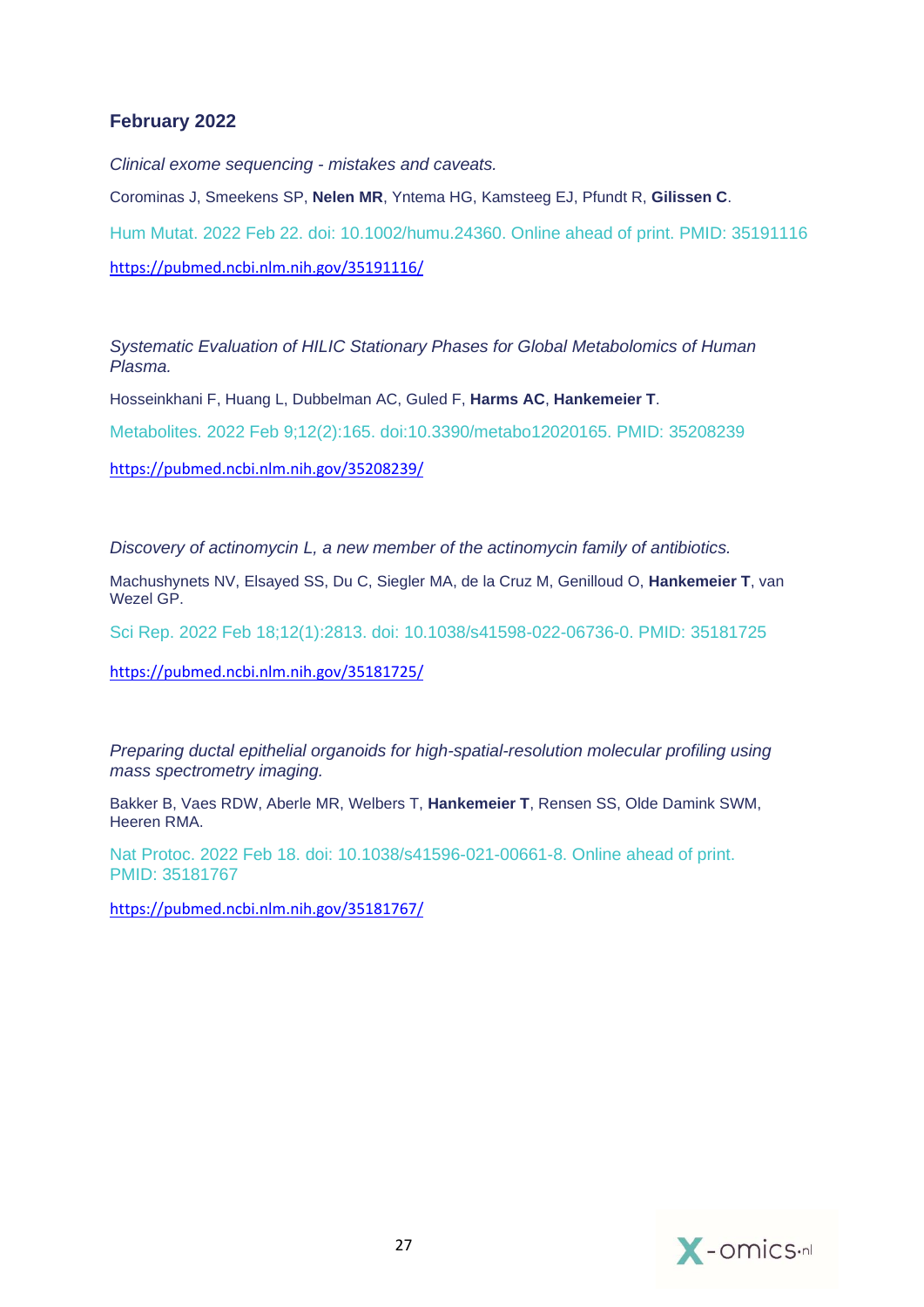### *[Genome-wide study of DNA methylation shows alterations in metabolic, inflammatory, and](https://pubmed.ncbi.nlm.nih.gov/35196023/)  [cholesterol pathways in ALS.](https://pubmed.ncbi.nlm.nih.gov/35196023/)*

Hop PJ, Zwamborn RAJ, Hannon E, Shireby GL, Nabais MF, Walker EM, van Rheenen W, van Vugt JJFA, Dekker AM, Westeneng HJ, Tazelaar GHP, van Eijk KR, Moisse M, Baird D, Al Khleifat A, Iacoangeli A, Ticozzi N, Ratti A, Cooper-Knock J, Morrison KE, Shaw PJ, Basak AN, Chiò A, Calvo A, Moglia C, Canosa A, Brunetti M, Grassano M, Gotkine M, Lerner Y, Zabari M, Vourc'h P, Corcia P, Couratier P, Mora Pardina JS, Salas T, Dion P, Ross JP, Henderson RD, Mathers S, McCombe PA, Needham M, Nicholson G, Rowe DB, Pamphlett R, Mather KA, Sachdev PS, Furlong S, Garton FC, Henders AK, Lin T, Ngo ST, Steyn FJ, Wallace L, Williams KL; BIOS Consortium; Brain MEND Consortium, Neto MM, Cauchi RJ, Blair IP, Kiernan MC, Drory V, Povedano M, de Carvalho M, Pinto S, Weber M, Rouleau GA, Silani V, Landers JE, Shaw CE, Andersen PM, McRae AF, van Es MA, Pasterkamp RJ, Wray NR, McLaughlin RL, Hardiman O, Kenna KP, Tsai E, Runz H, Al-Chalabi A, van den Berg LH, Van Damme P, Mill J, Veldink JH, Heijmans BT, **T Hoen PAC**, van Meurs J, Jansen R, Franke L, **Boomsma DI**, Pool R, van Dongen J, Hottenga JJ, van Greevenbroek MMJ, Stehouwer CDA, van der Kallen CJH, Schalkwijk CG, Wijmenga C, Franke L, Zhernakova S, Tigchelaar EF, **Slagboom PE**, Beekman M, Deelen J, van Heemst D, Veldink JH, van den Berg LH, van Duijn CM, Hofman BA, Isaacs A, Uitterlinden AG, van Meurs J, Jhamai PM, Verbiest M, Suchiman HED, Verkerk M, van der Breggen R, van Rooij J, Lakenberg N, Mei H, van Iterson M, van Galen M, Bot J, Zhernakova DV, Jansen R, van 't Hof P, Deelen P, Nooren I, T Hoen PAC, Heijmans BT, Moed M, Franke L, Vermaat M, Zhernakova DV, Luijk R, Jan Bonder M, van Iterson M, Deelen P, van Dijk F, van Galen M, Arindrarto W, Kielbasa SM, **Swertz MA**, van Zwet EW, Jansen R, T Hoen PAC, Heijmans BT, Al-Chalabi A, Wray NR, Bensimon G, Hardiman O, Chio A, Veldink JH, Smith GD, Mill J.

Sci Transl Med. 2022 Feb 23;14(633):eabj0264. doi: 10.1126/scitranslmed.abj0264. Epub 2022 Feb 23. PMID: 35196023

<https://pubmed.ncbi.nlm.nih.gov/35196023/>

*[Genome-wide analysis of 102,084 migraine cases identifies 123 risk loci and subtype](https://pubmed.ncbi.nlm.nih.gov/35115687/)[specific risk](https://pubmed.ncbi.nlm.nih.gov/35115687/) alleles.*

Hautakangas H, Winsvold BS, Ruotsalainen SE, Bjornsdottir G, Harder AVE, Kogelman LJA, Thomas LF, Noordam R, Benner C, Gormley P, Artto V, Banasik K, Bjornsdottir A, **Boomsma DI**, Brumpton BM, Burgdorf KS, Buring JE, Chalmer MA, de Boer I, Dichgans M, Erikstrup C, Färkkilä M, Garbrielsen ME, Ghanbari M, Hagen K, Häppölä P, Hottenga JJ, Hrafnsdottir MG, Hveem K, Johnsen MB, Kähönen M, Kristoffersen ES, Kurth T, Lehtimäki T, Lighart L, Magnusson SH, Malik R, Pedersen OB, Pelzer N, Penninx BWJH, Ran C, Ridker PM, Rosendaal FR, Sigurdardottir GR, Skogholt AH, Sveinsson OA, Thorgeirsson TE, Ullum H, Vijfhuizen LS, Widén E, van Dijk KW; International Headache Genetics Consortium; HUNT All-in Headache; Danish Blood Donor Study Genomic Cohort, Aromaa A, Belin AC, Freilinger T, **Ikram MA**, Järvelin MR, Raitakari OT, Terwindt GM, Kallela M, Wessman M, Olesen J, Chasman DI, Nyholt DR, Stefánsson H, Stefansson K, van den Maagdenberg AMJM, Hansen TF, Ripatti S, Zwart JA, Palotie A, Pirinen M.

Nat Genet. 2022 Feb;54(2):152-160. doi: 10.1038/s41588-021-00990-0. Epub 2022 Feb 3. PMID: 35115687

<https://pubmed.ncbi.nlm.nih.gov/35115687/>

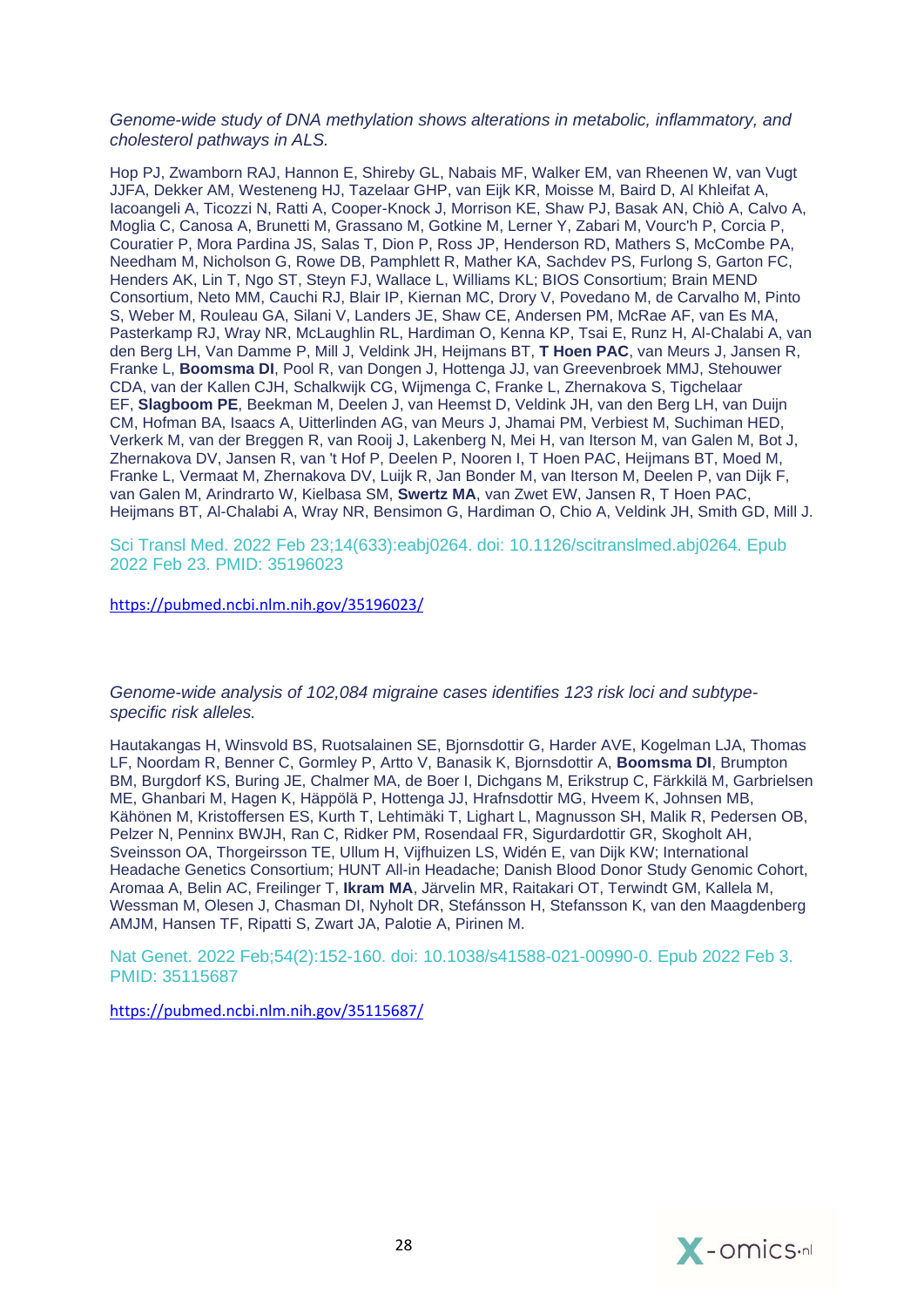*[Genome-wide association meta-analysis identifies 29 new acne susceptibility loci.](https://pubmed.ncbi.nlm.nih.gov/35132056/)*

Mitchell BL, Saklatvala JR, Dand N, Hagenbeek FA, Li X, Min JL, Thomas L, Bartels M, Jan Hottenga J, Lupton MK, **Boomsma DI**, Dong X, Hveem K, Løset M, Martin NG, Barker JN, Han J, Smith CH, Rentería ME, Simpson MA.

Nat Commun. 2022 Feb 7;13(1):702. doi: 10.1038/s41467-022-28252-5. PMID: 35132056

<https://pubmed.ncbi.nlm.nih.gov/35132056/>

*[The Development and Validation of a Subscale for the School-Age Child Behavior CheckList](https://pubmed.ncbi.nlm.nih.gov/35165798/)  [to Screen for Autism Spectrum Disorder.](https://pubmed.ncbi.nlm.nih.gov/35165798/)*

Offermans JE, de Bruin EI, Lange AMC, Middeldorp CM, Wesseldijk LW, **Boomsma DI**, Dieleman GC, Bögels SM, van Steensel FJA.

J Autism Dev Disord. 2022 Feb 15. doi: 10.1007/s10803-022-05465-7. Online ahead of print. PMID: 35165798

<https://pubmed.ncbi.nlm.nih.gov/35165798/>

*[QTc-interval prolongation and increased risk of sudden cardiac death associated with](https://pubmed.ncbi.nlm.nih.gov/33623975/)  [hydroxychloroquine.](https://pubmed.ncbi.nlm.nih.gov/33623975/)*

Ahmadizar F, Soroush N, **Ikram MA**, Kors JA, Kavousi M, Stricker BH.

Eur J Prev Cardiol. 2022 Feb 3;28(17):1875-1882. doi: 10.1093/eurjpc/zwaa118. PMID: 33623975

<https://pubmed.ncbi.nlm.nih.gov/33623975/>

*[Challenges at the APOE locus: a robust quality control approach for accurate APOE](https://pubmed.ncbi.nlm.nih.gov/35120553/)  [genotyping.](https://pubmed.ncbi.nlm.nih.gov/35120553/)*

Belloy ME, Eger SJ, Le Guen Y, Damotte V, Ahmad S, **Ikram MA**, Ramirez A, Tsolaki AC, Rossi G, Jansen IE, de Rojas I, Parveen K, Sleegers K, Ingelsson M, Hiltunen M, Amin N, Andreassen O, Sánchez-Juan P, Kehoe P, Amouyel P, Sims R, Frikke-Schmidt R, van der Flier WM, Lambert JC; European Alzheimer & Dementia BioBank (EADB), He Z, Han SS, Napolioni V, Greicius MD.

Alzheimers Res Ther. 2022 Feb 4;14(1):22. doi: 10.1186/s13195-022-00962-4. PMID: 35120553

<https://pubmed.ncbi.nlm.nih.gov/35120553/>

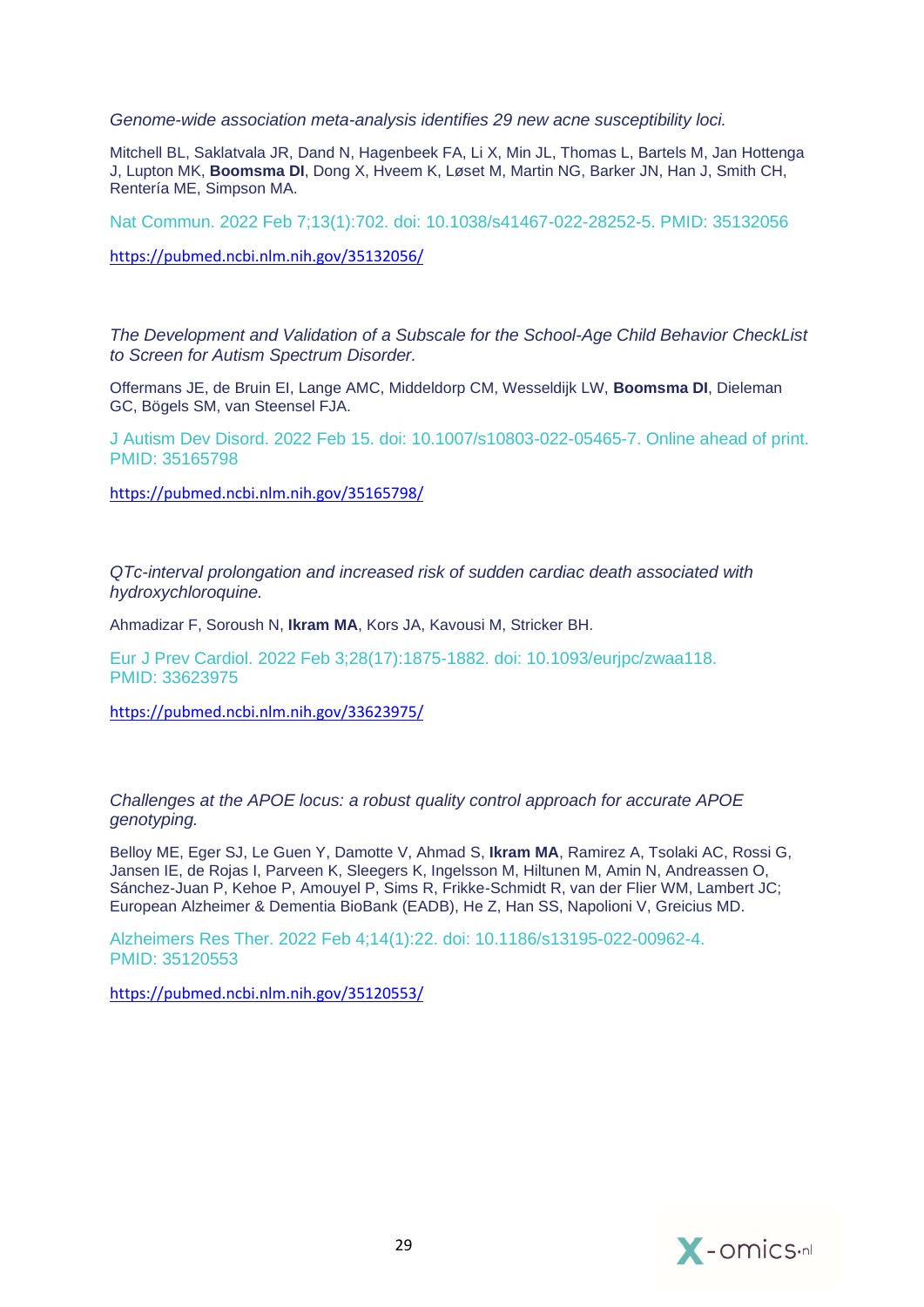*[Thyroid Function and the Risk of Prediabetes and Type 2 Diabetes.](https://pubmed.ncbi.nlm.nih.gov/35137143/)*

Roa Dueñas OH, Van der Burgh AC, Ittermann T, Ligthart S, **Ikram MA**, Peeters R, Chaker L.

J Clin Endocrinol Metab. 2022 Feb 5:dgac006. doi: 10.1210/clinem/dgac006. Online ahead of print. PMID: 35137143

<https://pubmed.ncbi.nlm.nih.gov/35137143/>

*[Epicardial fat volume and the risk of cardiometabolic diseases among women and men from](https://pubmed.ncbi.nlm.nih.gov/33598682/)  [the general population.](https://pubmed.ncbi.nlm.nih.gov/33598682/)*

Brahimaj A, Ahmadizar F, Vernooij MW, Ikram MK, **Ikram MA**, van Walsum T, Dehghan A, Franco OH, Bos D, Kavousi M.

Eur J Prev Cardiol. 2022 Feb 9;28(18):e14-e16. doi: 10.1093/eurjpc/zwaa026. PMID: 33598682

<https://pubmed.ncbi.nlm.nih.gov/33598682/>

*[Risk factors, neuroimaging correlates and prognosis of the motoric cognitive risk syndrome:](https://pubmed.ncbi.nlm.nih.gov/35147272/)  [A population-based comparison with mild cognitive impairment.](https://pubmed.ncbi.nlm.nih.gov/35147272/)*

Yaqub A, Darweesh SKL, Dommershuijsen LJ, Vernooij MW, Ikram MK, Wolters FJ, **Ikram MA**.

Eur J Neurol. 2022 Feb 11. doi: 10.1111/ene.15281. Online ahead of print. PMID: 35147272

<https://pubmed.ncbi.nlm.nih.gov/35147272/>

*[Thyroid Status and Brain Circulation: The Rotterdam Study.](https://pubmed.ncbi.nlm.nih.gov/34634119/)*

Fani L, Roa Dueñas O, Bos D, Vernooij MW, Klaver CCW, Ikram MK, Peeters RP, **Ikram MA**, Chaker L.

J Clin Endocrinol Metab. 2022 Feb 17;107(3):e1293-e1302. doi: 10.1210/clinem/dgab744. PMID: 34634119

<https://pubmed.ncbi.nlm.nih.gov/34634119/>

*[Heart rate variability is associated with left ventricular systolic, diastolic function and incident](https://pubmed.ncbi.nlm.nih.gov/35189879/)  [heart failure in the general population.](https://pubmed.ncbi.nlm.nih.gov/35189879/)*

Arshi B, Geurts S, Tilly MJ, van den Berg M, Kors JA, Rizopoulos D, **Ikram MA**, Kavousi M.

BMC Med. 2022 Feb 21;20(1):91. doi: 10.1186/s12916-022-02273-9. PMID: 35189879

<https://pubmed.ncbi.nlm.nih.gov/35189879/>

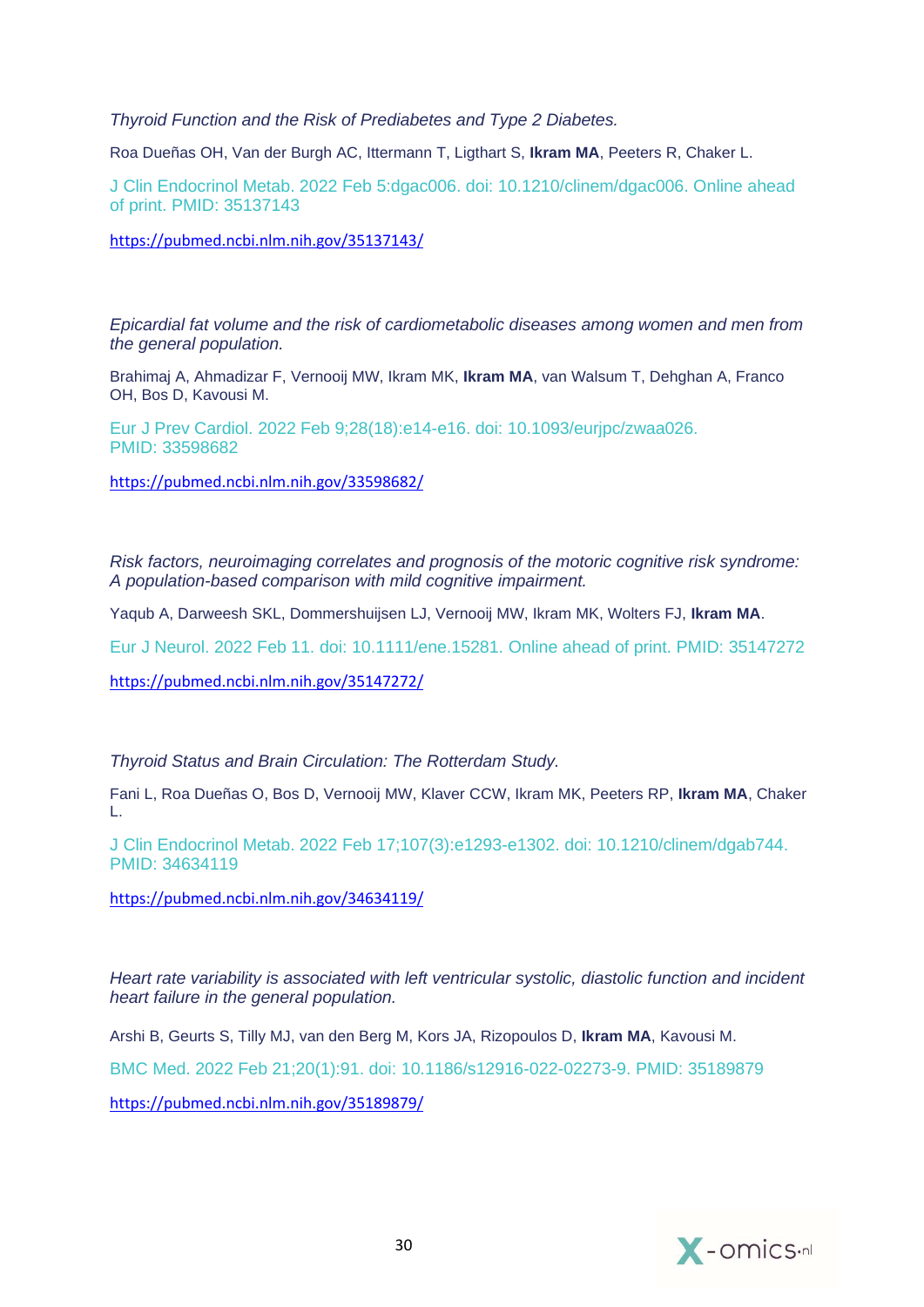*Carotid Plaque Composition and Prediction of Incident Atherosclerotic Cardiovascular Disease.*

van der Toorn JE, Bos D, Ikram MK, Verwoert GC, van der Lugt A, **Ikram MA**, Vernooij MW, Kavousi M.

Circ Cardiovasc Imaging. 2022 Feb 24:CIRCIMAGING121013602. doi: 10.1161/CIRCIMAGING.121.013602. Online ahead of print. PMID: 35196868

<https://pubmed.ncbi.nlm.nih.gov/35196868/>

*[Contribution of neuraminidase to the efficacy of seasonal split influenza vaccines in the ferret](https://pubmed.ncbi.nlm.nih.gov/35107371/)  [model.](https://pubmed.ncbi.nlm.nih.gov/35107371/)*

Rosu ME, Kok A, Bestebroer TM, de Meulder D, Verveer EP, Pronk MR, Dekker LJM, **Luider TM**, Richard M, van den Brand JMA, Fouchier RAM, Herfst S.

J Virol. 2022 Feb 2:jvi0195921. doi: 10.1128/jvi.01959-21. Online ahead of print. PMID: 35107371

<https://pubmed.ncbi.nlm.nih.gov/35107371/>

*Online Electrochemical Reduction of Both Inter- [and Intramolecular Disulfide Bridges in](https://pubmed.ncbi.nlm.nih.gov/35119270/)  [Immunoglobulins.](https://pubmed.ncbi.nlm.nih.gov/35119270/)*

Vanduijn MM, Brouwer HJ, Sanz de la Torre P, Chervet JP, **Luider TM.** 

Anal Chem. 2022 Feb 22;94(7):3120-3125. doi: 10.1021/acs.analchem.1c04261. Epub 2022 Feb 4. PMID: 35119270

<https://pubmed.ncbi.nlm.nih.gov/35119270/>

*[The Microbiome in Bronchial Biopsies from Smokers and Ex-Smokers with Stable COPD -](https://pubmed.ncbi.nlm.nih.gov/35118915/) A [Metatranscriptomic Approach.](https://pubmed.ncbi.nlm.nih.gov/35118915/)*

Ditz B, Boekhoudt J, Couto N, Brandsma CA, Hiemstra PS, Tew GW, Neighbors M, Grimbaldeston MA, Timens W, Kerstjens HAM, Rossen JWA, **Guryev V**, van den Berge M, Faiz A.

COPD. 2022 Feb 4:1-7. doi: 10.1080/15412555.2022.2033193. Online ahead of print. PMID: 35118915

<https://pubmed.ncbi.nlm.nih.gov/35118915/>

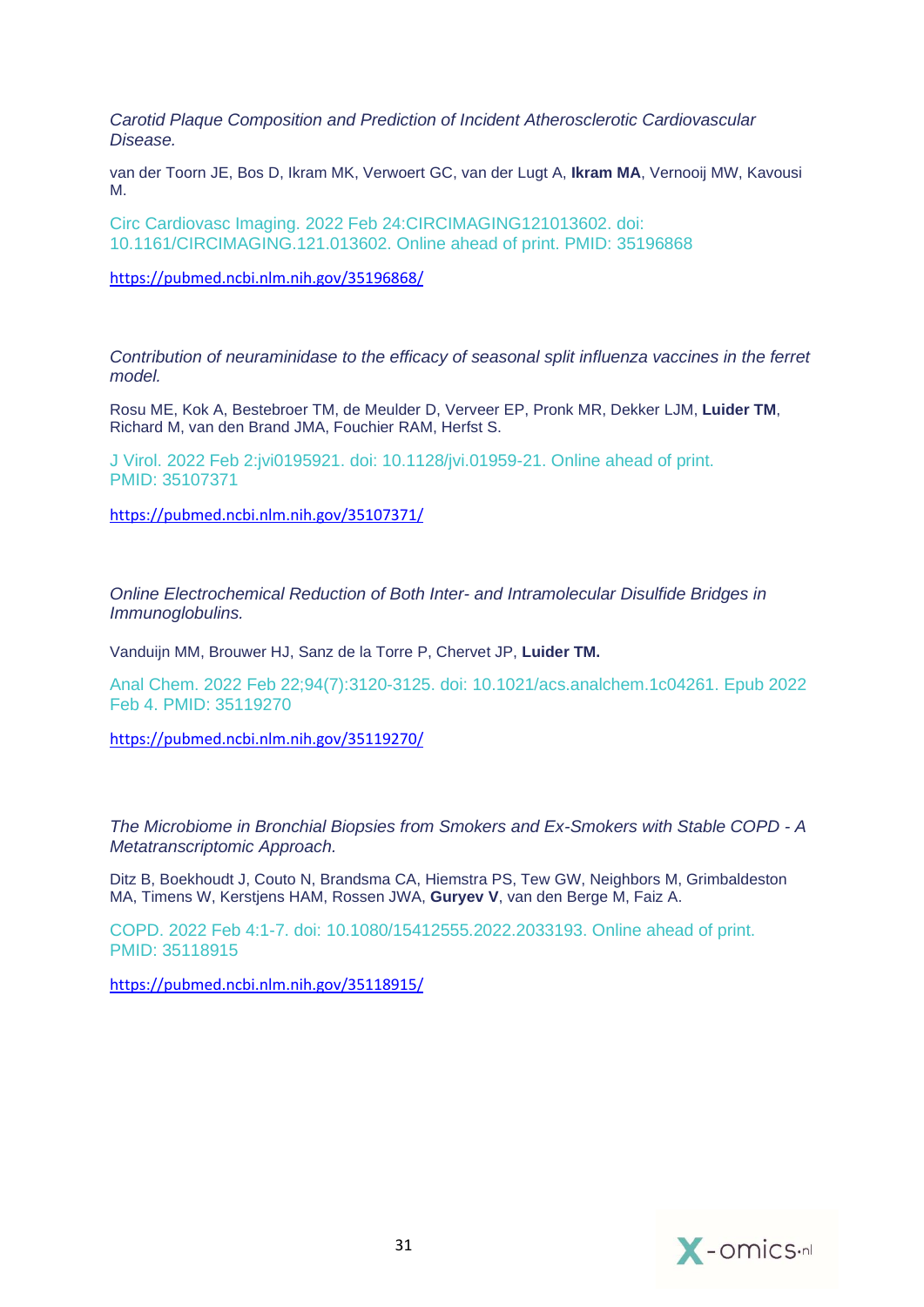*Effect of host genetics on the gut microbiome in 7,738 participants of the Dutch Microbiome Project.*

Lopera-Maya EA, Kurilshikov A, van der Graaf A, Hu S, Andreu-Sánchez S, Chen L, Vila AV, Gacesa R, Sinha T, Collij V, Klaassen MAY, Bolte LA, Gois MFB, Neerincx PBT, **Swertz MA**; LifeLines Cohort Study, Harmsen HJM, Wijmenga C, Fu J, Weersma RK, Zhernakova A, Sanna S.

Nat Genet. 2022 Feb;54(2):143-151. doi: 10.1038/s41588-021-00992-y. Epub 2022 Feb 3. PMID: 35115690

<https://pubmed.ncbi.nlm.nih.gov/35115690/>

*[Associations of early-life pet ownership with asthma and allergic sensitization: a meta](https://pubmed.ncbi.nlm.nih.gov/35150722/)[analysis of >77,000 children from the EU Child Cohort Network.](https://pubmed.ncbi.nlm.nih.gov/35150722/)*

de Moira AP, Strandberg-Larsen K, Bishop T, Pedersen M, Avraam D, Cadman T, Calas L, Casas M, de Lauzon Guillain B, Elhakeem A, Esplugues A, Estarlich M, Foong RE, Haakma S, Harris JR, Huang RC, Inskip H, Lertxundi A, Mensink-Bout SM, Nader JLT, Pizzi C, Popovic M, Salika T, Sunyer J, Van Meel ER, **Swertz MA**, Jaddoe VWV, Burton P, Duijts L, Nybo Andersen AM.

J Allergy Clin Immunol. 2022 Feb 9:S0091-6749(22)00149-X. doi: 10.1016/j.jaci.2022.01.023. Online ahead of print. PMID: 35150722

<https://pubmed.ncbi.nlm.nih.gov/35150722/>

*[Neutral Loss Mass Spectral Data Enhances Molecular Similarity Analysis in METLIN.](https://pubmed.ncbi.nlm.nih.gov/35174708/)*

Aisporna A, Benton HP, Chen A, Derks RJE, Galano JM, **Giera M**, Siuzdak G.

J Am Soc Mass Spectrom. 2022 Feb 17. doi: 10.1021/jasms.1c00343. Online ahead of print. PMID: 35174708

<https://pubmed.ncbi.nlm.nih.gov/35174708/>

*[Recent advances in metabolomics analysis for early drug development.](https://pubmed.ncbi.nlm.nih.gov/35218927/)*

Carlos Alarcon-Barrera J, Kostidis S, Ondo-Mendez A, **Giera M**.

Drug Discov Today. 2022 Feb 23:S1359-6446(22)00076-9. doi: 10.1016/j.drudis.2022.02.018. Online ahead of print. PMID: 35218927 Review.

<https://pubmed.ncbi.nlm.nih.gov/35218927/>

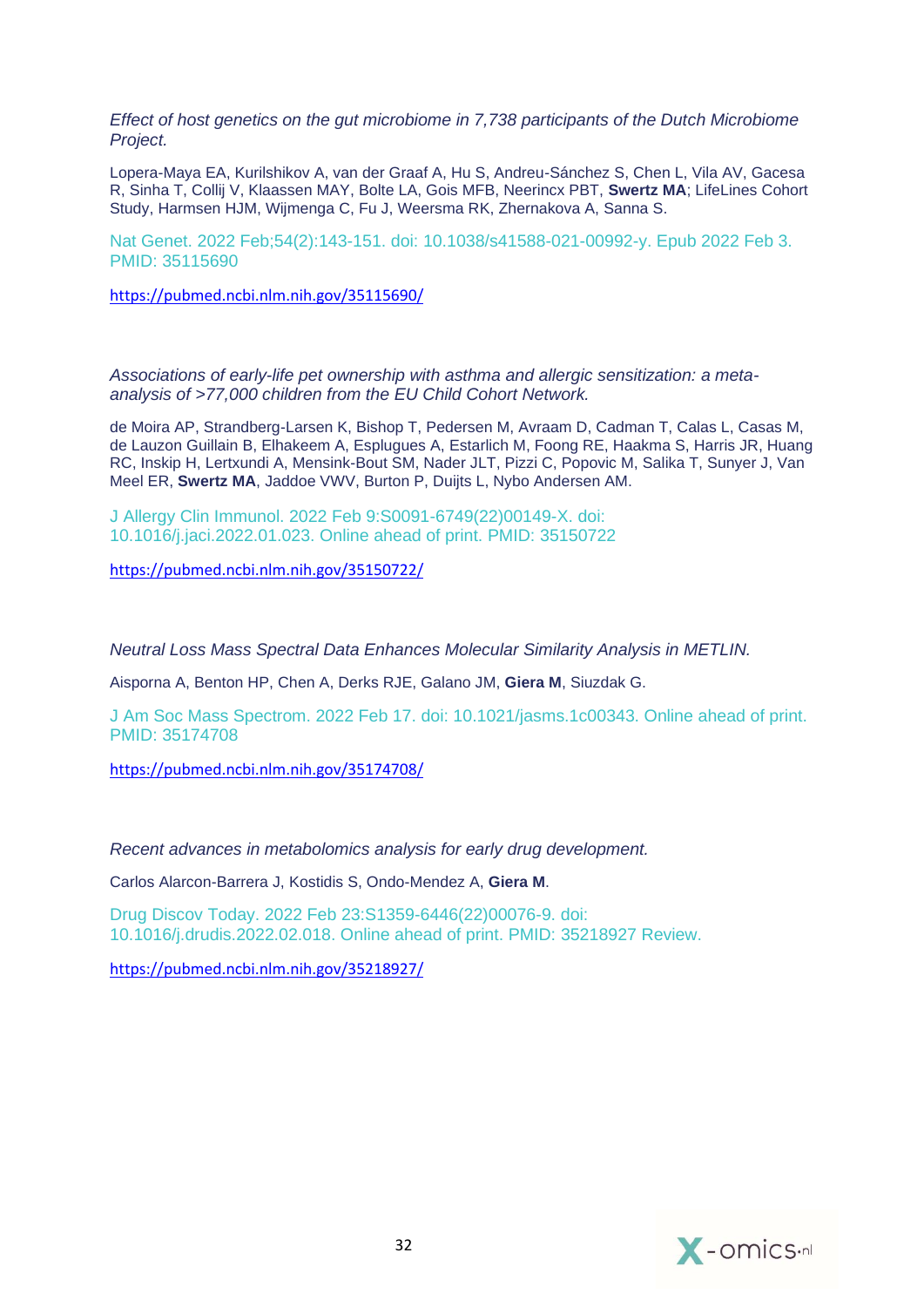*Differential N- [and O-glycosylation signatures of HIV-1 Gag virus-like particles and](https://pubmed.ncbi.nlm.nih.gov/35112714/)  [coproduced extracellular vesicles.](https://pubmed.ncbi.nlm.nih.gov/35112714/)*

Lavado-García J, Zhang T, Cervera L, Gòdia F, **Wuhrer M.**

Biotechnol Bioeng. 2022 Feb 3. doi: 10.1002/bit.28051. Online ahead of print. PMID: 35112714

<https://pubmed.ncbi.nlm.nih.gov/35112714/>

*[Transforming growth factor-β challenge alters the N-, O-, and glycosphingolipid glycomes in](https://pubmed.ncbi.nlm.nih.gov/35151689/)  [PaTu-S pancreatic adenocarcinoma cells.](https://pubmed.ncbi.nlm.nih.gov/35151689/)*

Zhang J, Zhang Z, Holst S, Blöchl C, Madunic K, **Wuhrer M**, Dijke PT, Zhang T.

J Biol Chem. 2022 Feb 10:101717. doi: 10.1016/j.jbc.2022.101717. Online ahead of print. PMID: 35151689

<https://pubmed.ncbi.nlm.nih.gov/35151689/>

*[Surface Ig variable domain glycosylation affects autoantigen binding and acts as threshold](https://pubmed.ncbi.nlm.nih.gov/35138894/)  [for human autoreactive B cell activation.](https://pubmed.ncbi.nlm.nih.gov/35138894/)*

Kissel T, Ge C, Hafkenscheid L, Kwekkeboom JC, Slot LM, Cavallari M, He Y, van Schie KA, Vergroesen RD, Kampstra ASB, Reijm S, Stoeken-Rijsbergen G, Koeleman C, Voortman LM, Heitman LH, Xu B, Pruijn GJM, **Wuhrer M**, Rispens T, Huizinga TWJ, Scherer HU, Reth M, Holmdahl R, Toes REM.

Sci Adv. 2022 Feb 11;8(6):eabm1759. doi: 10.1126/sciadv.abm1759. Epub 2022 Feb 9. PMID: 35138894

<https://pubmed.ncbi.nlm.nih.gov/35138894/>

*[Glycosphingolipid-Glycan Signatures of Acute Myeloid Leukemia Cell Lines Reflect](https://pubmed.ncbi.nlm.nih.gov/35168327/)  [Hematopoietic Differentiation.](https://pubmed.ncbi.nlm.nih.gov/35168327/)*

Wang D, Zhang T, Madunić K, de Waard AA, Blöchl C, Mayboroda OA, Griffioen M, Spaapen RM, Huber CG, Lageveen-Kammeijer GSM, **Wuhrer M**.

J Proteome Res. 2022 Feb 15. doi: 10.1021/acs.jproteome.1c00911. Online ahead of print. PMID: 35168327

<https://pubmed.ncbi.nlm.nih.gov/35168327/>

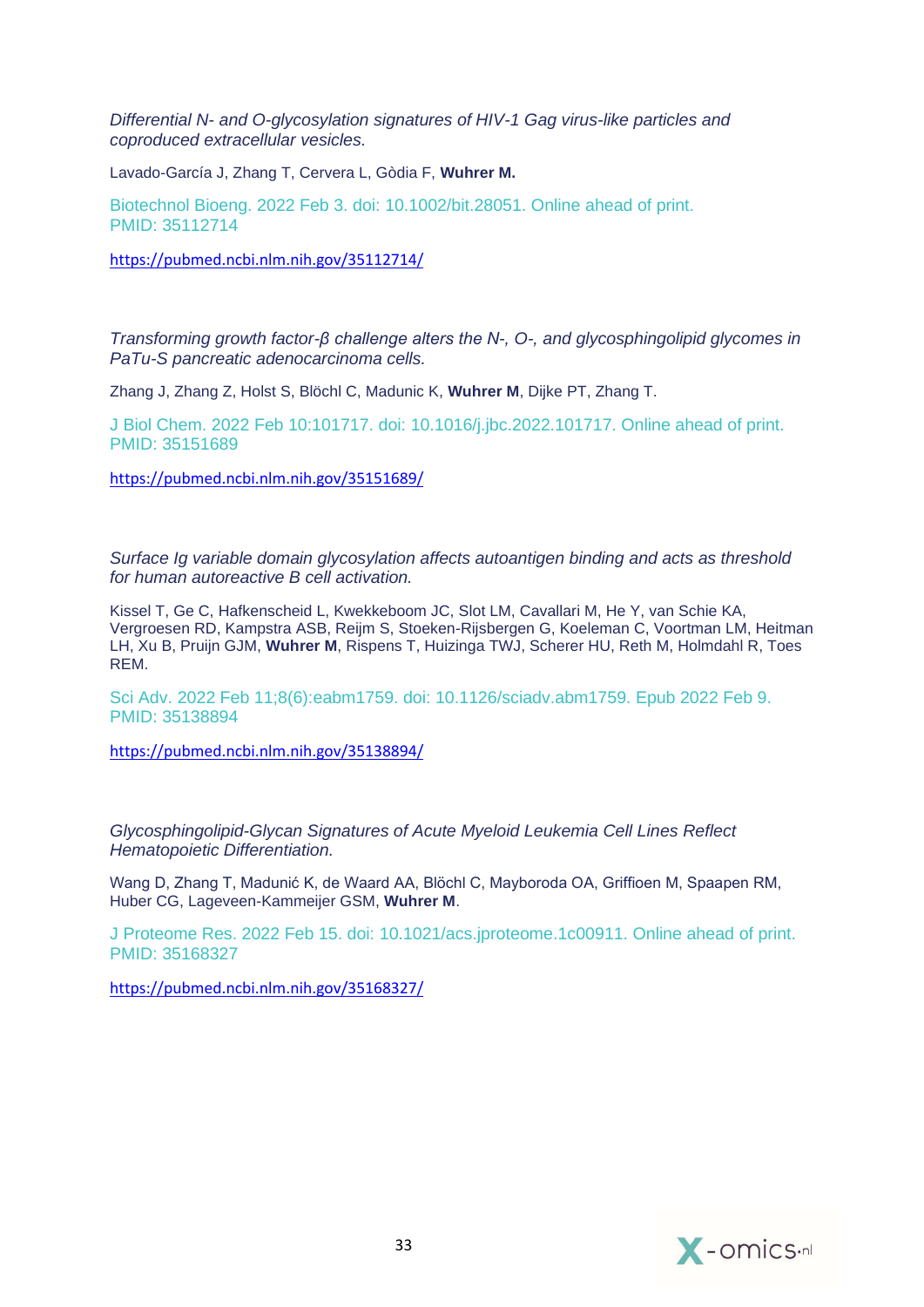*[ACPA-IgG variable domain glycosylation increases before the onset of rheumatoid arthritis](https://pubmed.ncbi.nlm.nih.gov/35188715/)  [and stabilizes thereafter; a cross-sectional study encompassing 1500 samples.](https://pubmed.ncbi.nlm.nih.gov/35188715/)*

Kissel T, Hafkenscheid L, Wesemael TJ, Tamai M, Kawashiri SY, Kawakami A, El-Gabalawy HS, van Schaardenburg D, Rantapää-Dahlqvist S, **Wuhrer M**, van der Helm-van Mil AHM, Allaart CF, van der Woude D, Scherer HU, Toes REM, Huizinga TWJ.

Arthritis Rheumatol. 2022 Feb 21. doi: 10.1002/art.42098. Online ahead of print. PMID: 35188715

<https://pubmed.ncbi.nlm.nih.gov/35188715/>

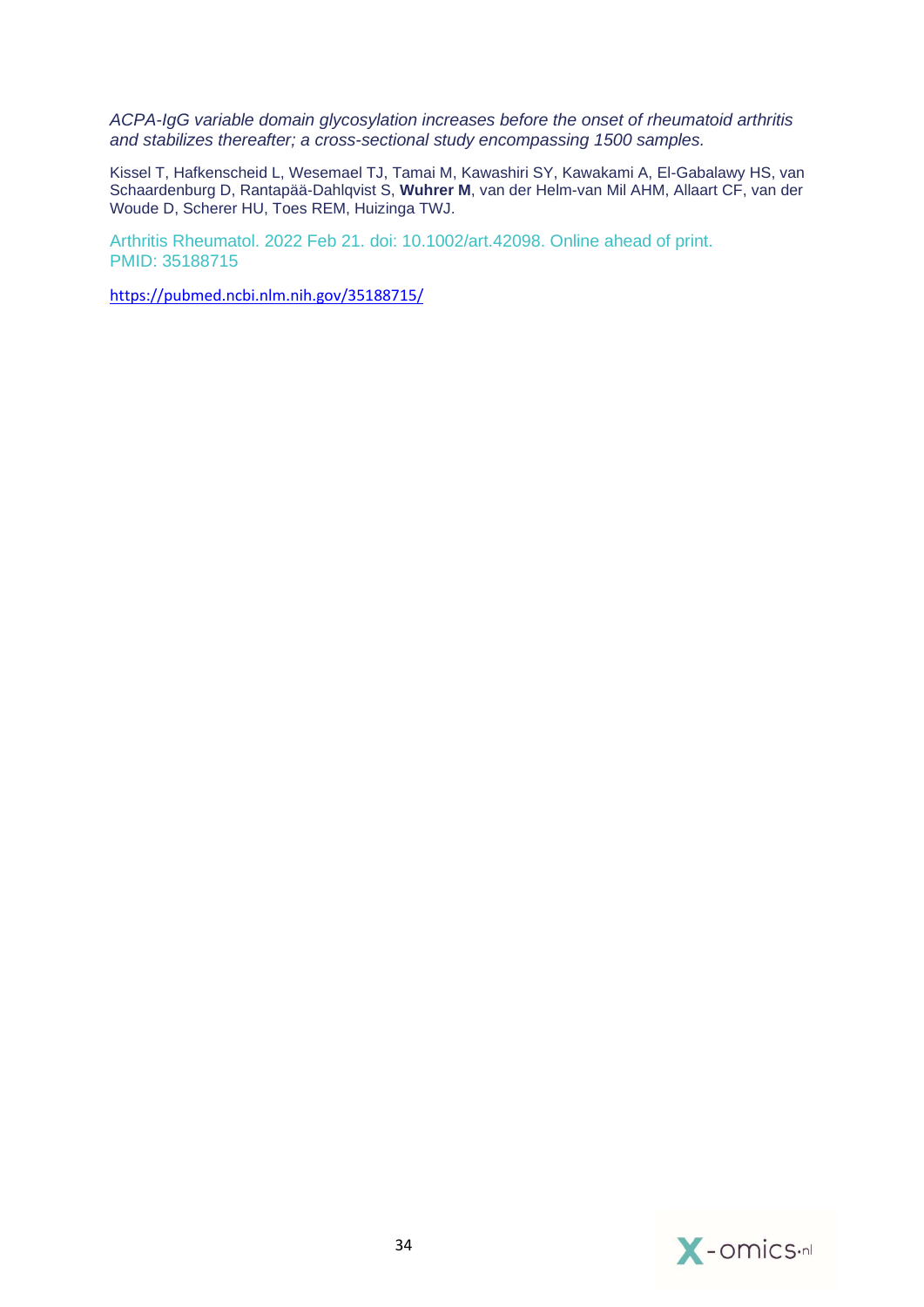## **January 2022**

*[Optical genome mapping identifies rare structural variations as predisposition factors](https://pubmed.ncbi.nlm.nih.gov/35036860/)  [associated with severe COVID-19.](https://pubmed.ncbi.nlm.nih.gov/35036860/)*

Sahajpal NS, Jill Lai CY, Hastie A, Mondal AK, Dehkordi SR, van der Made CI, Fedrigo O, Al-Ajli F, Jalnapurkar S, Byrska-Bishop M, Kanagal-Shamanna R, Levy B, Schieck M, Illig T, Bacanu SA, Chou JS, Randolph AG, Rojiani AM, Zody MC, Brownstein CA, Beggs AH, Bafna V, Jarvis ED, **Hoischen A**, Chaubey A, Kolhe R; COVID19hostgenomesv consortium.

iScience. 2022 Jan 10:103760. doi: 10.1016/j.isci.2022.103760. Online ahead of print. PMID: 35036860

<https://pubmed.ncbi.nlm.nih.gov/35036860/>

*[PRMT3 inhibitor SGC707 reduces triglyceride levels and induces pruritus in Western-type](https://pubmed.ncbi.nlm.nih.gov/35013582/)  [diet-fed LDL receptor knockout mice.](https://pubmed.ncbi.nlm.nih.gov/35013582/)*

de Jong LM, Zhang Z, den Hartog Y, Sijsenaar TJP, Martins Cardoso R, Manson ML, **Hankemeier T**, Lindenburg PW, Salvatori DCF, Van Eck M, Hoekstra M.

Sci Rep. 2022 Jan 10;12(1):483. doi: 10.1038/s41598-021-04524-w. PMID: 35013582

<https://pubmed.ncbi.nlm.nih.gov/35013582/>

*Label-free visual proteomics: Coupling MS- [and EM-based approaches in structural biology.](https://pubmed.ncbi.nlm.nih.gov/35063097/)*

Klykov O, Kopylov M, Carragher B, **Heck AJR**, Noble AJ, Scheltema RA.

Mol Cell. 2022 Jan 20;82(2):285-303. doi:10.1016/j.molcel.2021.12.027. PMID: 35063097 Review.

<https://pubmed.ncbi.nlm.nih.gov/35063097/>

*[Fasting improves therapeutic response in hepatocellular carcinoma through p53-dependent](https://pubmed.ncbi.nlm.nih.gov/35061544/)  metabolic [synergism.](https://pubmed.ncbi.nlm.nih.gov/35061544/)*

Krstic J, Reinisch I, Schindlmaier K, Galhuber M, Riahi Z, Berger N, Kupper N, Moyschewitz E, Auer M, Michenthaler H, Nössing C, Depaoli MR, Ramadani-Muja J, Usluer S, Stryeck S, Pichler M, Rinner B, Deutsch AJA, Reinisch A, Madl T, Chiozzi RZ, **Heck AJR**, Huch M, Malli R, Prokesch A.

Sci Adv. 2022 Jan 21;8(3):eabh2635. doi: 10.1126/sciadv.abh2635. Epub 2022 Jan 21. PMID: 35061544

<https://pubmed.ncbi.nlm.nih.gov/35061544/>

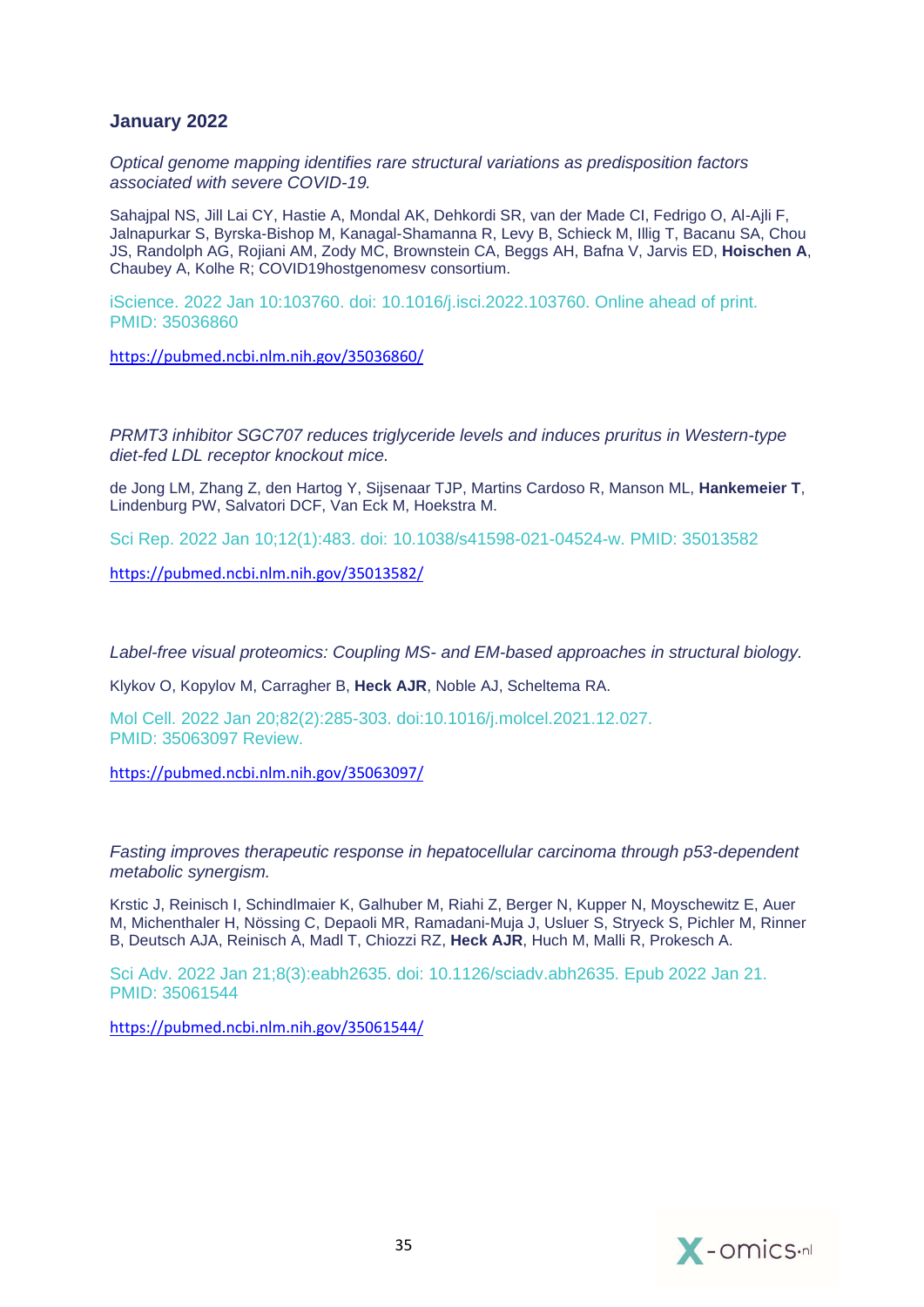*[Aluminum Hydroxide and Aluminum Phosphate Adjuvants Elicit a Different Innate Immune](https://pubmed.ncbi.nlm.nih.gov/35090866/)  [Response.](https://pubmed.ncbi.nlm.nih.gov/35090866/)*

Kooijman S, Vrieling H, Verhagen L, de Ridder J, de Haan A, van Riet E, **Heck AJR**, Kersten GFA, Pennings JLA, Metz B, Meiring HD.

J Pharm Sci. 2022 Jan 25:S0022-3549(22)00024-7. doi: 10.1016/j.xphs.2022.01.014. Online ahead of print. PMID: 35090866

<https://pubmed.ncbi.nlm.nih.gov/35090866/>

*[Functional genomics analysis identifies T and NK cell activation as a driver of epigenetic](https://pubmed.ncbi.nlm.nih.gov/35031073/)  [clock progression.](https://pubmed.ncbi.nlm.nih.gov/35031073/)*

Jonkman TH, Dekkers KF, Slieker RC, Grant CD, **Ikram MA**, van Greevenbroek MMJ, Franke L, Veldink JH, **Boomsma DI**, **Slagboom PE**, Consortium BIOS, Heijmans BT.

Genome Biol. 2022 Jan 14;23(1):24. doi: 10.1186/s13059-021-02585-8. PMID: 35031073

<https://pubmed.ncbi.nlm.nih.gov/35031073/>

*[Long-term association of pregnancy and maternal brain structure: the Rotterdam Study.](https://pubmed.ncbi.nlm.nih.gov/34989970/)*

Aleknaviciute J, Evans TE, Aribas E, de Vries MW, Steegers EAP, **Ikram MA**, Tiemeier H, Kavousi M, Vernooij MW, Kushner SA.

Eur J Epidemiol. 2022 Jan 6. doi: 10.1007/s10654-021-00818-5. Online ahead of print. PMID: 34989970

<https://pubmed.ncbi.nlm.nih.gov/34989970/>

*[Sarcopenia, systemic immune-inflammation index and all-cause mortality in middle-aged and](https://pubmed.ncbi.nlm.nih.gov/35036418/)  [older people with COPD and asthma: a population-based study.](https://pubmed.ncbi.nlm.nih.gov/35036418/)*

Benz E, Wijnant SRA, Trajanoska K, Arinze JT, de Roos EW, de Ridder M, Williams R, van Rooij F, Verhamme KMC, **Ikram MA**, Stricker BH, Rivadeneira F, Lahousse L, Brusselle GG.

ERJ Open Res. 2022 Jan 10;8(1):00628-2021. doi: 10.1183/23120541.00628-2021. eCollection 2022 Jan. PMID: 35036418

<https://pubmed.ncbi.nlm.nih.gov/35036418/>

*[Cardiovascular health, genetic predisposition, and lifetime risk of type 2 diabetes.](https://pubmed.ncbi.nlm.nih.gov/34583386/)*

Wang K, Kavousi M, Voortman T, **Ikram MA**, Ghanbari M, Ahmadizar F.

Eur J Prev Cardiol. 2022 Jan 11;28(16):1850-1857. doi: 10.1093/eurjpc/zwab141. PMID: 34583386

<https://pubmed.ncbi.nlm.nih.gov/34583386/>

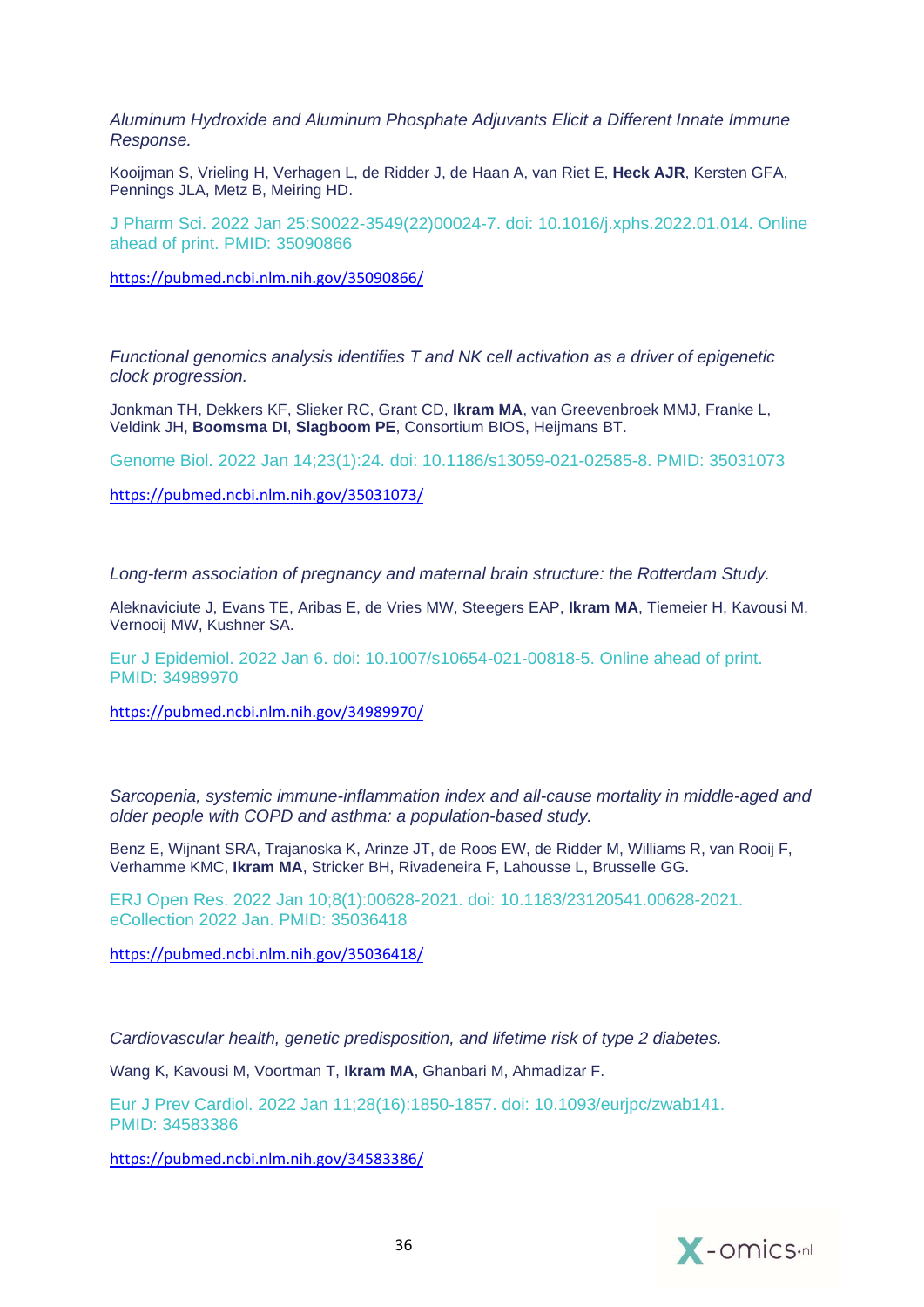*[MIND diet and the risk of dementia: a population-based study.](https://pubmed.ncbi.nlm.nih.gov/35022067/)*

de Crom TOE, Mooldijk SS, Ikram MK, **Ikram MA**, Voortman T.

Alzheimers Res Ther. 2022 Jan 12;14(1):8. doi: 10.1186/s13195-022-00957-1. PMID: 35022067

<https://pubmed.ncbi.nlm.nih.gov/35022067/>

*[Skin Autofluorescence, a Noninvasive Biomarker for Advanced Glycation End-products, Is](https://pubmed.ncbi.nlm.nih.gov/34453164/)  [Associated With Sarcopenia.](https://pubmed.ncbi.nlm.nih.gov/34453164/)*

Waqas K, Chen J, Trajanoska K, **Ikram MA**, Uitterlinden AG, Rivadeneira F, Zillikens MC.

J Clin Endocrinol Metab. 2022 Jan 18;107(2):e793-e803. doi: 10.1210/clinem/dgab632. PMID: 34453164

<https://pubmed.ncbi.nlm.nih.gov/34453164/>

## *[Circulating Metabolome and White Matter Hyperintensities in Females and Males.](https://pubmed.ncbi.nlm.nih.gov/35050683/)*

Sliz E, Shin J, Ahmad S, Williams DM, Frenzel S, Gauß F, Harris SE, Henning AK, Valdes Hernandez MDC, Hu YH, Jiménez B, Sargurupremraj M, Sudre C, Wang R, Wittfeld K, Yang Q, Wardlaw JM, Völzke H, Vernooij MW, Schott JM, Richards M, Proitsi P, Nauck M, Lewis MR, Launer L, Hosten N, Grabe HJ, Ghanbari M, Deary IJ, Cox SR, Chaturvedi N, Barnes J, Rotter JI, Debette S, **Ikram MA**, Fornage M, Paus T, Seshadri S, Pausova Z; NeuroCHARGE Working Group.

Circulation. 2022 Jan 20. doi: 10.1161/CIRCULATIONAHA.121.056892. Online ahead of print. PMID: 35050683

<https://pubmed.ncbi.nlm.nih.gov/35050683/>

*[Healthy lifestyle in older adults and life expectancy with and without heart failure.](https://pubmed.ncbi.nlm.nih.gov/35083603/)*

Limpens MAM, Asllanaj E, Dommershuijsen LJ, Boersma E, **Ikram MA**, Kavousi M, Voortman T.

Eur J Epidemiol. 2022 Jan 27. doi: 10.1007/s10654-022-00841-0. Online ahead of print. PMID: 35083603

<https://pubmed.ncbi.nlm.nih.gov/35083603/>

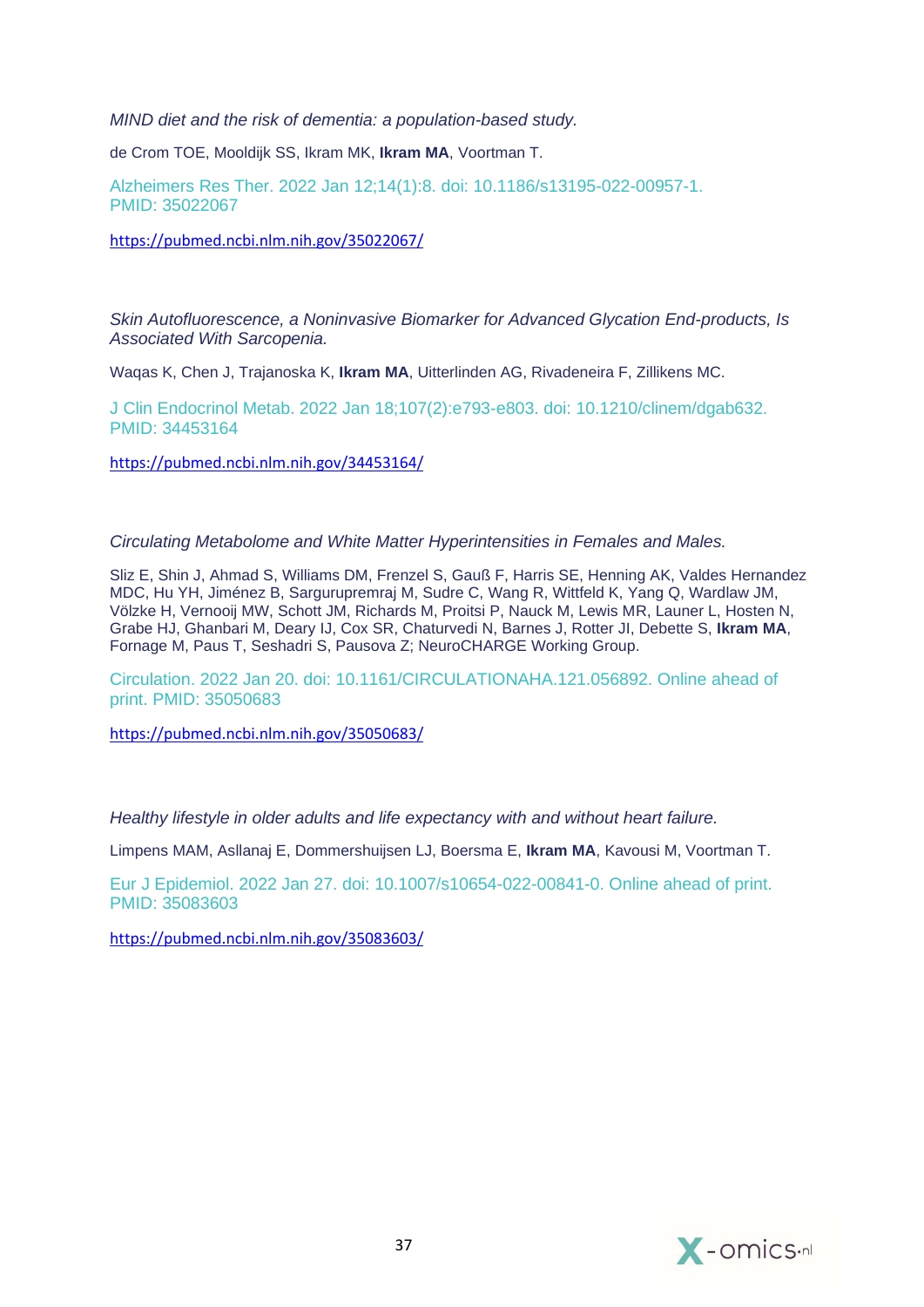*[Type 2 Diabetes Partitioned Polygenic Scores Associate With Disease Outcomes in 454,193](https://pubmed.ncbi.nlm.nih.gov/35085396/)  [individuals Across 13 Cohorts.](https://pubmed.ncbi.nlm.nih.gov/35085396/)*

DiCorpo D, LeClair J, Cole JB, Sarnowski C, Ahmadizar F, Bielak LF, Blokstra A, Bottinger EP, Chaker L, Chen YI, Chen Y, de Vries PS, Faquih T, Ghanbari M, Gudmundsdottir V, Guo X, Hasbani NR, Ibi D, **Ikram MA**, Kavousi M, Leonard HL, Leong A, Mercader JM, Morrison AC, Nadkarni GN, Nalls MA, Noordam R, Preuss M, Smith JA, Trompet S, Vissink P, Yao J, Zhao W, Boerwinkle E, Goodarzi MO, Gudnason V, Jukema JW, Kardia SLR, Loos RJF, Liu CT, Manning AK, Mook-Kanamori D, Pankow JS, Picavet HSJ, Sattar N, Simonsick EM, Verschuren WMM, Willems van Dijk K, Florez JC, Rotter JI, Meigs JB, Dupuis J, Udler MS.

Diabetes Care. 2022 Jan 27:dc211395. doi: 10.2337/dc21-1395. Online ahead of print. PMID: 35085396

<https://pubmed.ncbi.nlm.nih.gov/35085396/>

*[Determinants of social health trajectories during the COVID-19 pandemic in older adults: the](https://pubmed.ncbi.nlm.nih.gov/35086605/)  [Rotterdam Study.](https://pubmed.ncbi.nlm.nih.gov/35086605/)*

van der Velpen IF, Melis RJF, Hussainali RF, Perry M, Vernooij-Dassen MJF, **Ikram MA**, Luik AI, Vernooij MW.

Int Psychogeriatr. 2022 Jan 28:1-15. doi: 10.1017/S1041610221002891. Online ahead of print. PMID: 35086605

<https://pubmed.ncbi.nlm.nih.gov/35086605/>

#### *[Matrix metalloproteinase 10 is linked to the risk of progression to dementia of the Alzheimer's](https://pubmed.ncbi.nlm.nih.gov/35088840/)  [type.](https://pubmed.ncbi.nlm.nih.gov/35088840/)*

Martino Adami PV, Orellana A, García P, Kleineidam L, Alarcón-Martín E, Montrreal L, Aguilera N, Espinosa A, Abdelnour C, Rosende-Roca M, Tartari JP, Vargas L, Mauleón A, Esteban-De Antonio E, López-Cuevas R, Dalmasso MC, Martin RC, Parveen K, Andrade Fuentes VM, Amin N, Ahmad S, **Ikram MA**, Lewczuk P, Kornhuber J, Peters O, Frölich L, Rüther E, Wiltfang J, Tarraga L, Boada M, Maier W, de Rojas I, Cano A, Sanabria A, Alegret M, Hernández I, Marquié M, Valero S, van Duijn CM, Wagner M, Jessen F, Schneider A, Sáez Goñi ME, Pérez AG, Ruiz A, Ramírez A.

Brain. 2022 Jan 28:awac024. doi: 10.1093/brain/awac024. Online ahead of print. PMID: 35088840

<https://pubmed.ncbi.nlm.nih.gov/35088840/>

*[Age-specific oncogenic pathways in head and neck squamous cell carcinoma](https://pubmed.ncbi.nlm.nih.gov/35015241/) - are elderly a [different subcategory?](https://pubmed.ncbi.nlm.nih.gov/35015241/)*

van der Kamp MF, Halmos GB, **Guryev V**, **Horvatovich PL**, Schuuring E, van der Laan BFAM, van der Vegt B, Plaat BEC, Verhoeven CJ.

Cell Oncol (Dordr). 2022 Jan 11. doi: 10.1007/s13402-021-00655-4. Online ahead of print. PMID: 35015241 Review.

<https://pubmed.ncbi.nlm.nih.gov/35015241/>

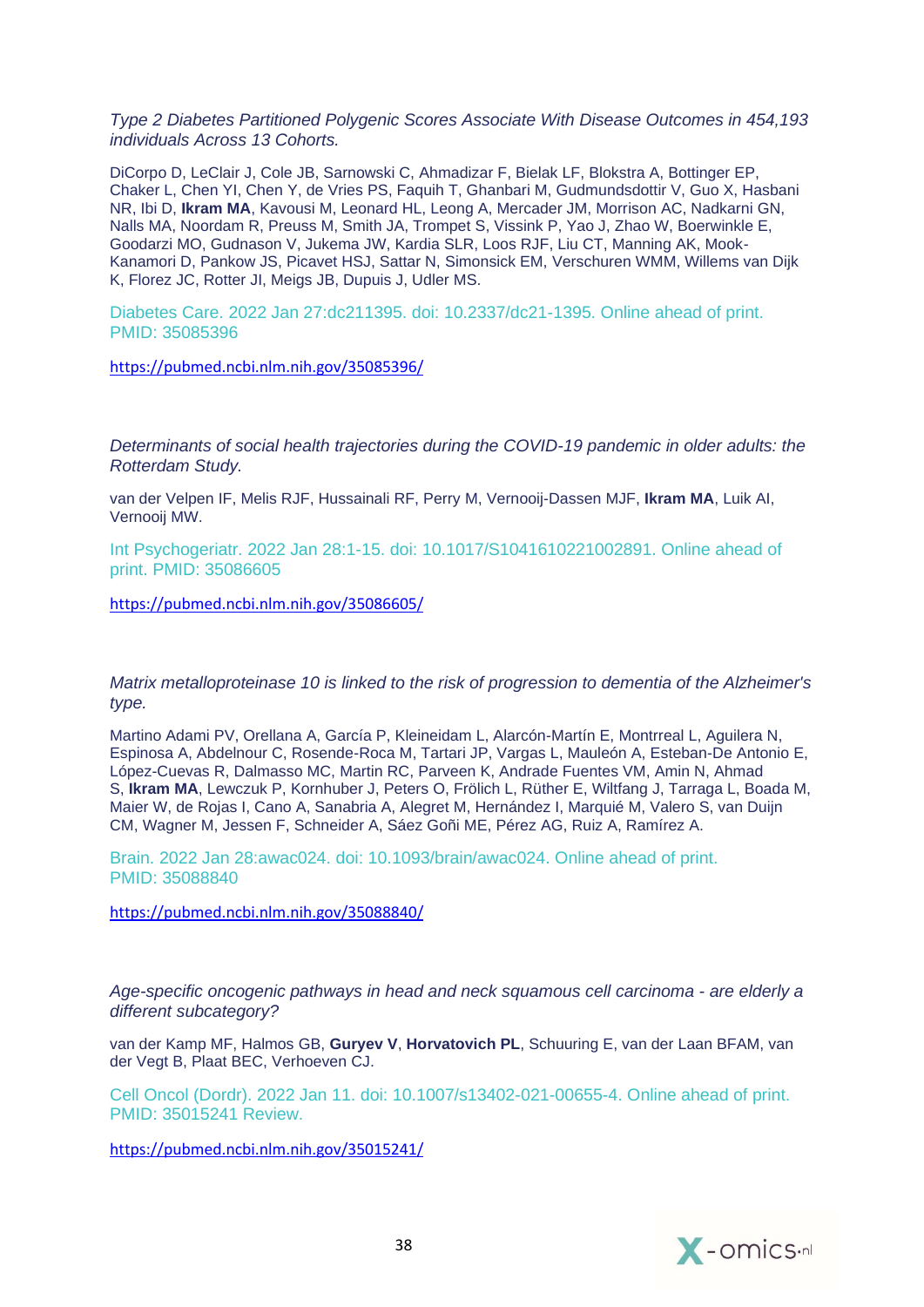*[Plasma sRAGE levels strongly associate with centrilobular emphysema assessed by HRCT](https://pubmed.ncbi.nlm.nih.gov/35073932/)  [scans.](https://pubmed.ncbi.nlm.nih.gov/35073932/)*

Klont F, **Horvatovich P**, Bowler RP, van Rikxoort E, Charbonnier JP, Kwiatkowski M, Lynch DA, Humphries S, Bischoff R, Ten Hacken NHT, Pouwels SD.

Respir Res. 2022 Jan 24;23(1):15. doi: 10.1186/s12931-022-01934-w. PMID: 35073932

<https://pubmed.ncbi.nlm.nih.gov/35073932/>

*[C/EBPβ isoform-specific regulation of migration and invasion in triple-negative breast cancer](https://pubmed.ncbi.nlm.nih.gov/35042889/)  [cells.](https://pubmed.ncbi.nlm.nih.gov/35042889/)*

Sterken BA, Ackermann T, Müller C, Zuidhof HR, Kortman G, Hernandez-Segura A, Broekhuis M, Spierings D, **Guryev V**, Calkhoven CF.

NPJ Breast Cancer. 2022 Jan 18;8(1):11. doi: 10.1038/s41523-021-00372-z. PMID: 35042889

<https://pubmed.ncbi.nlm.nih.gov/35042889/>

*[Metabolite discovery: Biochemistry's scientific driver.](https://pubmed.ncbi.nlm.nih.gov/34986335/)*

**Giera M**, Yanes O, Siuzdak G.

Cell Metab. 2022 Jan 4;34(1):21-34. doi: 10.1016/j.cmet.2021.11.005. PMID: 34986335 Review.

<https://pubmed.ncbi.nlm.nih.gov/34986335/>

*[Hyaluronidase treatment of synovial fluid is required for accurate detection of inflammatory](https://pubmed.ncbi.nlm.nih.gov/34998422/)  [cells and soluble mediators.](https://pubmed.ncbi.nlm.nih.gov/34998422/)*

Brouwers H, von Hegedus JH, van der Linden E, Mahdad R, Kloppenburg M, Toes R, **Giera M**, Ioan-Facsinay A.

Arthritis Res Ther. 2022 Jan 8;24(1):18. doi: 10.1186/s13075-021-02696-4. PMID: 34998422

<https://pubmed.ncbi.nlm.nih.gov/34998422/>

*[GPR120 prevents colorectal adenocarcinoma progression by sustaining the mucosal barrier](https://pubmed.ncbi.nlm.nih.gov/35013389/)  [integrity.](https://pubmed.ncbi.nlm.nih.gov/35013389/)*

Rubbino F, Garlatti V, Garzarelli V, Massimino L, Spanò S, Iadarola P, Cagnone M, **Giera M**, Heijink M, Guglielmetti S, Arena V, Malesci A, Laghi L, Danese S, Vetrano S.

Sci Rep. 2022 Jan 10;12(1):381. doi: 10.1038/s41598-021-03787-7. PMID: 35013389

<https://pubmed.ncbi.nlm.nih.gov/35013389/>

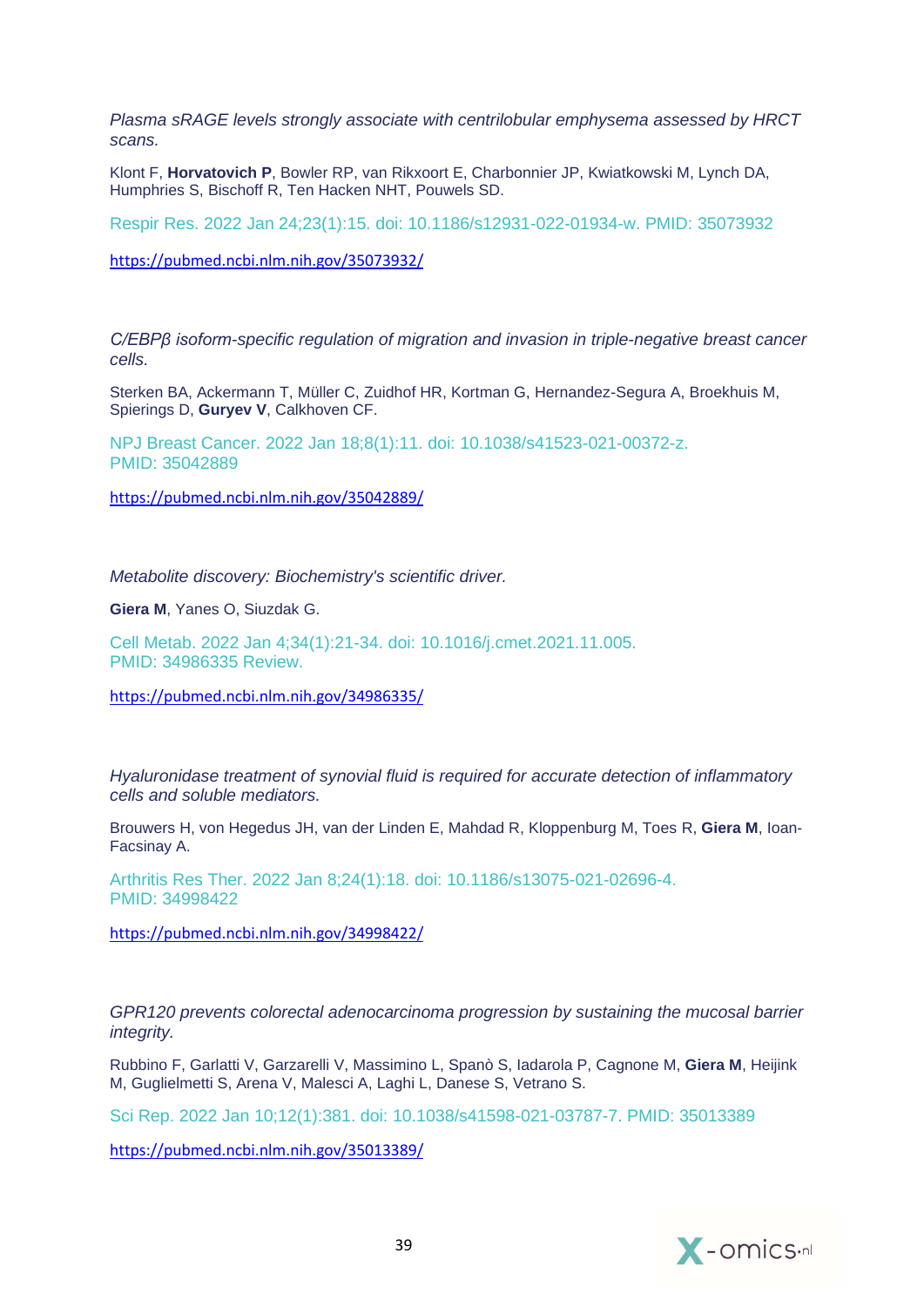*Lung emphysema and impaired macrophage elastase clearance in mucolipin 3 deficient mice.*

Spix B, Butz ES, Chen CC, Rosato AS, Tang R, Jeridi A, Kudrina V, Plesch E, Wartenberg P, Arlt E, Briukhovetska D, Ansari M, Günsel GG, Conlon TM, Wyatt A, Wetzel S, Teupser D, Holdt LM, Ectors F, Boekhoff I, Boehm U, García-Añoveros J, Saftig P, **Giera M**, Kobold S, Schiller HB, Zierler S, Gudermann T, Wahl-Schott C, Bracher F, Yildirim AÖ, Biel M, Grimm C.

Nat Commun. 2022 Jan 14;13(1):318. doi: 10.1038/s41467-021-27860-x. PMID: 35031603

<https://pubmed.ncbi.nlm.nih.gov/35031603/>

*[Dietary Fish Oil Increases the Number of CD11b+CD27-](https://pubmed.ncbi.nlm.nih.gov/35058705/) NK Cells at the Inflammatory Site [and Enhances Key Hallmarks of Resolution of Murine Antigen-Induced Peritonitis.](https://pubmed.ncbi.nlm.nih.gov/35058705/)*

Jensen KN, Heijink M, **Giera M**, Freysdottir J, Hardardottir I.

J Inflamm Res. 2022 Jan 14;15:311-324. doi: 10.2147/JIR.S342399. eCollection 2022. PMID: 35058705

<https://pubmed.ncbi.nlm.nih.gov/35058705/>

*[Analysis of the glyco-code in pancreatic ductal adenocarcinoma identifies glycan-mediated](https://pubmed.ncbi.nlm.nih.gov/35017635/)  immune [regulatory circuits.](https://pubmed.ncbi.nlm.nih.gov/35017635/)*

Rodriguez E, Boelaars K, Brown K, Madunić K, van Ee T, Dijk F, Verheij J, Li RJE, Schetters STT, Meijer LL, Le Large TYS, Driehuis E, Clevers H, Bruijns SCM, O'Toole T, van Vliet SJ, Bijlsma MF, **Wuhrer M**, Kazemier G, Giovannetti E, Garcia-Vallejo JJ, van Kooyk Y.

Commun Biol. 2022 Jan 11;5(1):41. doi: 10.1038/s42003-021-02934-0. PMID: 35017635

<https://pubmed.ncbi.nlm.nih.gov/35017635/>

*[Prevention of Fetal/Neonatal Alloimmune Thrombocytopenia in Mice: Biochemical and Cell](https://pubmed.ncbi.nlm.nih.gov/35074850/)  [Biological Characterization of Isoforms of a Human Monoclonal Antibody.](https://pubmed.ncbi.nlm.nih.gov/35074850/)*

Mørtberg TV, Zhi H, Vidarsson G, Foss S, Lissenberg-Thunnissen S, **Wuhrer M**, Michaelsen TE, Skogen B, Stuge TB, Andersen JT, Newman PJ, Ahlen MT.

Immunohorizons. 2022 Jan 24;6(1):90-103. doi: 10.4049/immunohorizons.2100097. PMID: 35074850

<https://pubmed.ncbi.nlm.nih.gov/35074850/>